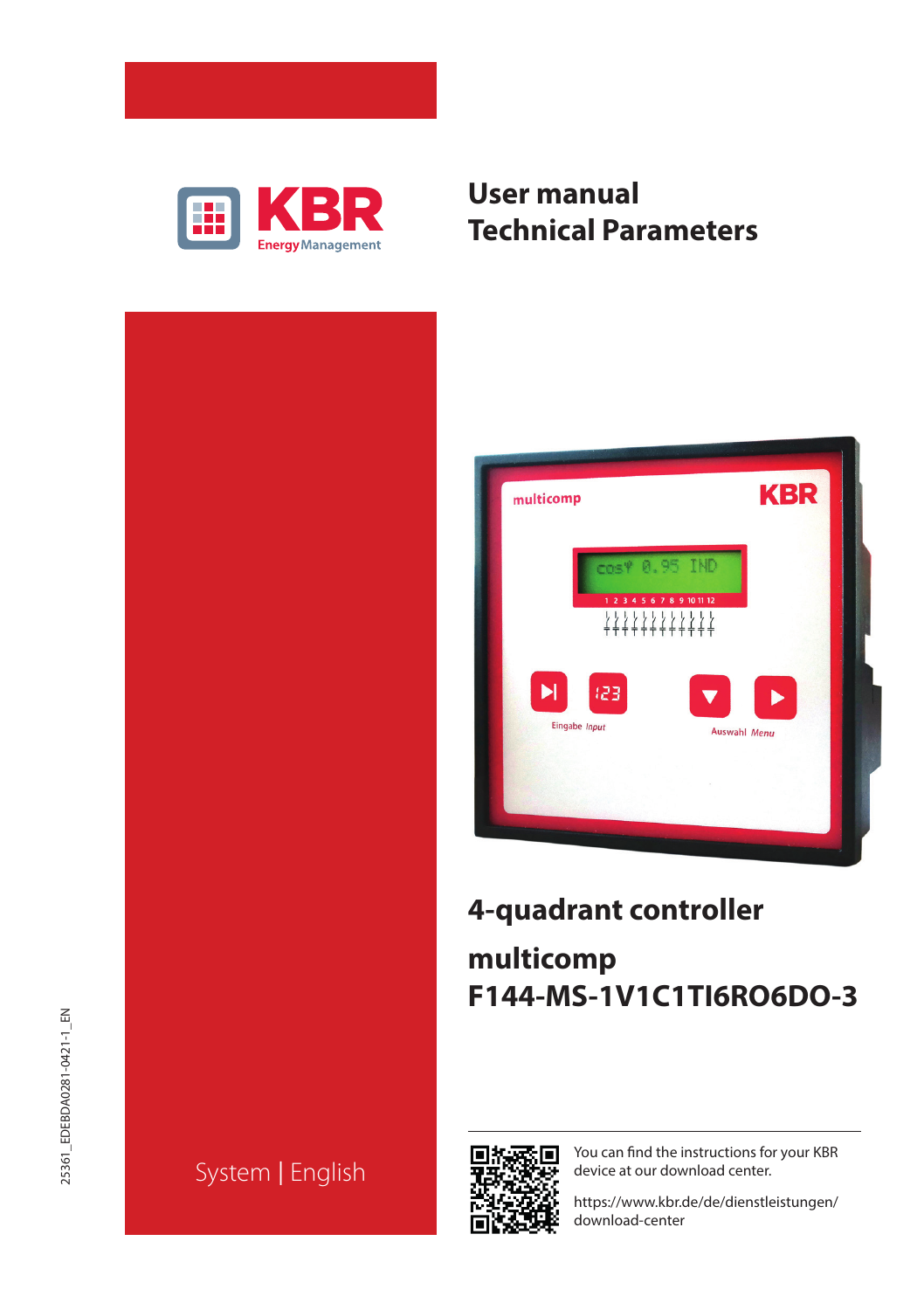# **Table of Contents**

| $\mathbf{1}$   |  |
|----------------|--|
| 1.1            |  |
| 1.3            |  |
| 1.4            |  |
| 1.5            |  |
| 1.6            |  |
| 2              |  |
| 3              |  |
| $\overline{4}$ |  |
| 5              |  |
| 5.1            |  |
| 5.2            |  |
| 5.3            |  |
| 5.4            |  |
| 5.5            |  |
| 5.6            |  |

**KBR Kompensationsanlagenbau GmbH** does not accept any liability for any loss or damage resulting from printing errors in or changes to this manual.

In addition, **KBR Kompensationsanlagenbau GmbH** does not accept any liability for any loss or damage caused by defective devices or devices manipulated by the user.

Copyright 2021 by **KBR Kompensationsanlagenbau GmbH** Subject to change.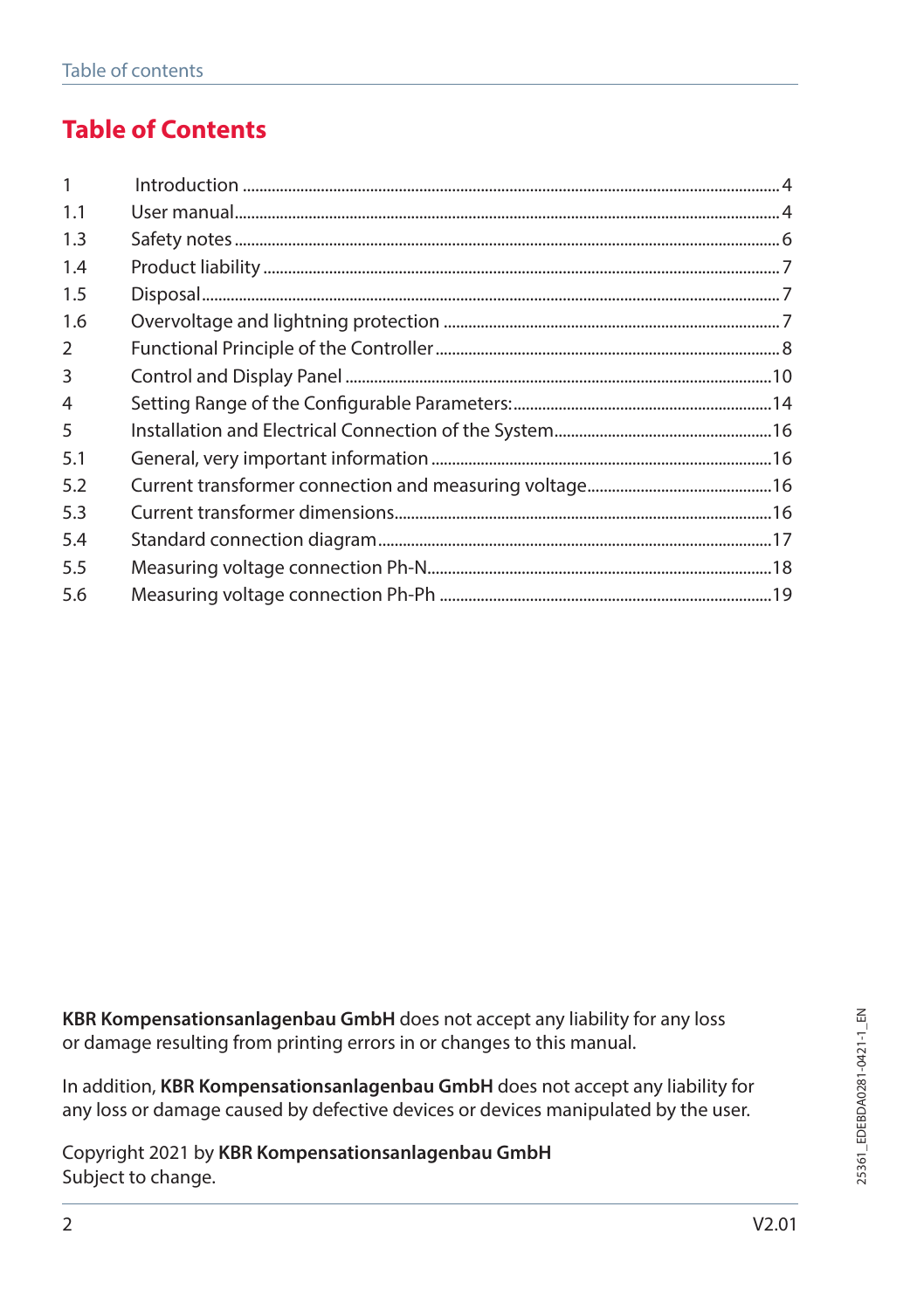| 6      |  |
|--------|--|
| 6.1    |  |
| 7      |  |
| 8      |  |
| 9      |  |
| 9.1.   |  |
| 9.2    |  |
| 9.3.   |  |
| 9.4    |  |
| 9.5    |  |
| 9.6    |  |
| 9.7    |  |
| 9.8    |  |
| 9.9    |  |
| 10     |  |
| 11     |  |
| 12     |  |
| 12.1   |  |
| 12.2   |  |
| 12.3   |  |
| 12.4   |  |
| 12.5   |  |
| 12.6   |  |
| 12.7   |  |
| 12.7.1 |  |
| 12.7.2 |  |
| 12.8   |  |
| 12     |  |
| 14     |  |
| 141    |  |
| 14.2   |  |
| 14.3   |  |
| 14.4   |  |
| 14.5   |  |
| 15     |  |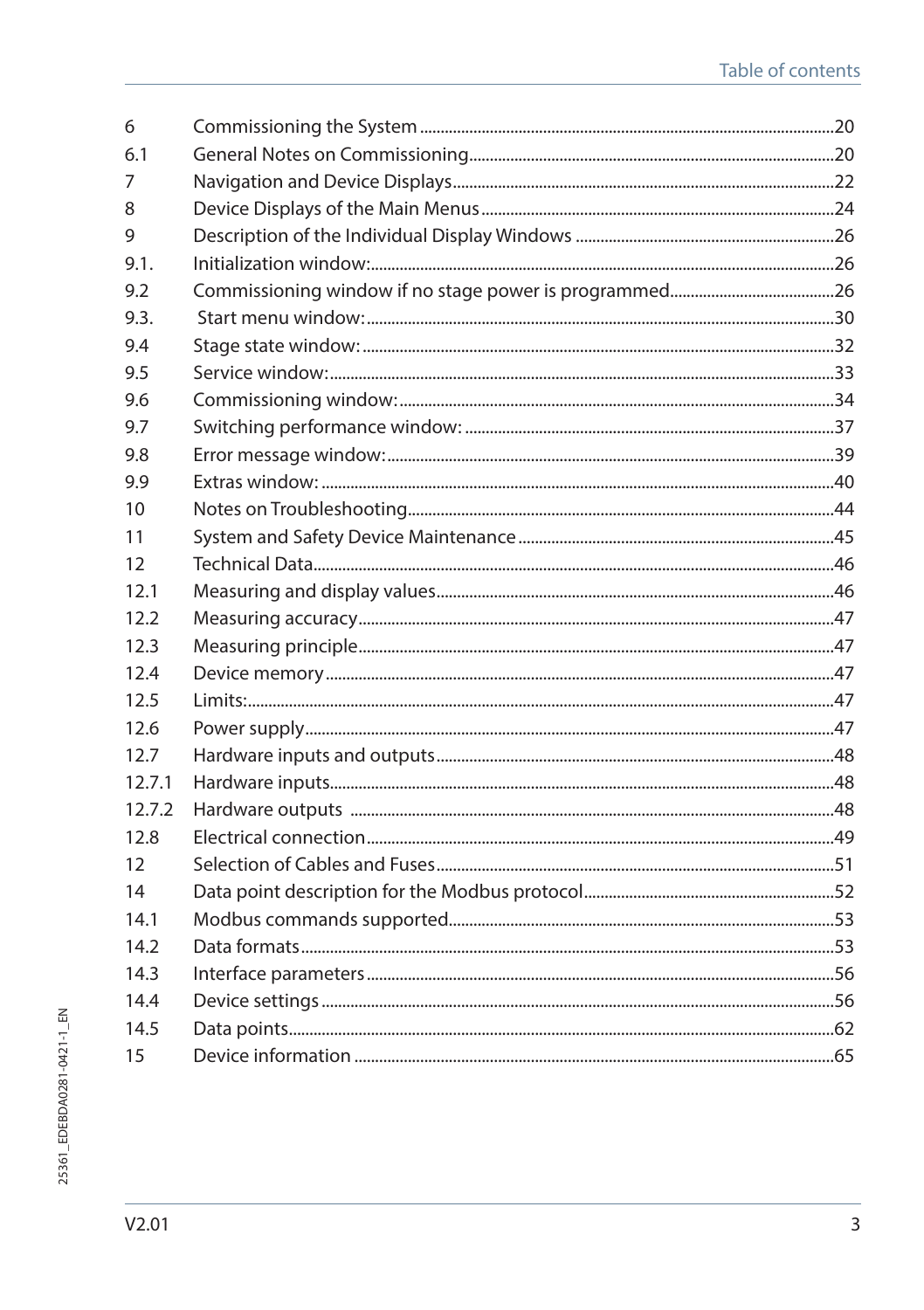## **1 Introduction**

Thank you for choosing this KBR quality product.

To become familiar with the operation and programming of the device and to use the full range of functions of this high-quality product at all times, you should read this user manual carefully.

The individual chapters explain the technical details of the device and show how damage can be avoided through proper installation and commissioning.

#### **1.1 User manual**

This user manual describes the device version multicomp F144-3. This user manual must be accessible to the user at all times (e.g. in the switchgear cabinet). Even if the device is resold to third parties, the manual remains an inherent part of the device.

Although the utmost care has been taken in writing this user manual, errors may still occur. We would be very grateful if you would notify us of any errors or unclear descriptions you may notice.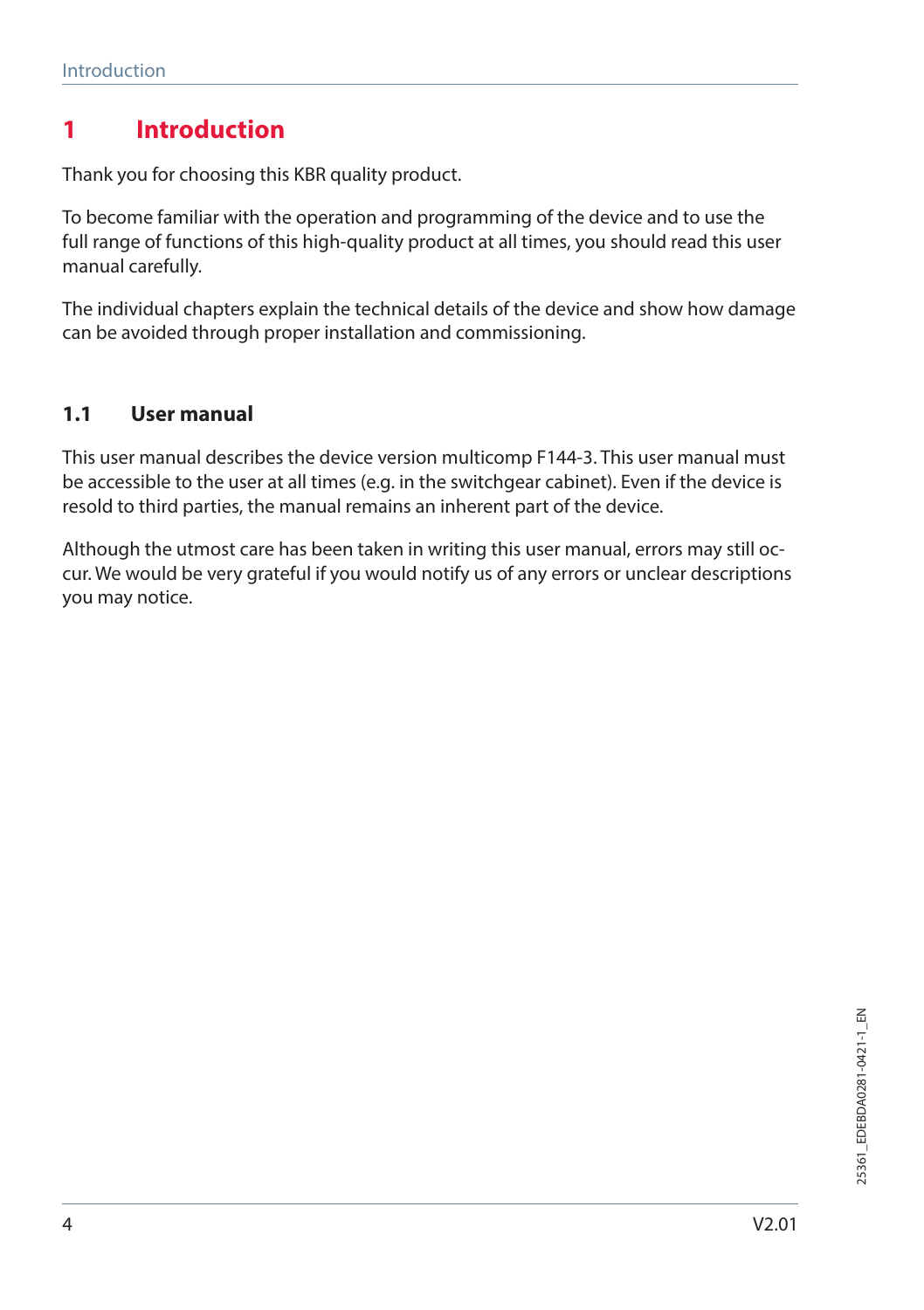## **1.2 Safety keys**

This manual contains instructions that you must follow for your personal safety and to avoid material damage. These instructions are identified by a warning sign or information symbol, depending on the degree of hazard they warn about.



"Warning" means that death, major injuries or damage may occur if suitable safety precautions are not taken.



"Caution" means that minor injuries or damage may occur if the appropriate safety precautions are not taken.



"Note" is an important piece of information on the product, its operation or the respective part of the operating instructions to which special reference is being made.

## **Disclaimer**

The contents of these operating instructions have been carefully reviewed in terms of the hardware and software described. Nonetheless, deviations cannot be ruled out, and the manufacturer cannot guarantee 100% conformity. The specifications made in these operating instructions are reviewed on a regular basis; any corrections required will be included in the next revision.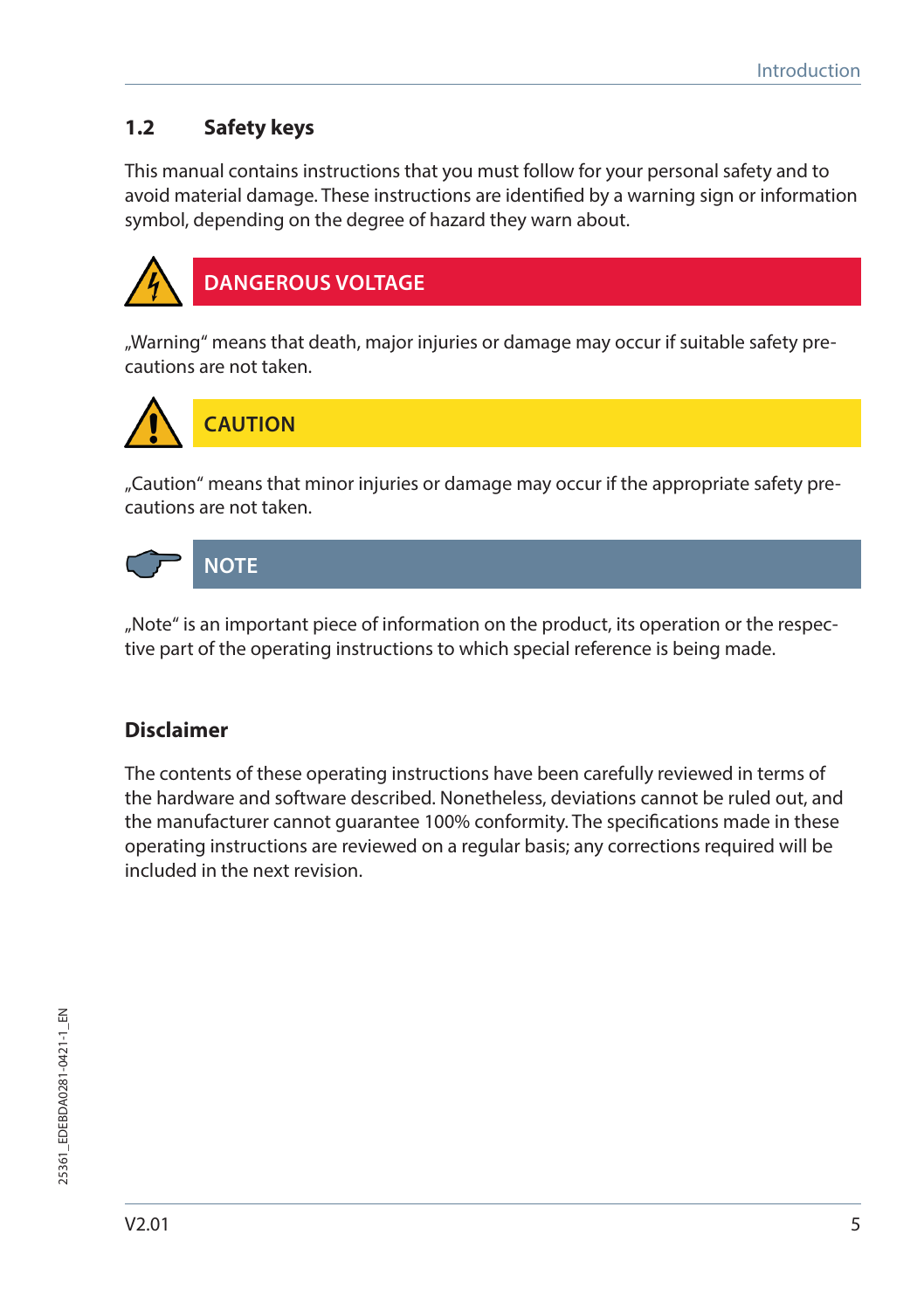## **1.3 Safety notes**

In order to prevent operating errors, device operation is kept as simple as possible. This will enable you to start your device up quickly.

It is in your own interest to read the following safety instructions carefully. The applicable DIN/VDE regulations must be observed for installation!

Power supply connection, setup and operation of the device must be performed by qualified personnel only. Qualified personnel as defined in the safety notes in this user manual are those authorized to set up, ground and mark devices, systems and circuits in accordance with applicable standards and regulations.

To prevent fire and electric shock, do not expose the device to rain or moisture!

Before connecting the device to the power supply, check whether the local power supply conditions comply with the specifications on the device nameplate.



# **CAUTION**

Incorrectly connecting the device can damage it.

For device connection, the data given in the connection diagram must be complied with (see chapter "Connection diagram") and the connection lines must be voltage-free. When wiring, always ensure that all wiring material used is neither damaged nor defective and that the polarity is correct!

Proper and safe operation of the product requires correct transport, storage, installation and assembly as well as careful operation and maintenance.

If the device has any visible damage it is considered unfit for use and must be disconnected from the power supply!

Troubleshooting, repairs and maintenance work may only be carried out at our plant or after contacting our customer service team. If the device is opened without authorization, any warranty or guarantee claim is forfeited. Correct functioning can no longer be guaranteed!

Opening the device may expose live parts. Capacitors in the device may still be charged, even if the device has been disconnected from all power sources. Do not operate open devices under any circumstances!

Systems that are at risk from lightning strikes must feature lightning protection for all input and output lines.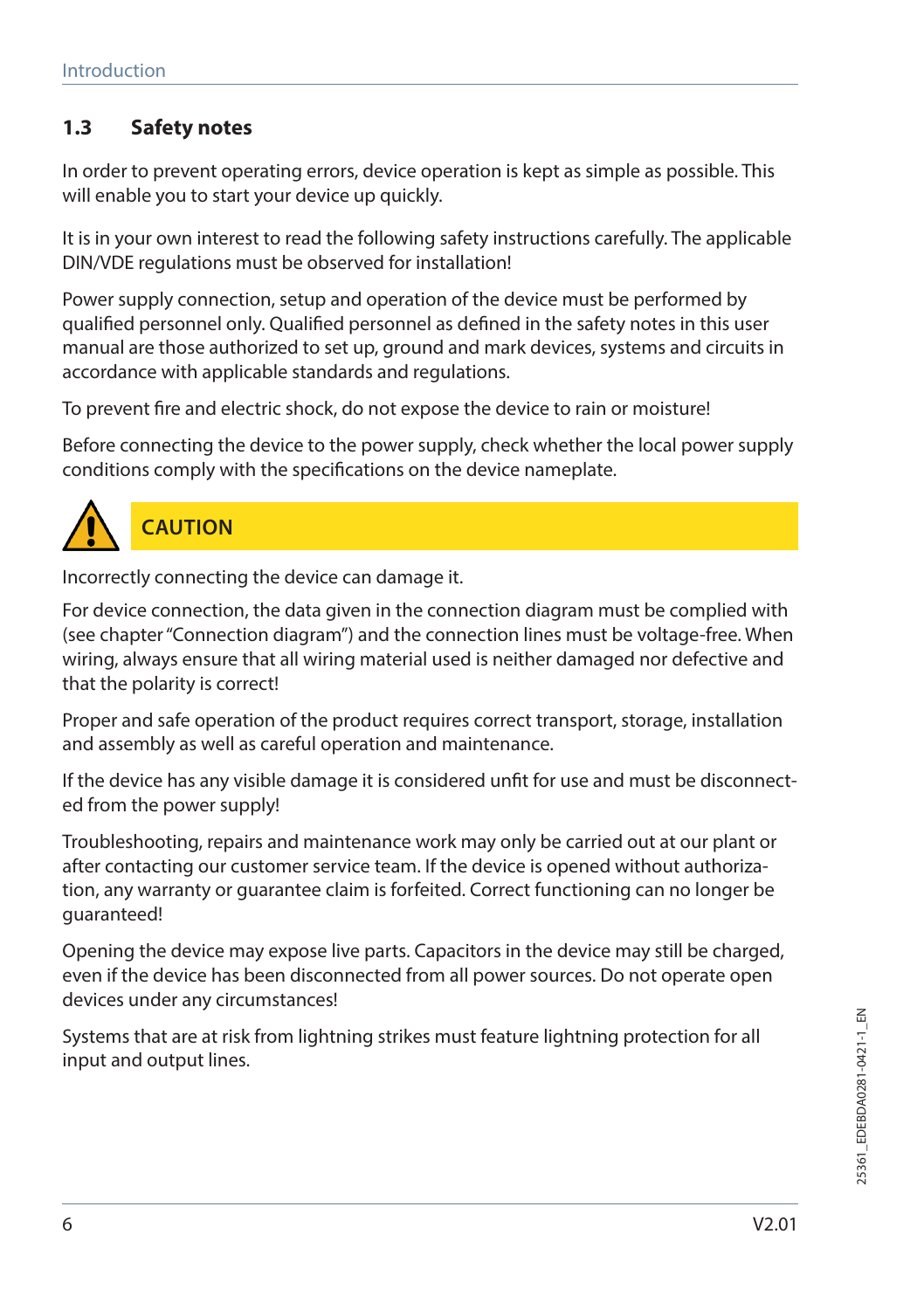## **1.4 Product liability**

You have purchased a high-quality product. Only top-quality components with exceptional reliability are used.

Each device undergoes a long-term test before delivery.

With regard to product liability, please see our general terms and conditions for electronic devices, which you can read at www.kbr.de.

The warranty on device characteristics only applies if the device is operated in accordance with its intended use!

## **1.5 Disposal**

Please dispose of defective, out-of-date or no longer used devices properly.

If required, we will dispose of the device for you.

## **1.6 Overvoltage and lightning protection**

To protect your purchased high-quality devices from damage, we strongly recommend that you take overvoltage protection measures. Protect control voltage inputs, pulse and bus lines.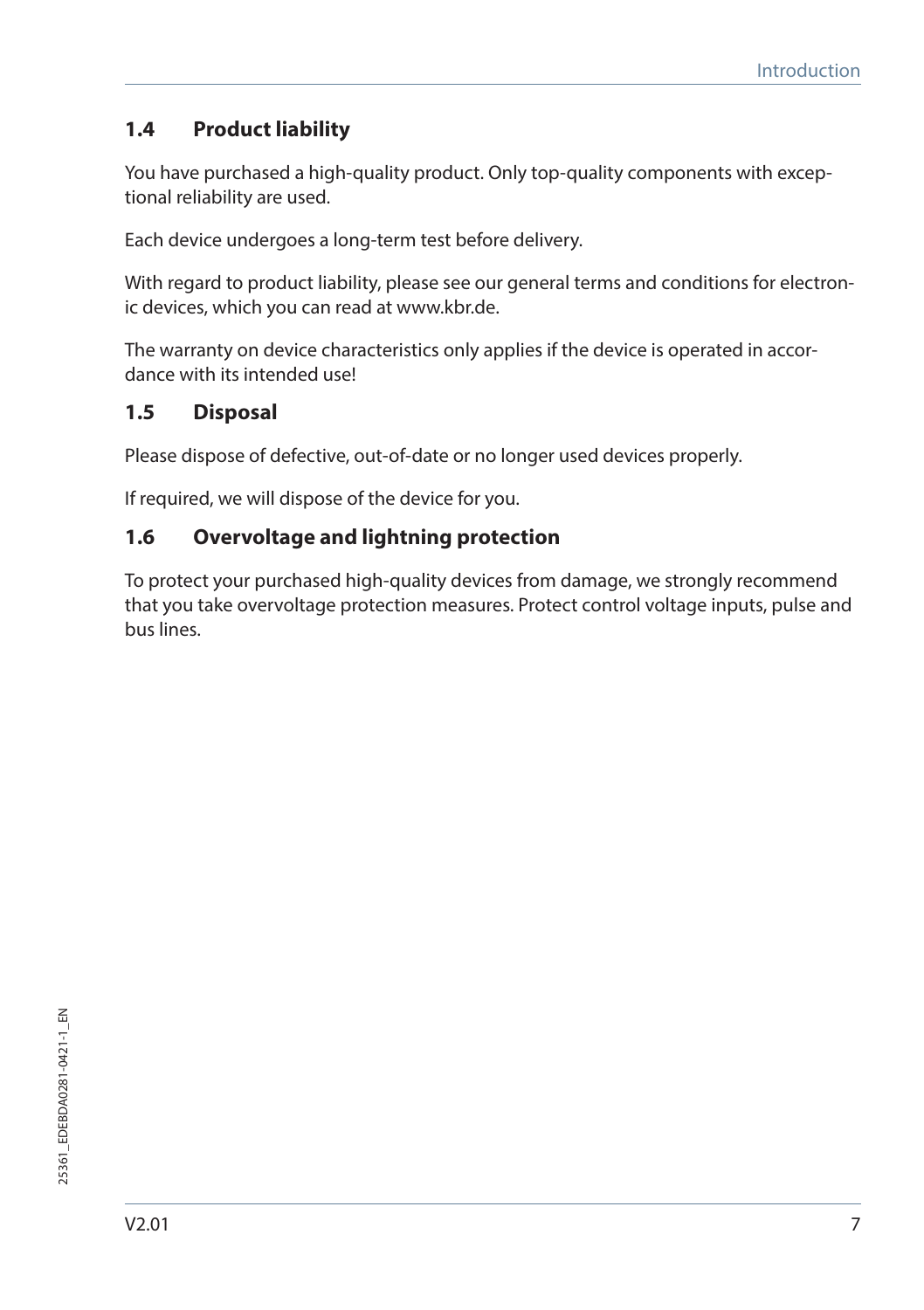# **2 Functional Principle of the Controller**

The multicomp F144-1V1C6DO6RO- 3 hybrid controller has 12 outputs to control capacitive compensation stages. Outputs 1 to 6 are designed to control thyristor modules (by optocoupler outputs) and outputs 7 to 12 to control capacitor contactors (by floating relay contacts).

To make optimal use of the thyristor modules' or capacitor contactor modules' switching performance, you can set the following parameters separately:

#### **for thyristor stages**

Switching interval 50 to 9999 milliseconds Discharge time 20 to 9999 milliseconds Idle time 20 to 9999 milliseconds

#### **for contactor stages**

Switching interval 0 to 10 seconds Discharge time 0 to 900 seconds Idle time 0 to 300 seconds

The controller's microprocessor records the mains voltage and current consumption of the entire plant by measuring transformer inputs (A/D converter) and, on the basis of this, calculates the active and reactive power ratio of the mains. The controller operates in four quadrants.

#### **Energy recovery in generator operation is detected and indicated by a "G" flashing on the LCD display. During this time, compensation to cos phi 1.00 (output cos phi) is performed. To prevent alternating switching operations, this target cos phi is maintained for 15 minutes after generator operation.**

The compensated power required for the target cos phi is calculated continuously. If the power difference corresponds to the set hysteresis (switch-on and switch-off hysteresis), the stages are switched depending on the required compensation power. Manually switched stages are, however, not included in the optimization. In case of identical stages with identical power, the stage that has been switched off for the longest time is switched on.

Having fewer switching operations results in optimum adjustment. Even for large systems, sensitive controls can be set up with just a few modules. Stage ratios do not need to be considered. After compensation, switching operations are interrupted for a configurable time. To prevent alternating switching operations, you can increase the stage switch-off delay by up to 150% of the smallest stage's power.

After an adaption time of 60 seconds, the thyristor stages are switched by contactor stages of the same size. This guarantees that the fast control characteristics can be kept.

In low load operation (secondary measuring current under the limit), the stages are switched off after the set delay time.

The integrated temperature measurement input monitors the temperature in the reac-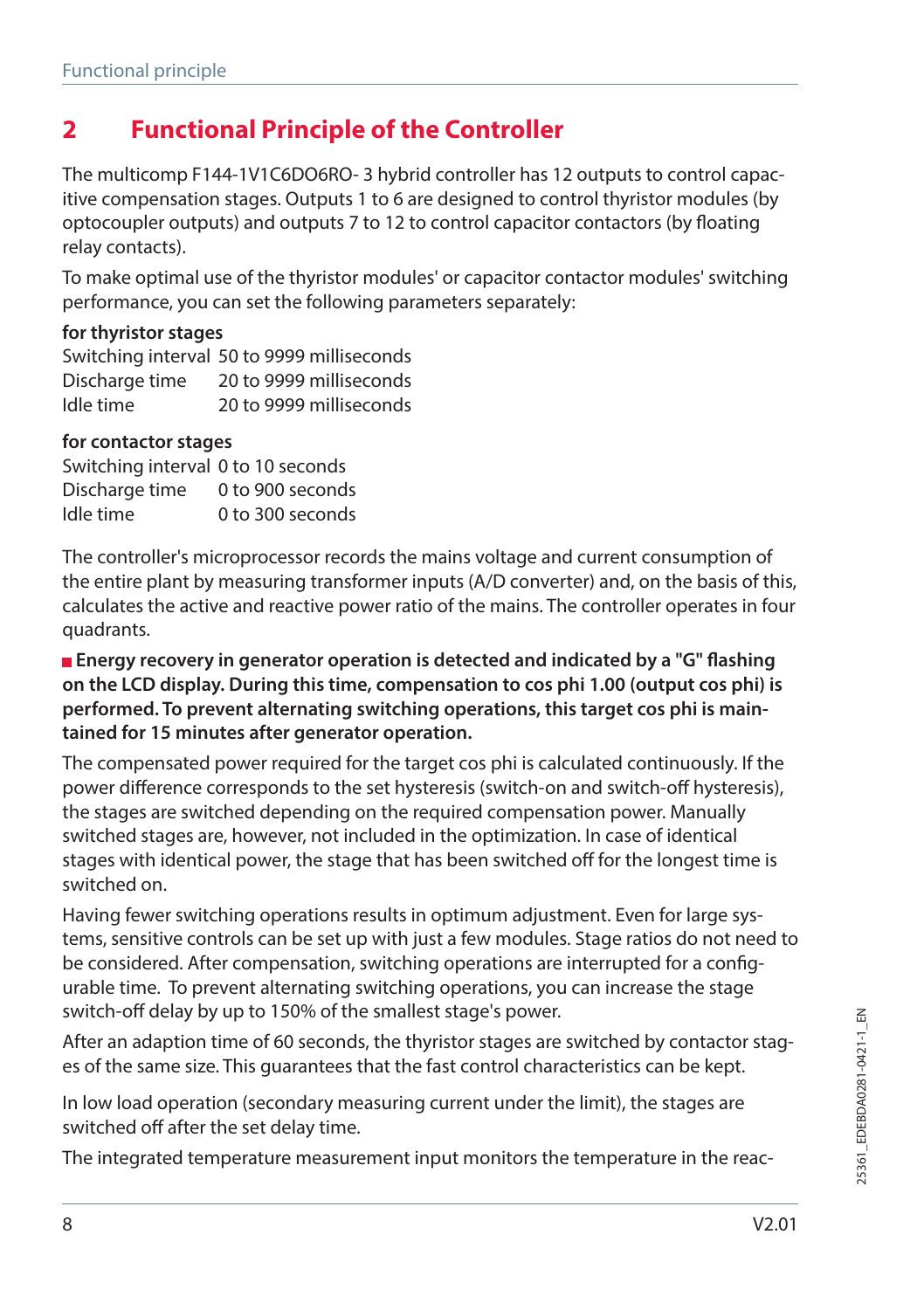tive power compensation system and causes the fan to be switched on if a predefined temperature threshold is exceeded and switched off again when the temperature drops below the reset temperature.

To prevent the fan from switching unnecessarily often, it has a run-on time of 30 minutes. You can switch the fan (relay output 12) on or off permanently using the "Stage status" menu. If you select "Auto", the fan output is controlled by the temperature measuring input.

You can also protect the system by defining a switch-off temperature. This makes it possible to switch stages off in time if there is a risk of damage due to overheating. Once the temperature drops below the reset temperature, the stages are switched on again one after the other.

The settings are saved on an EEPROM so that they are not lost in the event of a power failure.

The measuring cycle of the controller used to record the necessary network parameters takes approx. 20 ms.



Limit for overvoltage switch-off = measuring voltage  $+10%$  (taking the measuring voltage ratio into account). This value cannot be changed and serves to protect the compensation system.

In the event of an error, the compensation stages are switched off. The alarm relay switches and "Overvoltage" is displayed.



# **CAUTION**

The discharge times are automatically predefined, **in the capacitor contactor stage**, for the following programmed stage powers. However, these must be checked and corrected if they differ from the capacitor specifications.

| Capacitor power     | Discharge resistance | Discharge time |
|---------------------|----------------------|----------------|
| 0.1 kvar – 9.9 kvar | 300 kOhm             | 60 seconds     |
| 10 kvar – 19.9 kvar | 300 kOhm             | 120 seconds    |
| 20 kvar and above   | 300 kOhm             | 180 seconds    |

A discharge time changed later on is retained however, as long as the stage power is not changed.

**In the thyristor stages**, irrespective of the stage power, the discharge time is always entered as 20 milliseconds, both when reprogramming and when changing the stage power.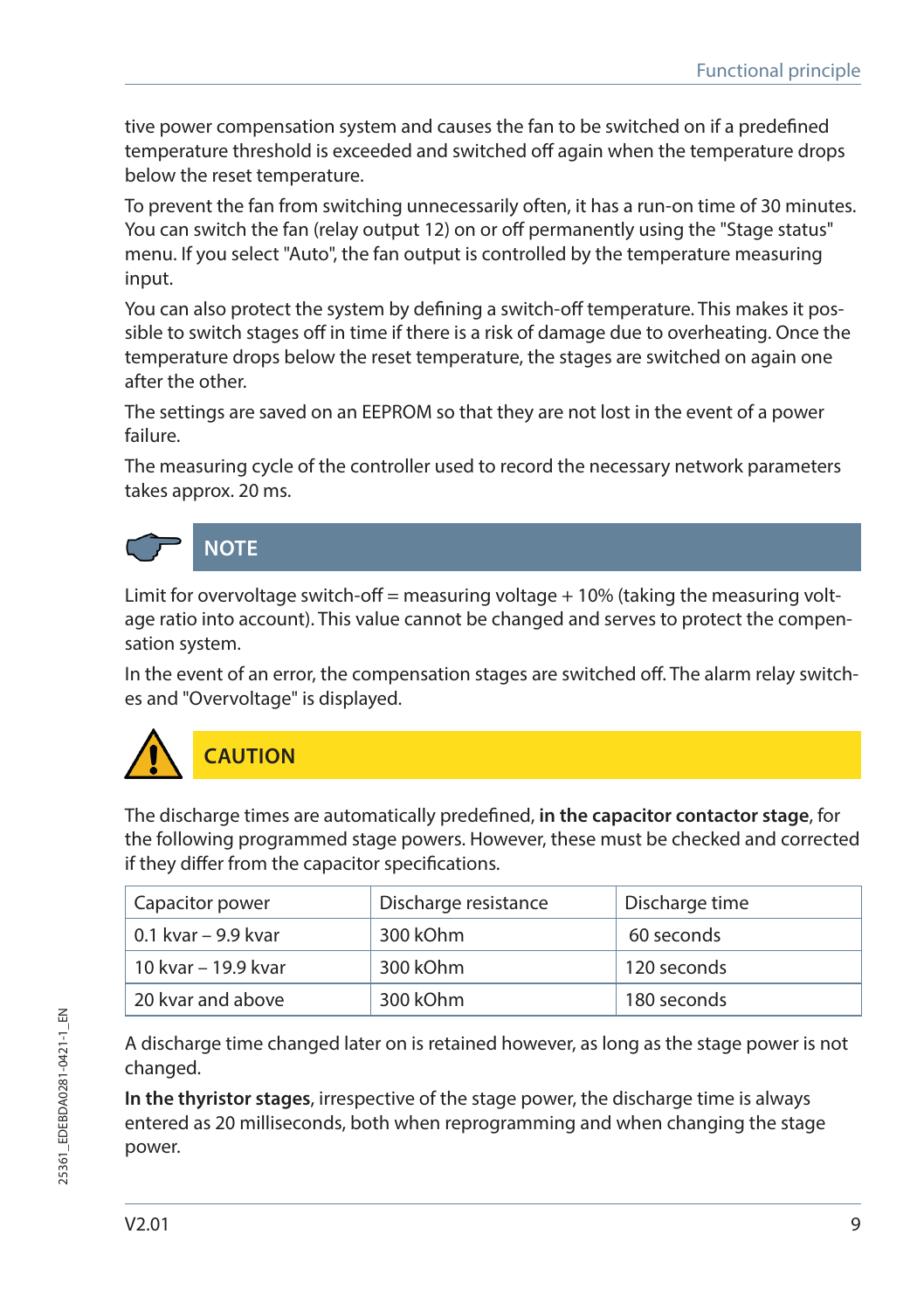# **3 Control and Display Panel**

## **multicomp F144-3 hybrid 6RO-6DO**



#### **Operating elements:**

- 1 LCD displaying the current status and user prompts
- 2 Number of possible controller output lines
- 3 Two sensor buttons for parameter configuration
- 4 Two sensor buttons for menu selection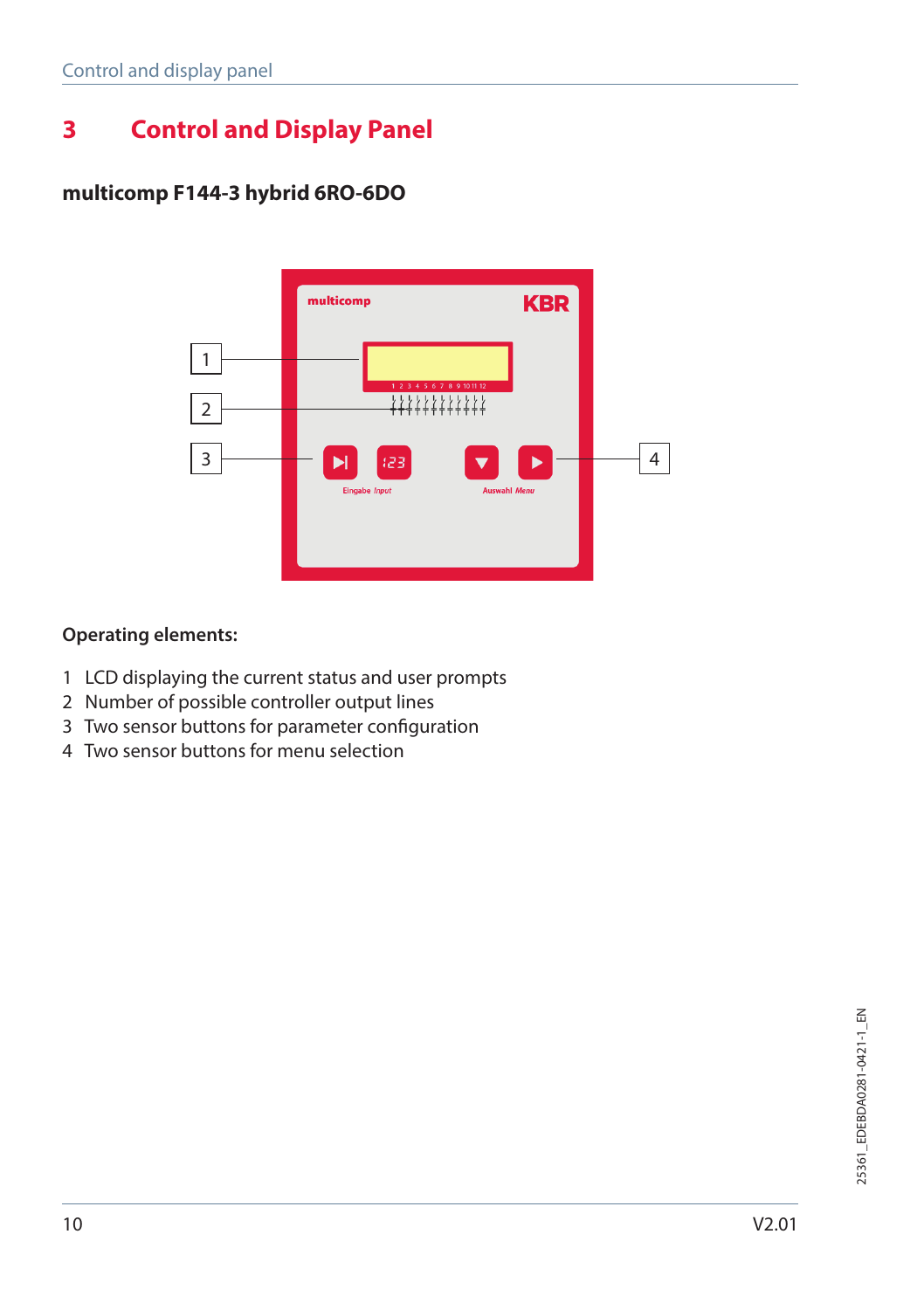# **General notes on operating the sensor buttons:**

| <b>D</b> button                            | Start configuration and reset input                                                                                  |
|--------------------------------------------|----------------------------------------------------------------------------------------------------------------------|
| <b>B</b> button                            | Change values during configuration                                                                                   |
| $\blacksquare$ button                      | Navigate through submenus                                                                                            |
| $\left[ \cdot \right]$<br>ÞЕ               | Navigate through main menus and save button during<br>configuration                                                  |
| <b>Button combinations:</b>                |                                                                                                                      |
| $\Box$ and $\Box$ buttons                  | Delete accumulated values and reset the system                                                                       |
| Default controller settings after reset:   |                                                                                                                      |
| Consumption target cos phi: 0.95 inductive |                                                                                                                      |
| Recovery target cos phi:                   | 1.00 (cannot be changed)                                                                                             |
| Alarm cos phi:                             | 0.92 inductive                                                                                                       |
| Main transformer current:                  | Primary current 1000 A<br>Secondary current 5 A                                                                      |
| Measuring voltage:                         | Primary voltage 400 V Ph-Ph (corresponds to 230 V Ph-N)<br>Secondary voltage 400 V Ph-Ph (corresponds to 230 V Ph-N) |
| $\blacksquare$ Rot. field U:               | $L1-N$                                                                                                               |
| $\blacksquare$ Rot. field I:               | 11                                                                                                                   |
| Current attenuation coefficient: 0         |                                                                                                                      |
| Voltage attenuation coefficient: 0         |                                                                                                                      |
| Attenuation coefficient Qmiss: 0           |                                                                                                                      |
| Alarm delay:                               | 20 minutes (1200 s)                                                                                                  |
| ■ Thyristor idle time                      | 30 msec.                                                                                                             |
| ■ Contactor idle time                      | 30 sec.                                                                                                              |
| ■ Thyristor switching interval:            | 50 ms                                                                                                                |
| Contactor switching interval               | 8 sec.                                                                                                               |
| Hysteresis connection:                     | 100% of lowest stage power                                                                                           |
| Hysteresis switch-off:                     | 100% of lowest stage power                                                                                           |
| Switching performance Priority             | Operation cycles, 24hours Switching off                                                                              |
| Operating cycle limit:                     | 80000                                                                                                                |
| Operating cycle count:                     | Activated by set limit                                                                                               |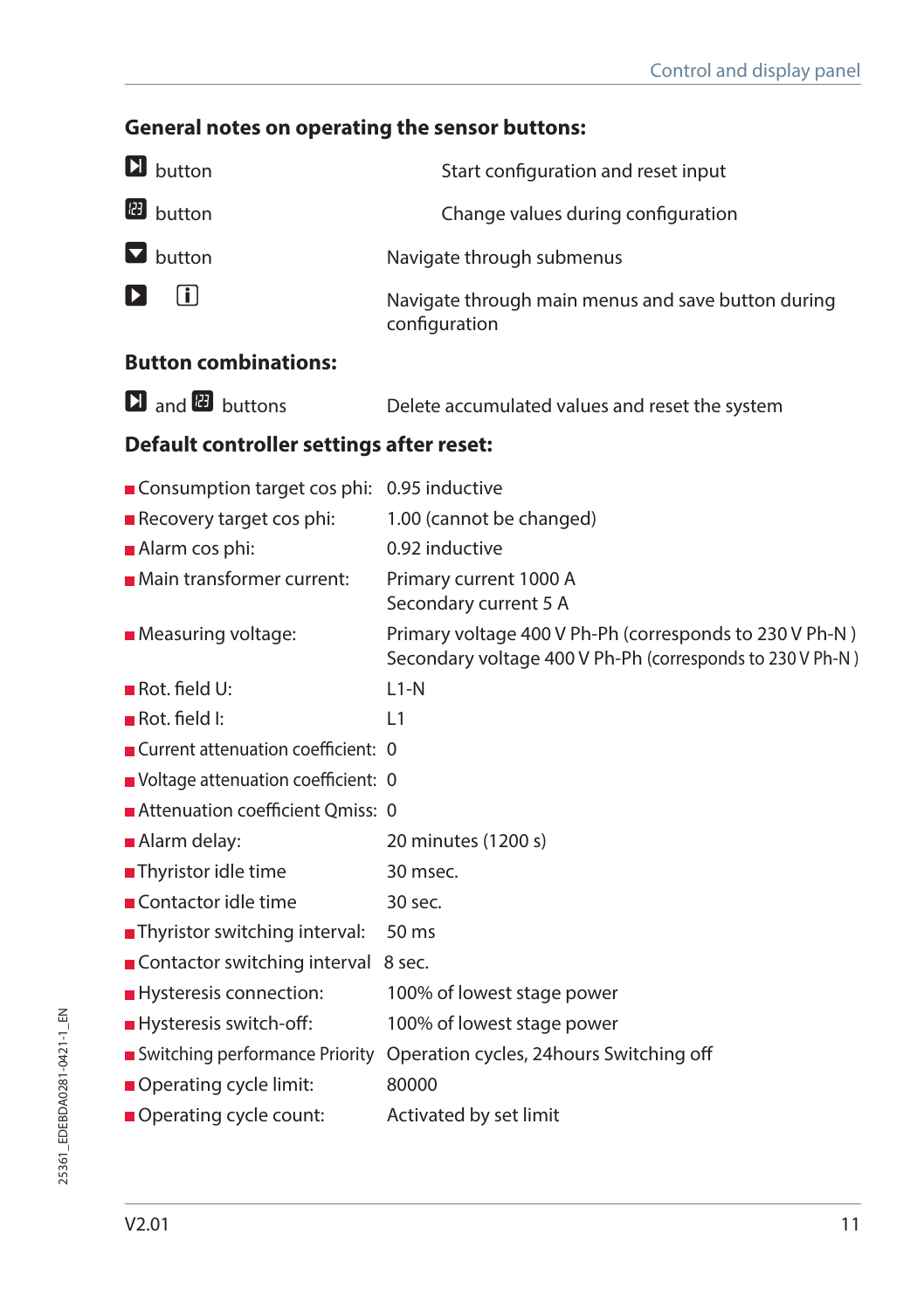| Stage switching mode:                   | Automatic                                                   |
|-----------------------------------------|-------------------------------------------------------------|
| ■ Sampling rate:                        | Automatic                                                   |
| Harmonics monitoring:                   | Activated by set limit                                      |
| $\blacksquare$ Limit THD:               | 8%                                                          |
| Stage power:                            | Not set                                                     |
| Max. stage pow. per switch. cycle       | 0 kVar                                                      |
| <b>Thyristor discharge time:</b>        | 20 <sub>ms</sub>                                            |
| Contactor discharge time:               | 180 sec.                                                    |
| Password:                               | No password<br>(9999, meaning all functions are accessible) |
| $\blacksquare$ Language display:        | English                                                     |
| <b>■Contrast setting:</b>               | 4                                                           |
| <b>Brightness setting:</b>              | 5                                                           |
| Dimmer brightness:                      | $\Omega$                                                    |
| Low load limit:                         | $15 \text{ mA}$                                             |
| Low load delay:                         | 60 minutes                                                  |
| ■ Temperature measurement:              | On                                                          |
| ■Output 12 as stage or fan:             | Fan                                                         |
| Alarm relay as error message<br>or fan: | Error message                                               |
| Fan switch-on temperature:              | $>$ 28 °C                                                   |
| Fan switch-off temperature:             | $<$ 23 °C                                                   |
| System switch-off temperature:          | $>48^{\circ}$ C                                             |
|                                         | $<$ 43°C                                                    |
| System switch-on temperature:           |                                                             |
| Learning mode menu display:             | Off                                                         |
| <b>Key sounds:</b>                      | On                                                          |

## **Error message dialog after reset:**

| No measuring voltage:           | Message and alarm relay |
|---------------------------------|-------------------------|
| No stage power:                 | Message and alarm relay |
| Facility too small:             | Message and alarm relay |
| THD too high:                   | Message and alarm relay |
| Operating cycle limit exceeded: | Message and alarm relay |
| No measuring current:           | Message and alarm relay |
| Low load operation:             | Message and alarm relay |
| Temperature switch-off:         | Message and alarm relay |
|                                 |                         |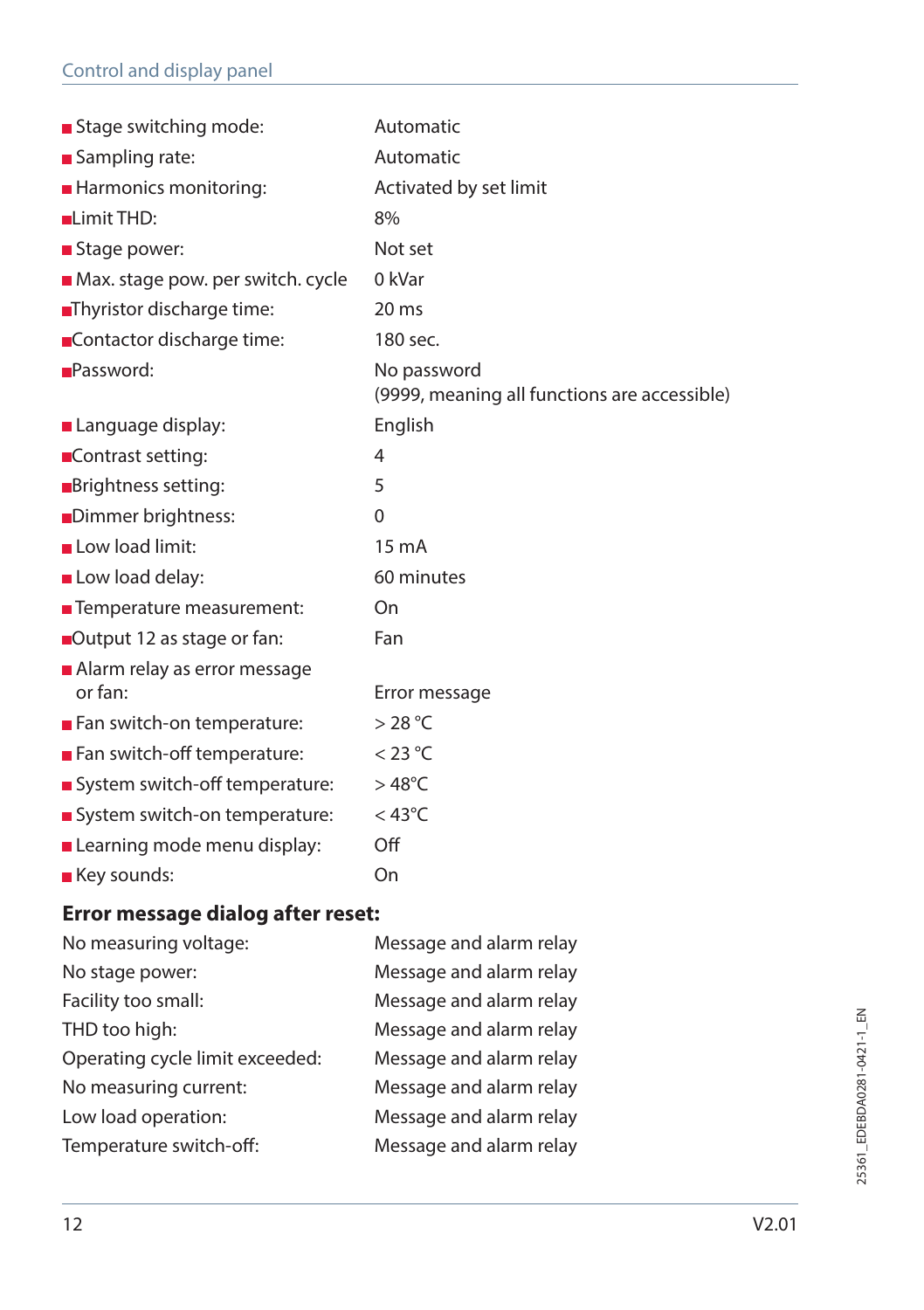#### **The controls in the compensation systems are preset.**

- The following parameters need to be checked or set:
- Target cos phi in accordance with the electricity supplier regulations (for kVA tariff cos phi = 1)
- **Primary current and secondary current in accordance with input current transformer.**
- Voltage transformer ratio, if required



Upon delivery, the bus protocol is set to: Modbus RTU, baud rate 38400, parity even This setting can only be changed manually on the device. **Performing a "Reset to default settings" has no effect on changed settings.**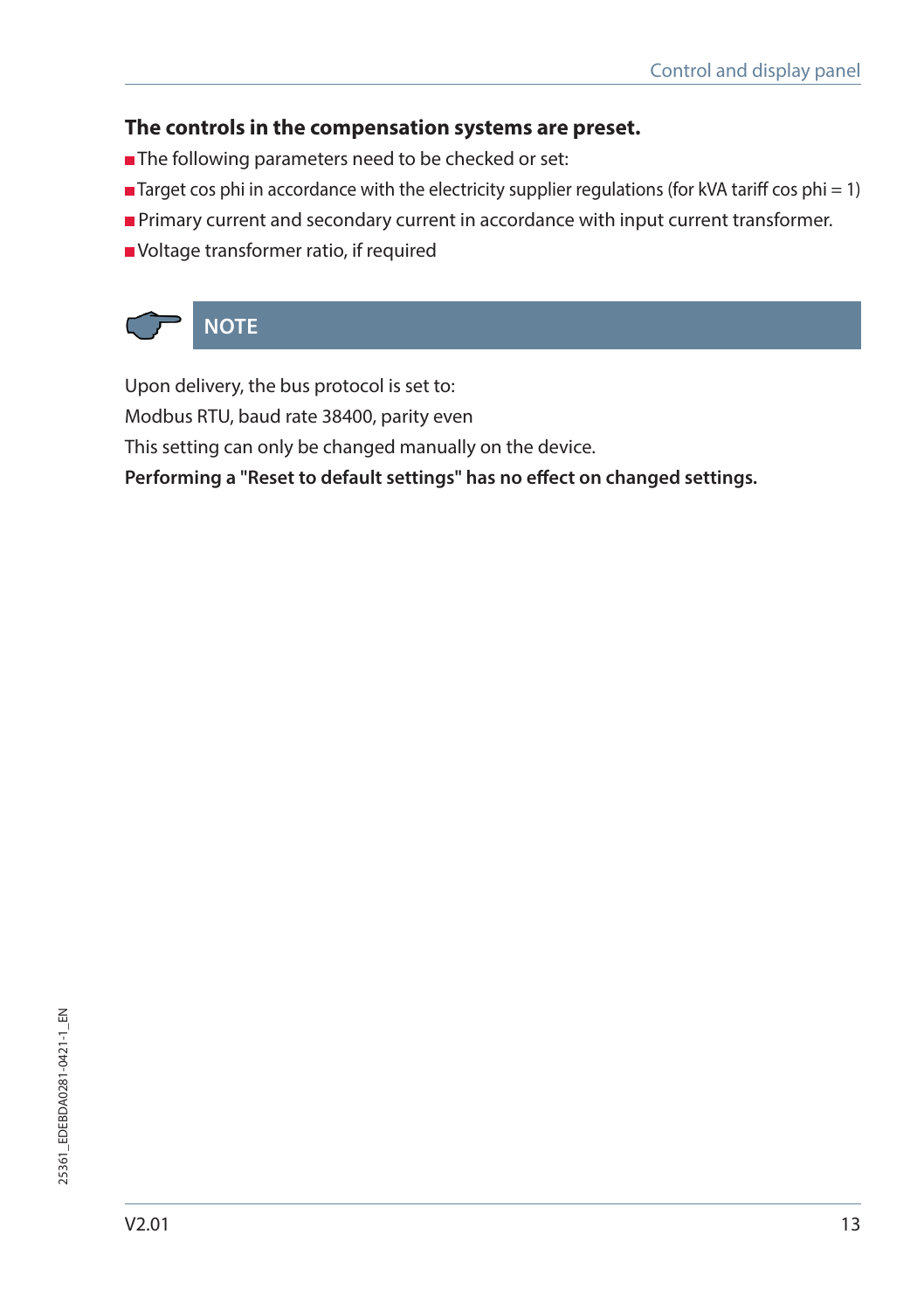# **4 Setting Range of the Configurable Parameters:**

#### **Stage state:**

Automatic, Manual off, Manual on

#### **Commissioning:**

Password **4** digits, numerical, no password = 9999

|                                | (meaning all functions are accessible) |
|--------------------------------|----------------------------------------|
| Primary current                | 1 A to 999999 A                        |
| Secondary current              | 1 and 5 A                              |
| Consumption target coso        | ind. 0.80 to cap. 0.80                 |
| Recovery target coso           | ind. 1.0 (cannot be changed)           |
| Primary voltage                | 1 V to 99999 V Ph-Ph                   |
| Secondary voltage              | 1 V to 999 V Ph-Ph                     |
| Rot. field U                   | L1N, L2N, L3N, L12, L23, L31           |
| Rot. field I                   | L1, L2, L3, -L1, -L2, -L3              |
| Stage power learning mode      | Yes, No                                |
| Stage power                    | 0 to 999.9 kvar                        |
| Thyristor stage discharge time | 0 to 9999 ms                           |
| Contactor stage discharge time | 0 to 900 seconds                       |

## **Switching performance:**

| Hysteresis connection                     | 70 to 150 %               |
|-------------------------------------------|---------------------------|
| Hysteresis switch-off                     | 70 to 150 %               |
| Switching performance Priority            | Operation cycles, runtime |
| Alarm relay time                          | 3 to 3000 sec.            |
| Thyristor stage idle time                 | 20 to 9999 ms             |
| Contactor stage idle time                 | 0 to 300 seconds          |
| Thyristor stage switching interval        | 50 to 9999 ms             |
| Contactor stage switching interval        | 0 to 10 seconds           |
| FTS alarm coso                            | ind, 0.70 to 1.0          |
| Attenuation coefficient Q <sub>miss</sub> | 0 <sub>to</sub> 9         |
| Attenuation coefficient voltage           | 0 <sub>to</sub> 9         |
| Attenuation coefficient current           | 0 to 9                    |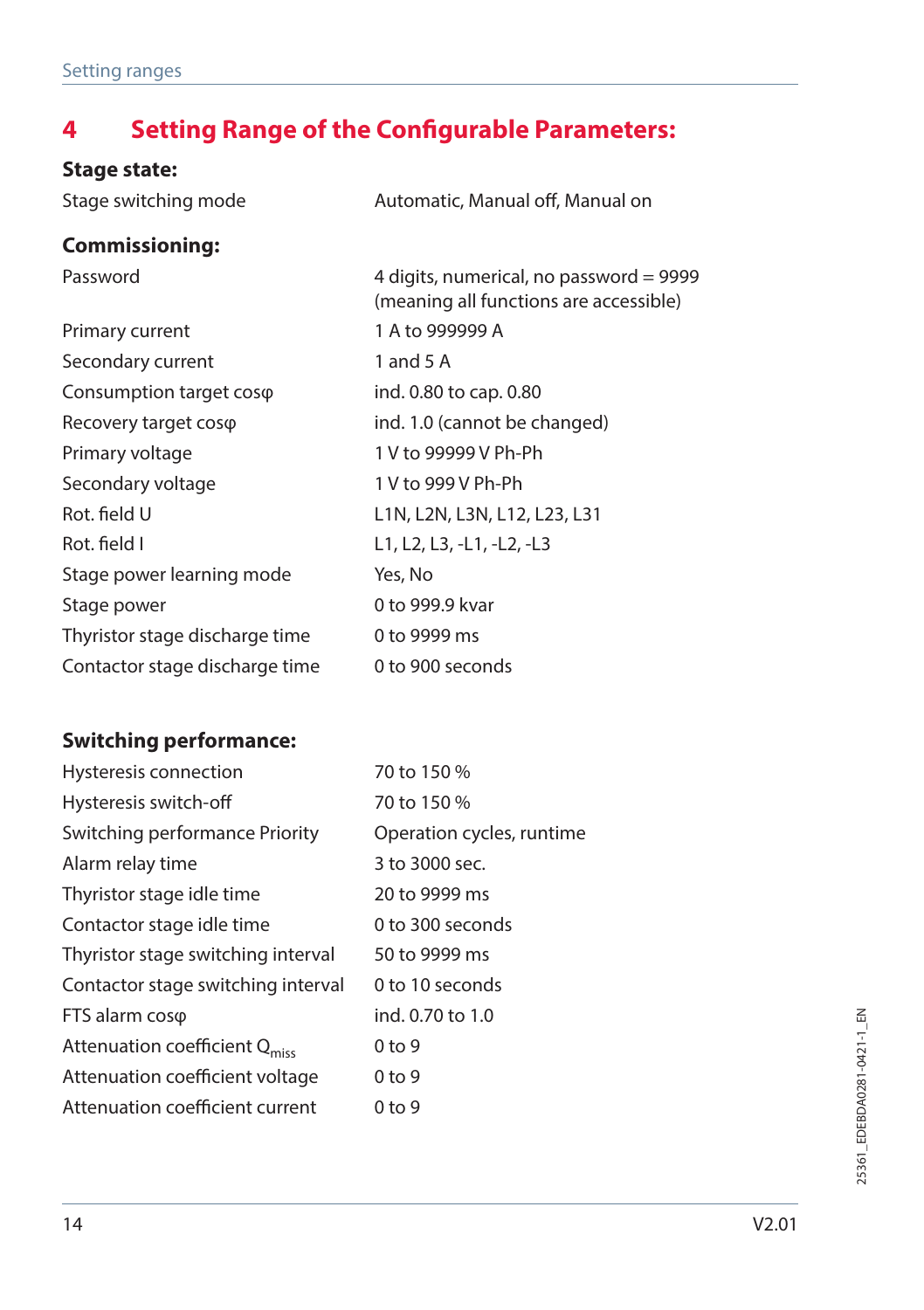| <b>Error message dialog:</b>         |                                                           |
|--------------------------------------|-----------------------------------------------------------|
| No measuring voltage                 | The settings Message or                                   |
| No stage power                       | Alarm relay or Message and                                |
| Facility too small                   | Alarm relay or Off                                        |
| THD too high                         | is identical for all errors!                              |
| Operating cycle limit exceeded       |                                                           |
| No measuring current                 |                                                           |
| Light load                           |                                                           |
| Temperature switch-off               |                                                           |
| Extras:                              |                                                           |
| Display language                     | German, English, French, Spanish                          |
| <b>THD limit</b>                     | 0 to 10%, harmonics monitoring can be disabled<br>$(0\%)$ |
| Sampling rate                        | Automatic, fixed 50 Hz, fixed 60 Hz                       |
| Reset                                | Run                                                       |
| Contrast setting                     | $0$ to $10$                                               |
| <b>Brightness setting</b>            | 0 <sub>to</sub> 9                                         |
| Dimmer brightness                    | 0 <sub>to</sub> 9                                         |
| Low-load limit                       | 15 mA, 50 mA                                              |
| Light load delay                     | 1 minute to 60 minutes                                    |
| Temperature measurement              | On / Off                                                  |
| Output 12                            | Compensation stage, fan relay                             |
| Alarm relay Error message, fan relay |                                                           |
| Fan switch on temperature            | $> 0 °C$ to 60 °C                                         |
| Fan switch off temperature           | $<$ 0 °C to 60 °C                                         |
| Switching threshold system off       | $>$ 0 °C to 60 °C                                         |
| System switch on temperature         | $<$ 0 °C to 60 °C                                         |
| <b>Bus mode</b>                      | Modbus (eBus for production)                              |
| Learning mode menu display           | On $/$ Off                                                |
| Key sounds                           | On / Off                                                  |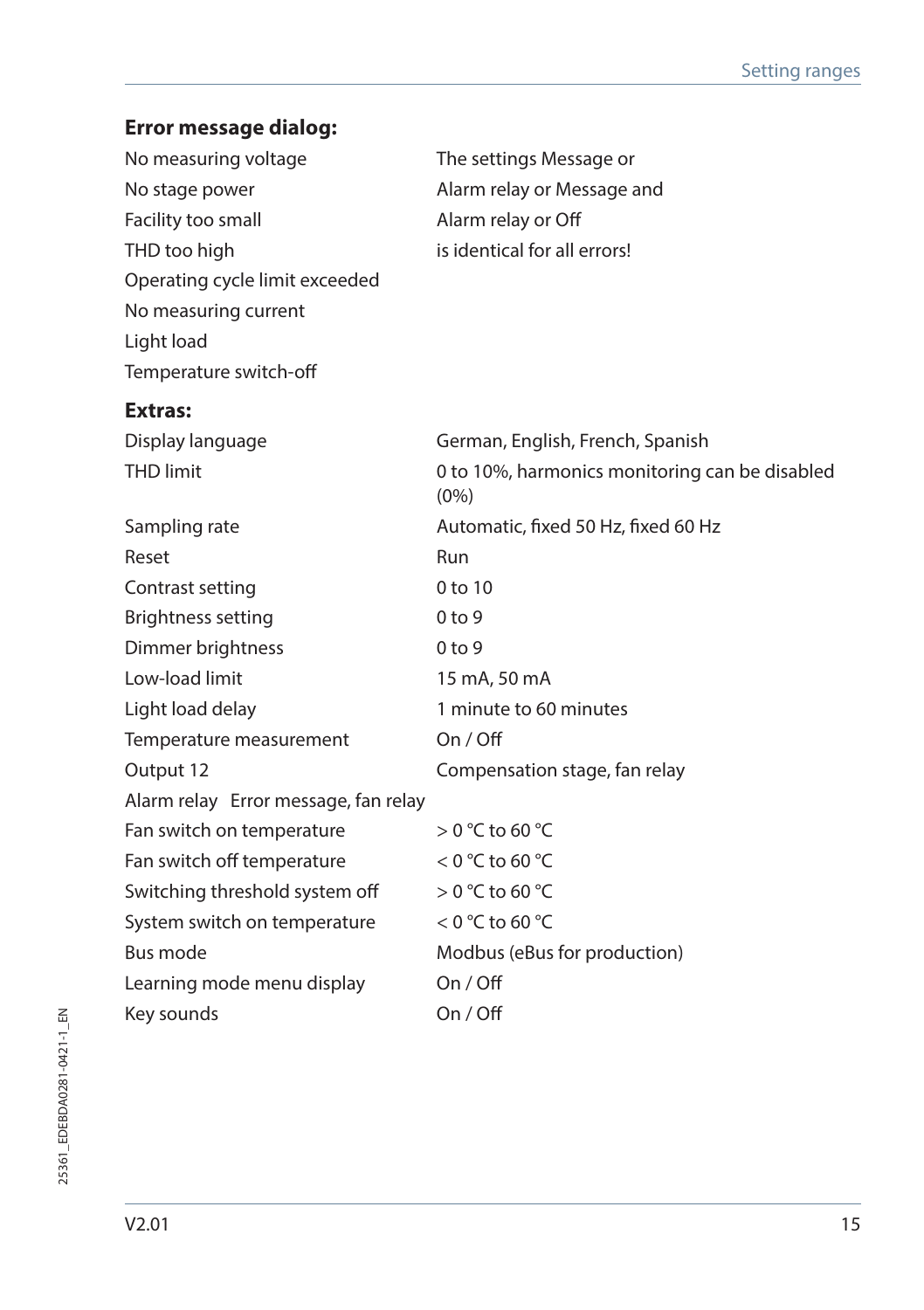# **5 Installation and Electrical Connection of the System**

#### **5.1 General, very important information**

- Tighten all screws and connections. Failure to do so will void the warranty.
- Install and operate the device in accordance with the applicable VDE regulations (in particular VDE 0100) and the electricity supplier's regulations.
- **Connection cross-sections and fuse protection table: see attachment**

## **5.2 Current transformer connection and measuring voltage**

If possible, mount the transformer in the phase that corresponds to L1 of the compensation system (determine by means of voltage measurement). All capacitor and consumer currents must be determined. In case of unbalanced phase load (small systems), install the transformer in the phase with the highest load.

- **P1** (K) to energy supply (indicated on the transformer).
- **P2** (L) to load outputs
- S1 (k) with terminal k (controller terminal 20) and
- **Connect S2 (I) to terminal I (controller terminal 21) in the compensation system (use a** two-color cable!).

Wire cross section: up to 3 m = 1.5 mm<sup>2</sup>, up to 6 m = 2.5 mm<sup>2</sup>. For longer distances, we recommend using a 1 A transformer. The controller is designed for connection to 5 A and 1 A transformers; switching is done by firmware.

If you use existing transformers, the current paths must always be connected in series.

The secondary transformer current needs to be at least 15 mA. For lower currents, no capacitors are connected ("No measuring current" is displayed).

Connect the measuring voltage in accordance with the connection diagram.

## **5.3 Current transformer dimensions**

The current transformer is designed on the basis of the current consumption of the consumers, not the capacitor current. If other measuring devices are connected to a transformer in addition to the reactive power controller, the transformer power needs to be dimensioned accordingly. Losses also occur in the current transformer cable that need to be considered if there are long distances between the transformer and the controller.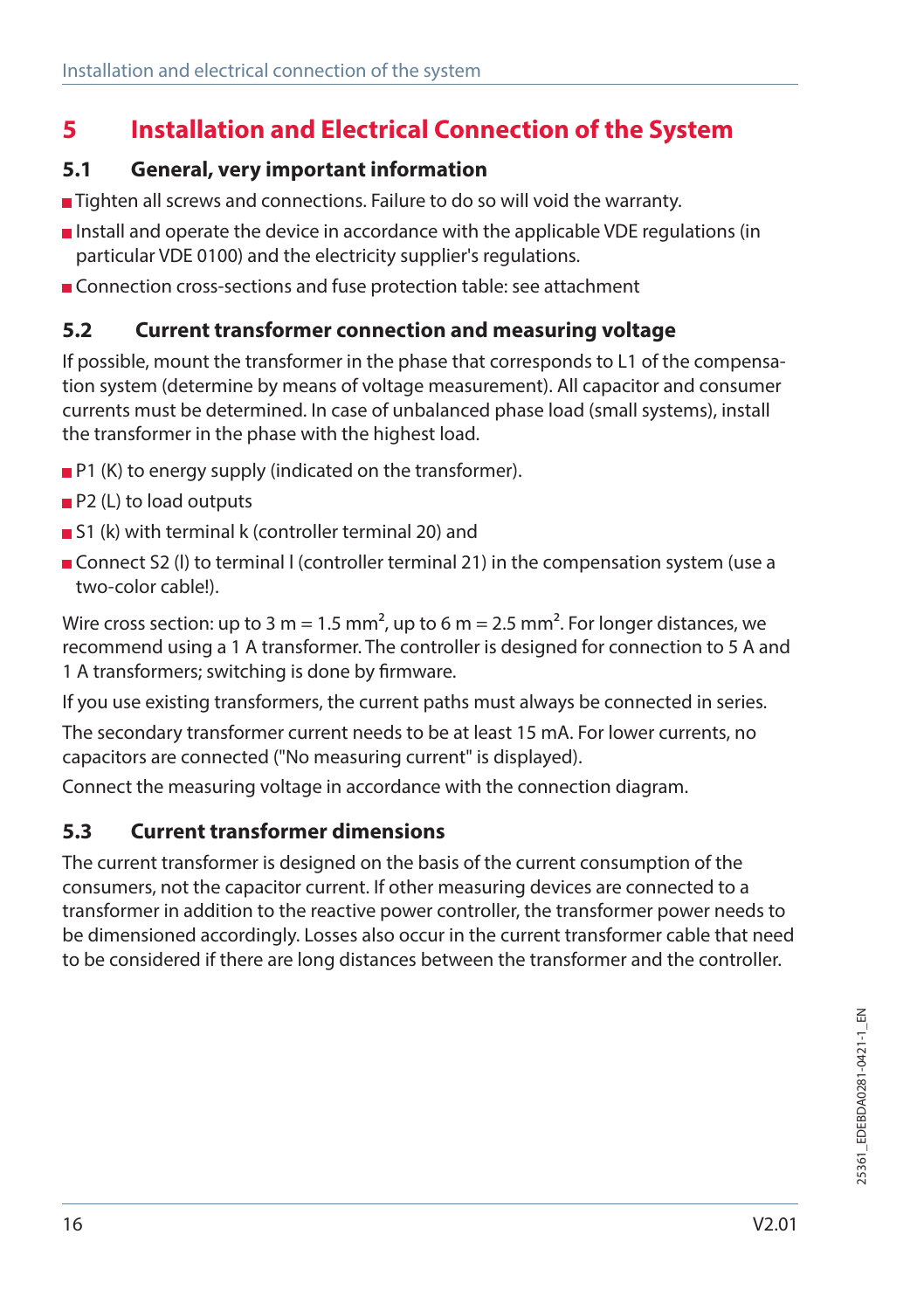## **5.4 Standard connection diagram**

# **NOTE**

The stage outputs 1 to 6 are optocoupler outputs. External voltage supply Terminal input 40 max. 30 VDC

(rated voltage 24 VDC), max. 35 mA.

When connecting the phase (L1) to terminal 1 and the neutral conductor (N) to terminal 2 (Ph-N 100V–240V+//10 % 50Hz/ 60 Hz/DC) the safety device and the disconnector in the supply line to terminal 2 (N) are not required.

The safety device and the disconnector to terminal 2 (N) are only required for the following connection variants:

#### **Alternating voltage:**

Terminal 1 (L1) and terminal 2 (L2):

US1 Phase-Phase 100V - 240V +/-10% 50Hz/60 Hz

#### **Direct voltage:**

Terminal  $1 (+)$  and terminal  $2 (-)$ :

US1 100V - 240V +/-10% DC

Connection variants of the power supply

| <b>Terminal 1</b> | <b>Terminal 2</b>      | Voltage                        | Safety device and                             |
|-------------------|------------------------|--------------------------------|-----------------------------------------------|
|                   |                        | Power supply unit US1          | disconnector to<br><b>Terminal 2 required</b> |
| Phase L           | Neutral<br>conductor N | 100V - 240V +/-10% AC 50/60 Hz | No                                            |
| Phase L1          | Phase 12               | 100V - 240V +/-10% AC 50/60 Hz | yes                                           |
| $^{+}$            |                        | 100V - 240V +/-10% DC          | yes                                           |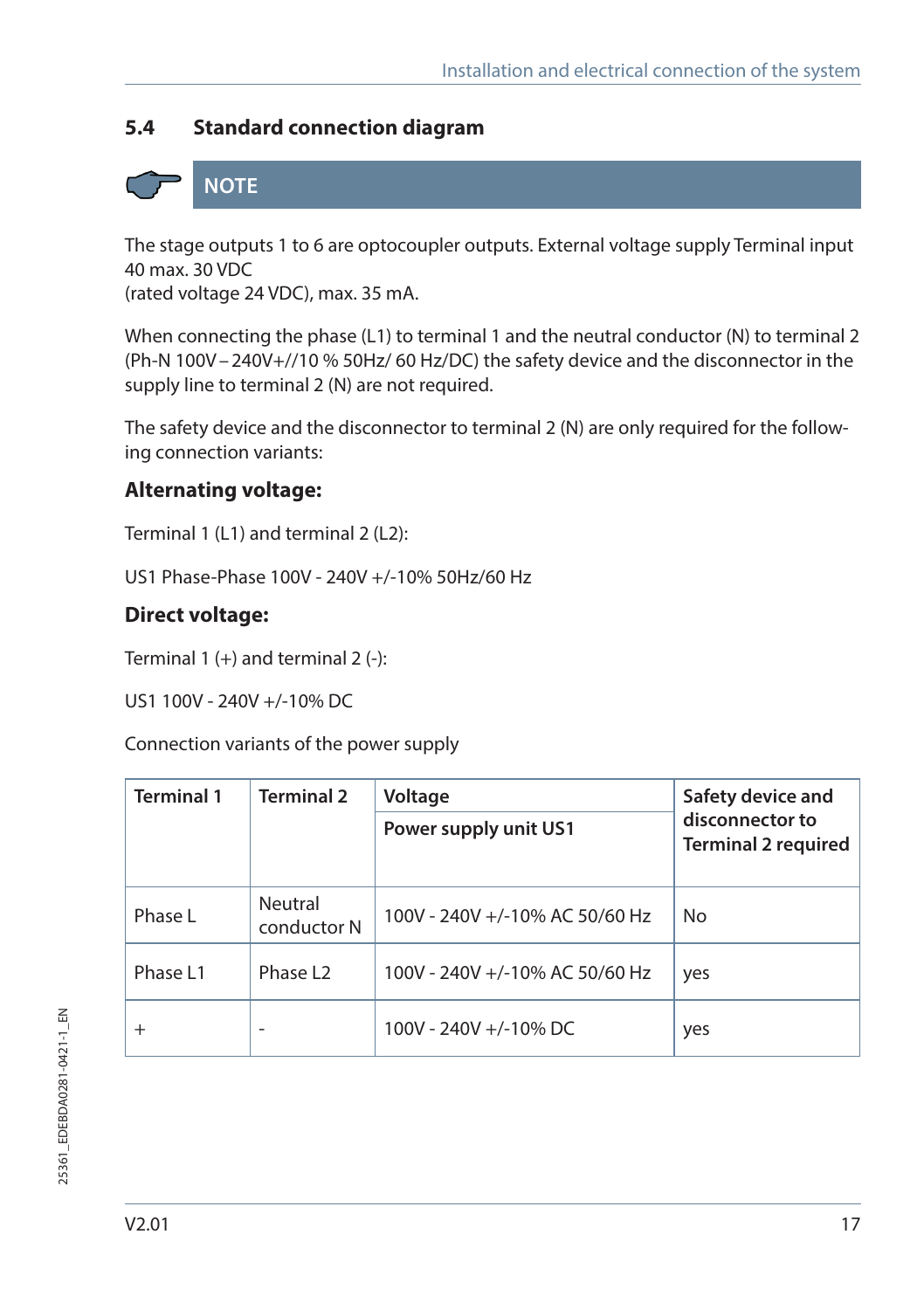

## **5.5 Measuring voltage connection Ph-N**

V2.01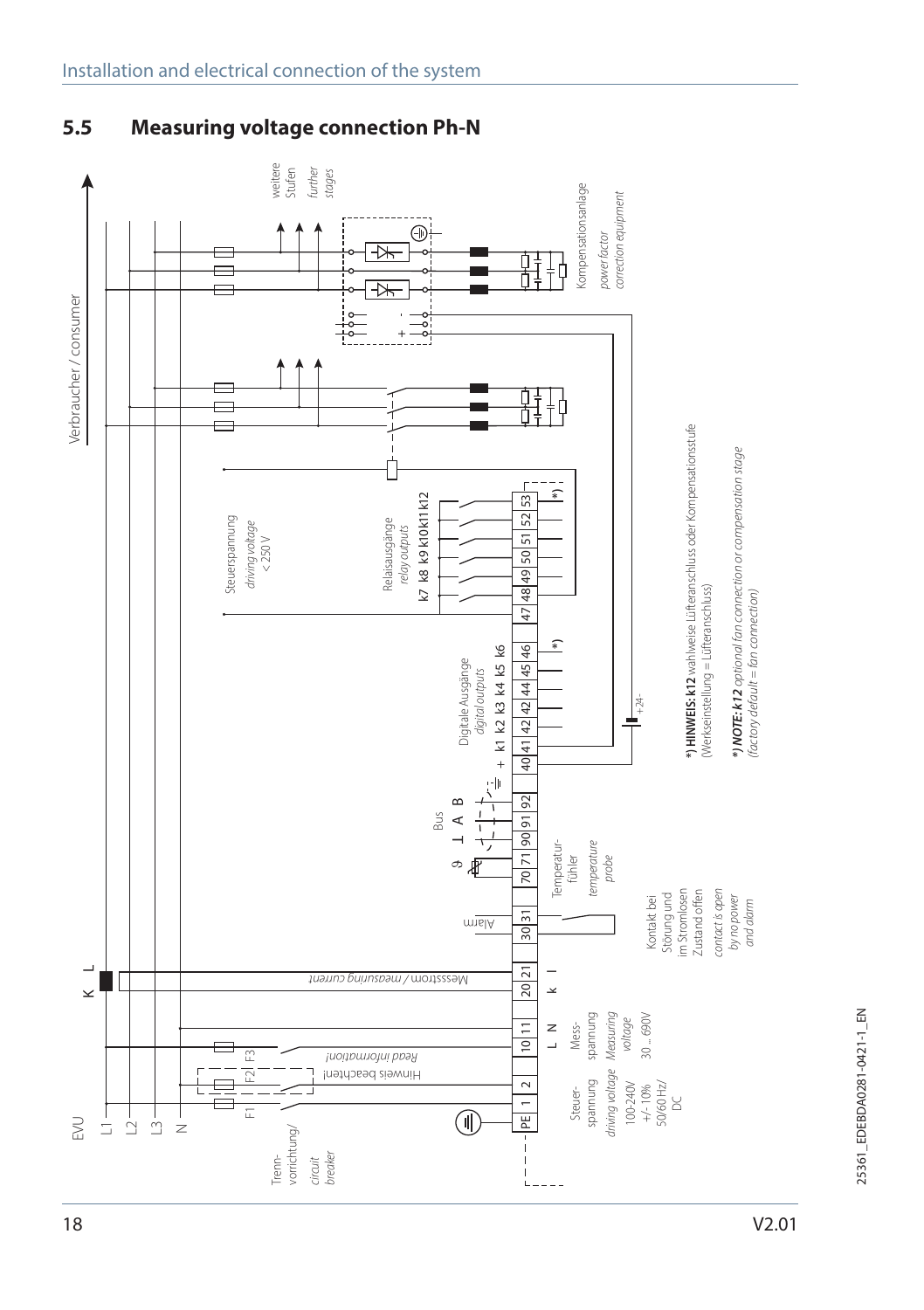V2.01



## **5.6 Measuring voltage connection Ph-Ph**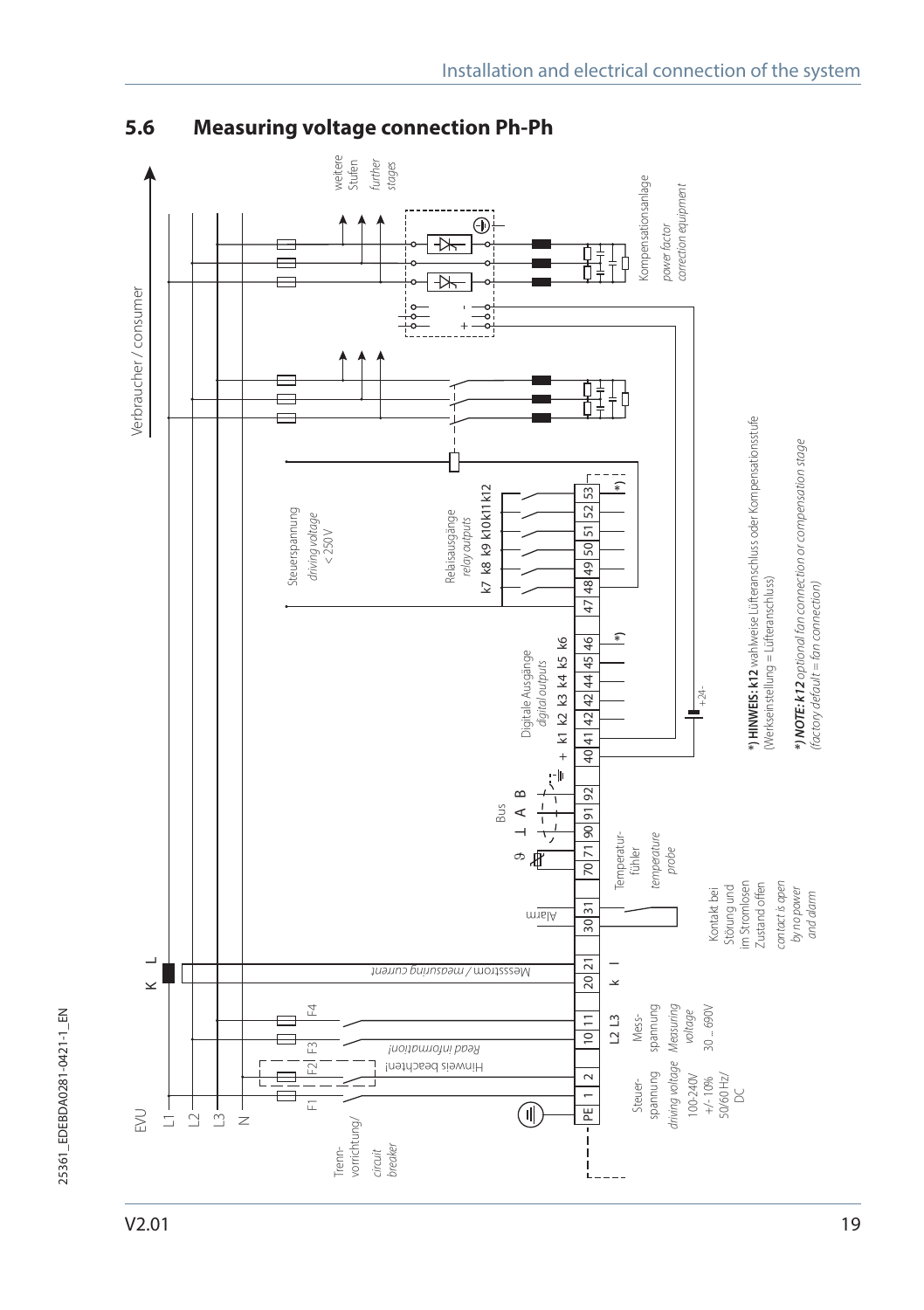# **6 Commissioning the System**

#### **6.1 General Notes on Commissioning**

#### **Compensation unit with controller**

The controller is configured as a compensation system component (see connection diagram) by default. The following settings need to be configured or checked:

- Target cos phi according to electricity supplier specifications.
- **Primary and secondary current in the main circuit according to the transformer fitted.**
- If required, set the measuring voltage transformer data.
- If no stage powers have been programmed, the controller will switch to the Commissioning menu after initialization. Next, stage power programming can be performed in the settings menu, or using the learning process.



You can start the learning process from the "Learning mode activate" submenu in the Commissioning menu, using the Enter/Input buttons.

If the "Learning mode" window is not displayed, please check the following:

is **Menu on** set for "Learning mode" in the "Extras" menu?

The settings are saved on an EEPROM so that they are not lost in the event of a power failure.

Switch on a sufficient number of inductive consumers (e.g. motors) before switching the compensation system on. A transformer current of at least 15 mA needs to be flowing in the secondary circuit for the controller to be activated. Below this limit, the error message "No transformer current" will be displayed.

Check the transformer connection (is the transformer ratio too high?).

**If all connection conditions are OK, the instantaneous power factor cos phi should be** displayed after initialization, e.g. Normally, when no capacitors are connected, cos phi lies in the range of 0.6 to 0.9 inductive, (e.g. cos phi 0.80 ind).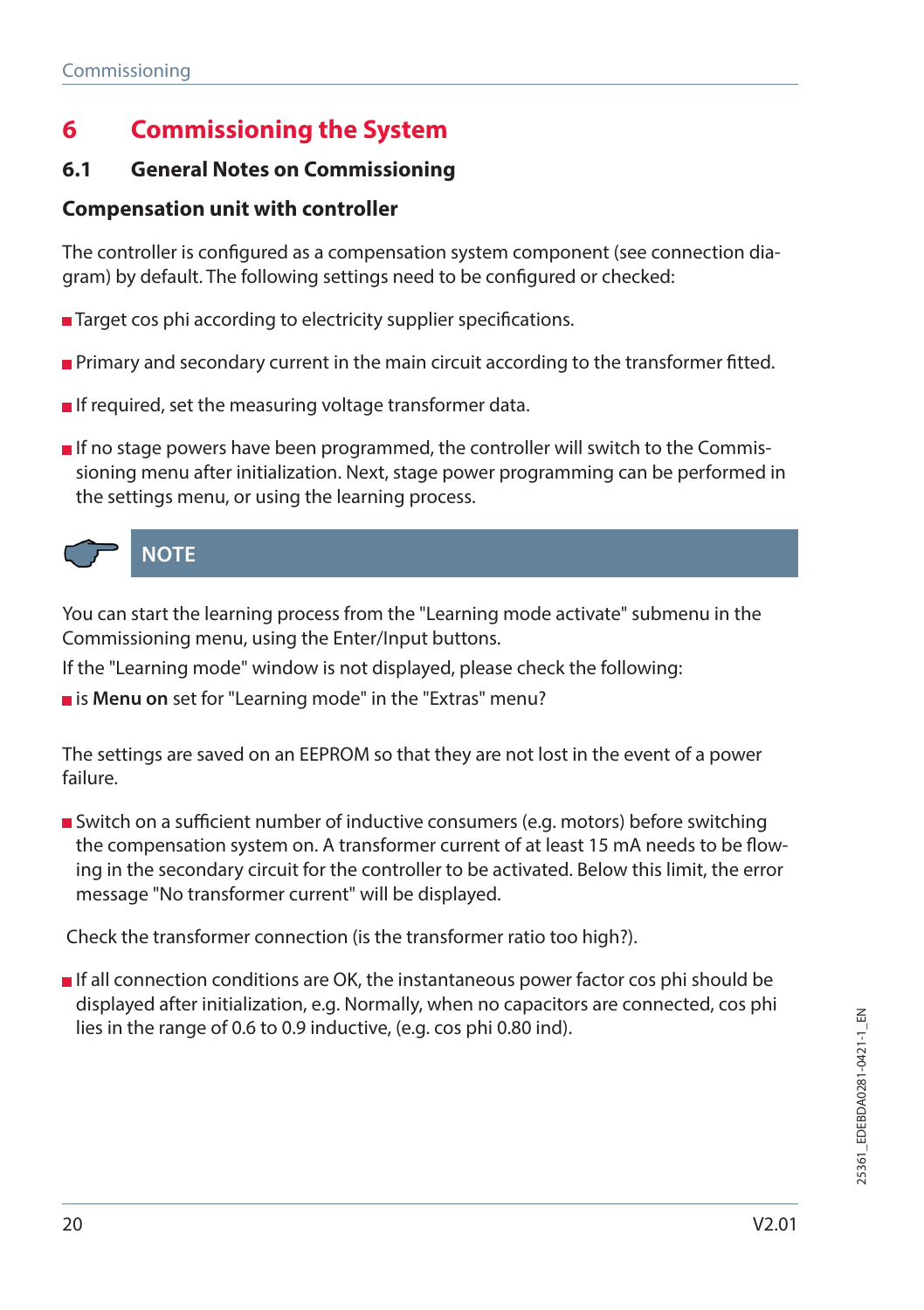- **If a capacitive value is displayed, or if the "G" symbol is flashing, the phase allocation of** the current and voltage measurement is incorrect. In the Commissioning programming menu, the phase allocation can be changed using the functions Rot. field U and Rot. field I (provided that there is no generator in operation at the time).
- The first switching operation may take up to 180 seconds. The stages are switched in set switching times (switching interval) until compensation occurs. The displayed cos phi must increase to at least the set target cos phi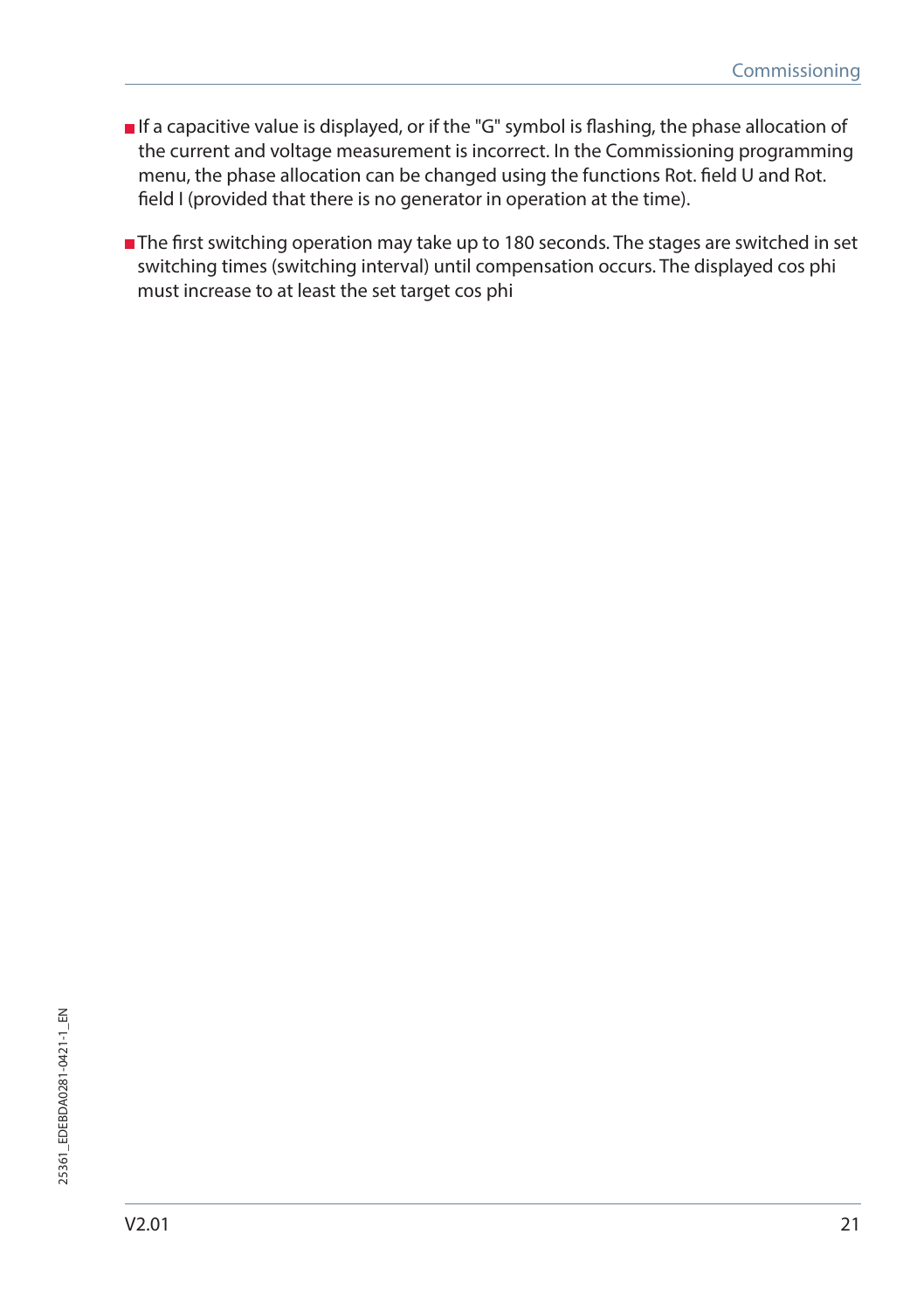# **7 Navigation and Device Displays**

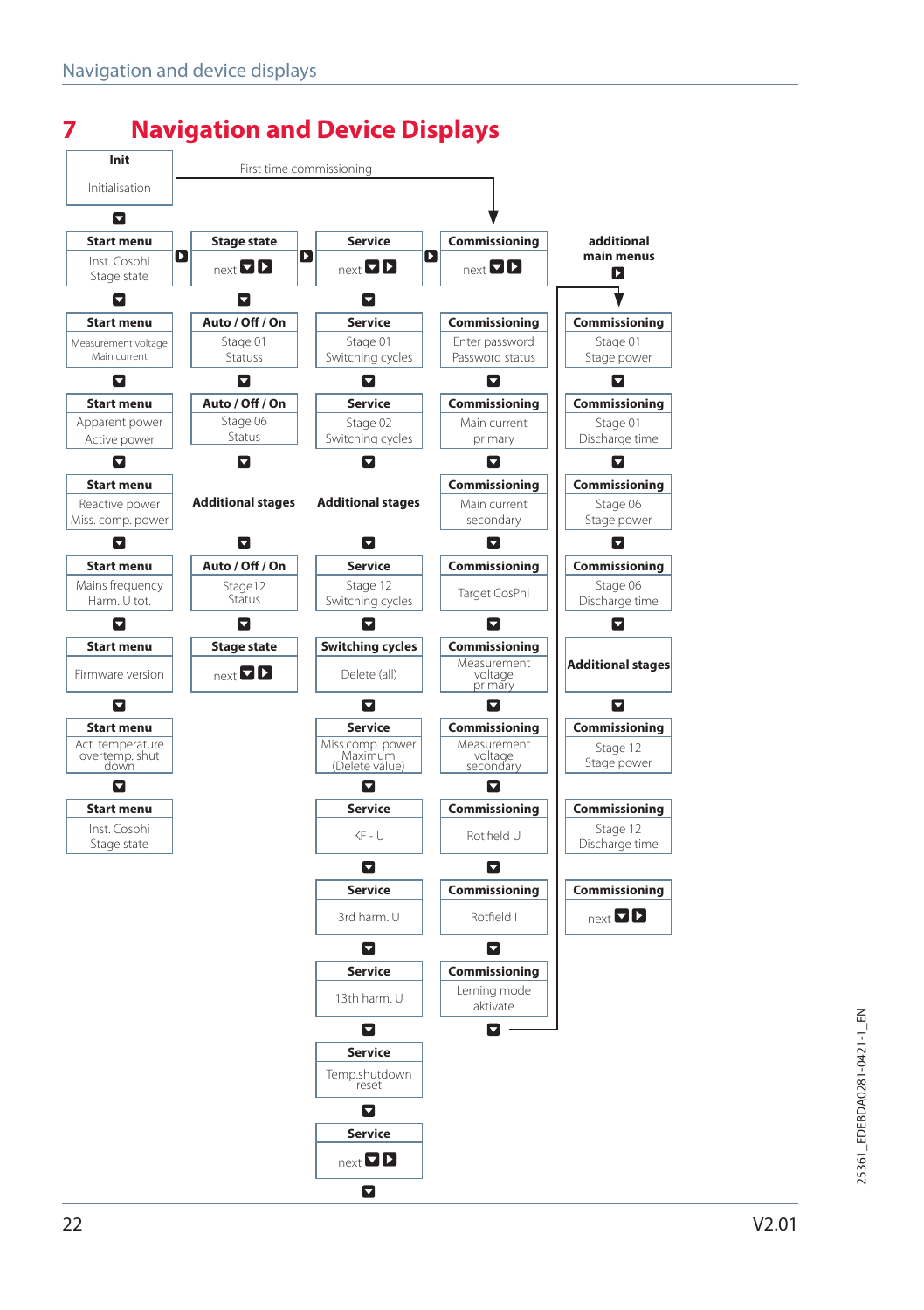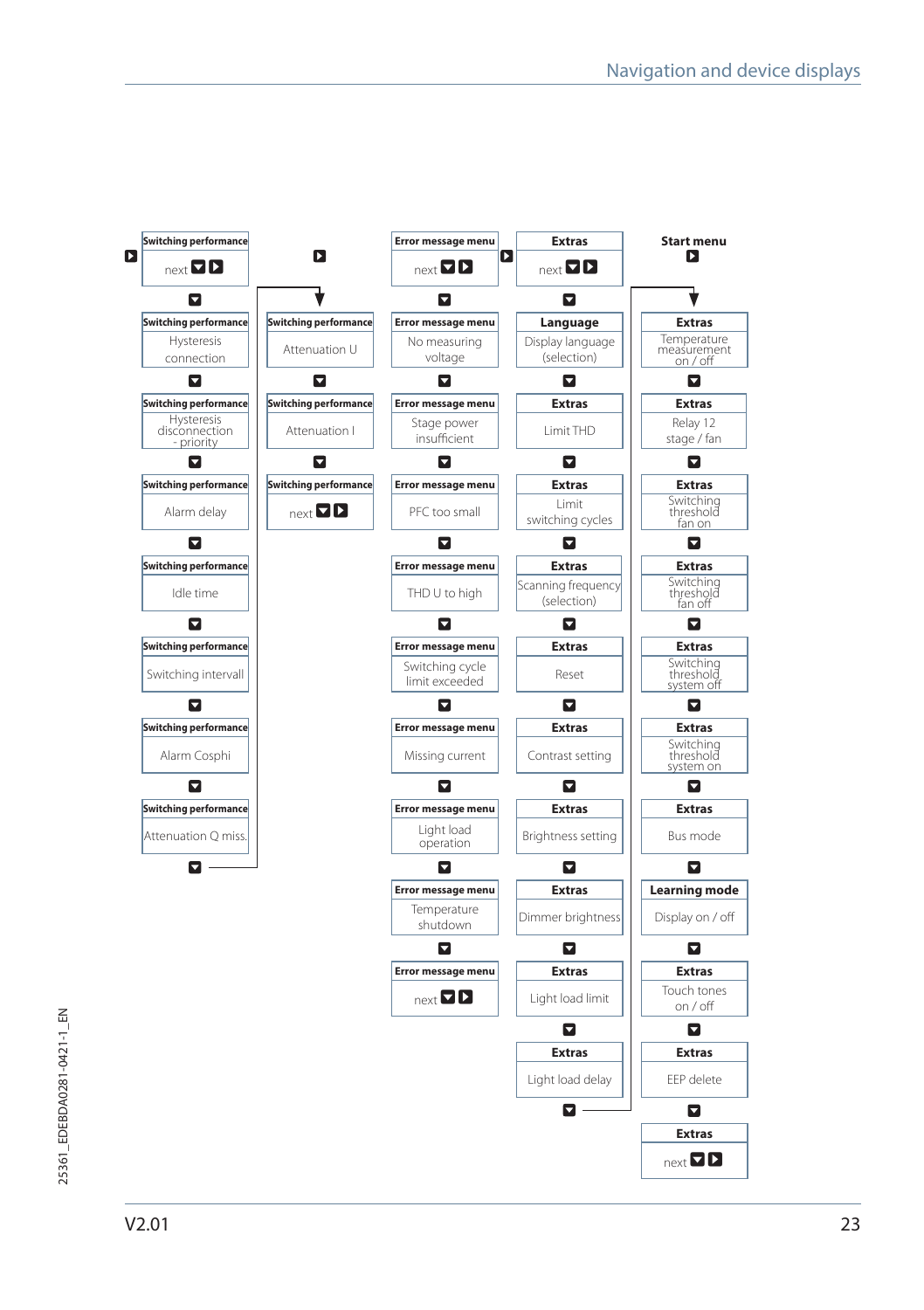# **8 Device Displays of the Main Menus**

The following main menus and submenus can be used for current displays and controller configuration:

#### **Initialization window – no input possible**

multicomp 06 Hy Initialization

**Start menu window - display of current values**

```
\cos\varphi \theta, \overline{Z}1 \overline{I}NDAAAA
```
**Stage state window– stage state can be changed**

```
Stage state
  next
```
**Service window– display and deletion options**

$$
\begin{array}{c} \text{Service} \\ \text{next} \end{array}
$$

**Commissioning window – entry of operating parameters**

Commissioning next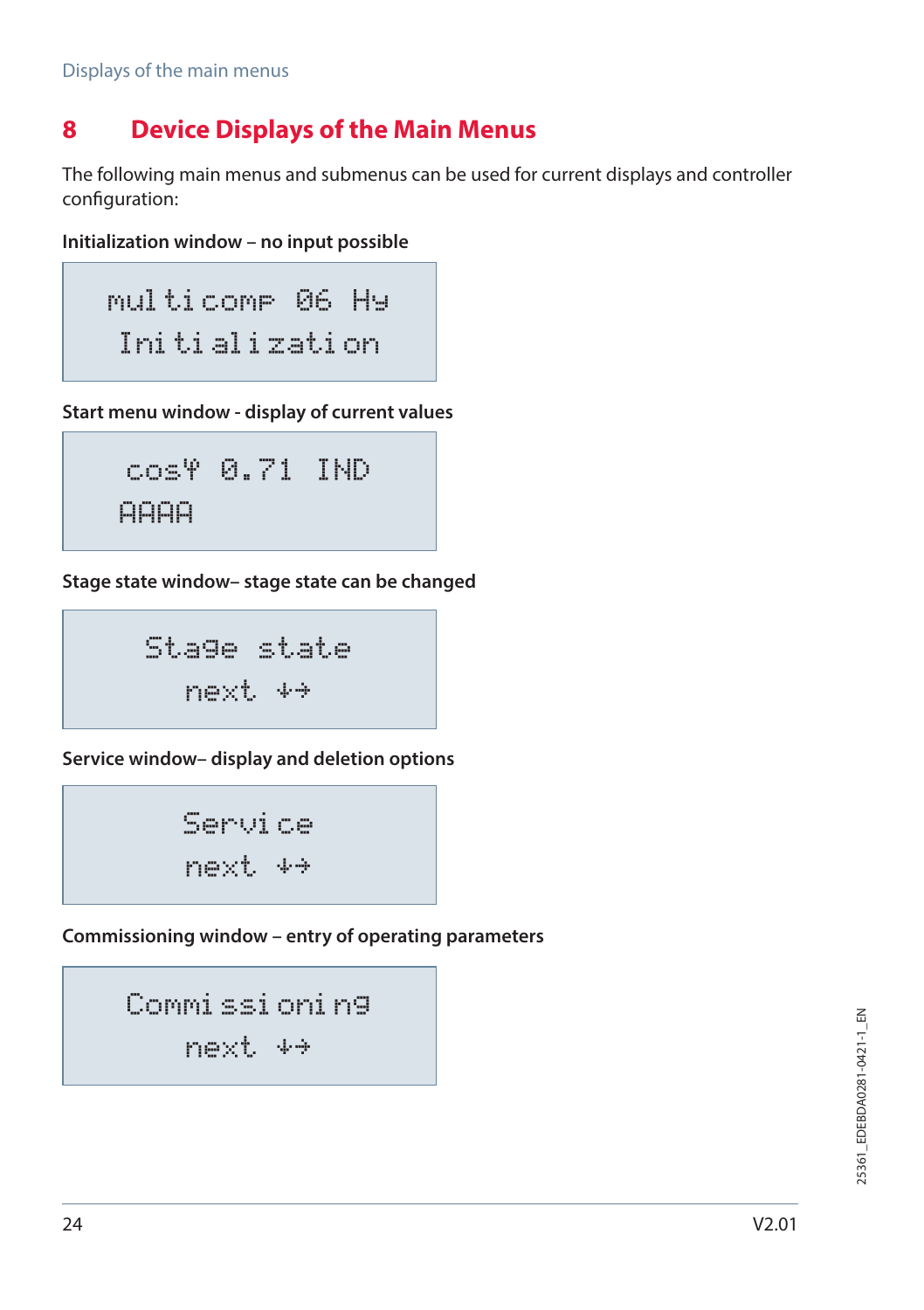**Switching performance window – influencing switching performance**

Switching perform

\nname

\nnext 
$$
\leftrightarrow
$$

**Error message menu – editing the error message dialog**

Message next

## **Extras window – setting special parameters**

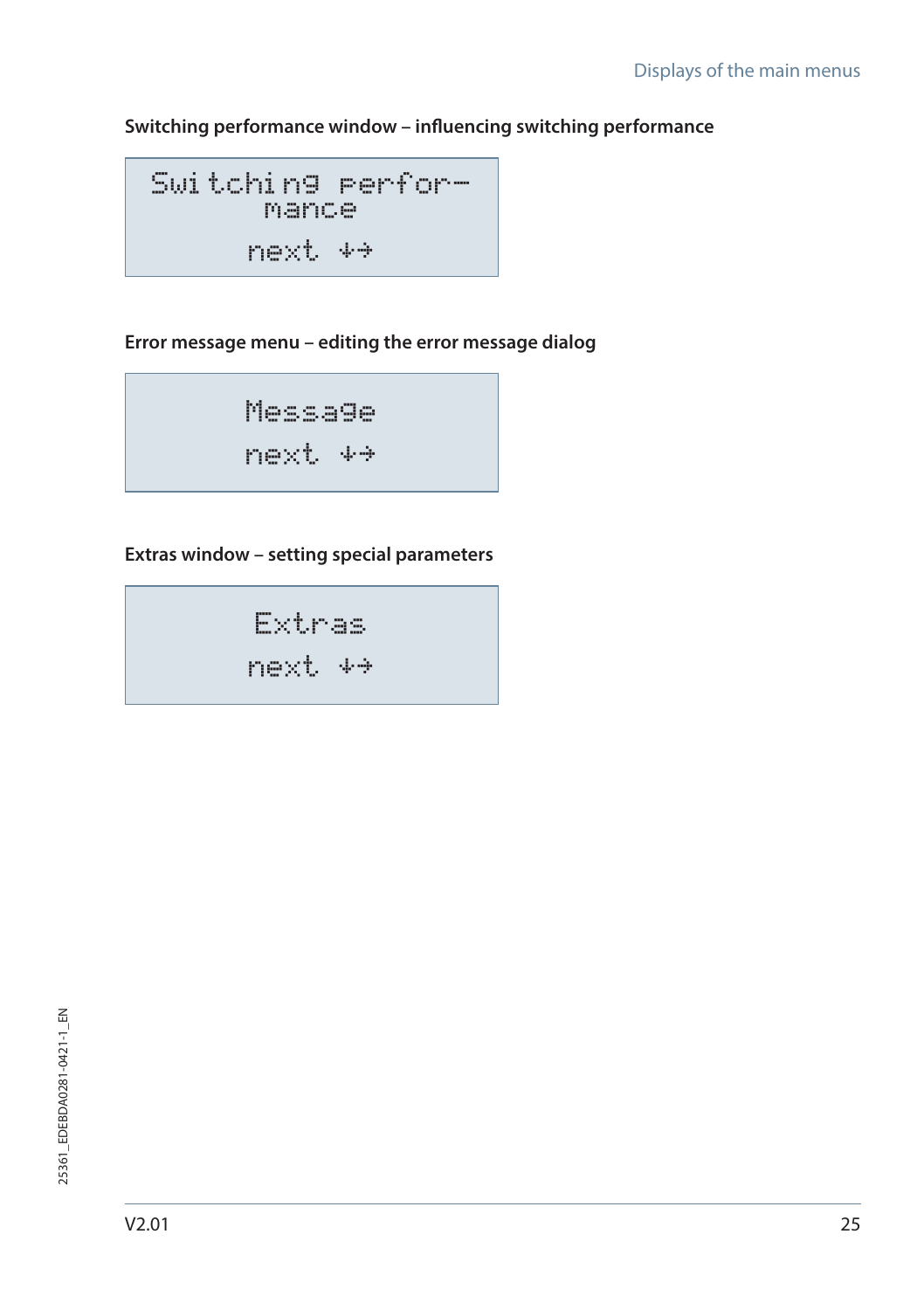# **9 Description of the Individual Display Windows**

**9.1. Initialization window:**



This is displayed after connecting the power supply to the controller.



**NOTE**

Please do not press any sensor buttons during initialization, as they are adjusted automatically to ensure correct operation.

## **9.2 Commissioning window if no stage power is programmed**

Commissioning next

During initial startup of the multicomp F144-3, the Commissioning menu is displayed as the F144-3 start screen (after the initialization phase) once you have connected the power supply.

This menu is used for initial startup of the controller, where all necessary settings can be made.

If a controller already integrated into a KBR compensation unit by default should be used, only the parameters of the current transformer have to be configured.

Press  $\blacksquare$  to select submenus.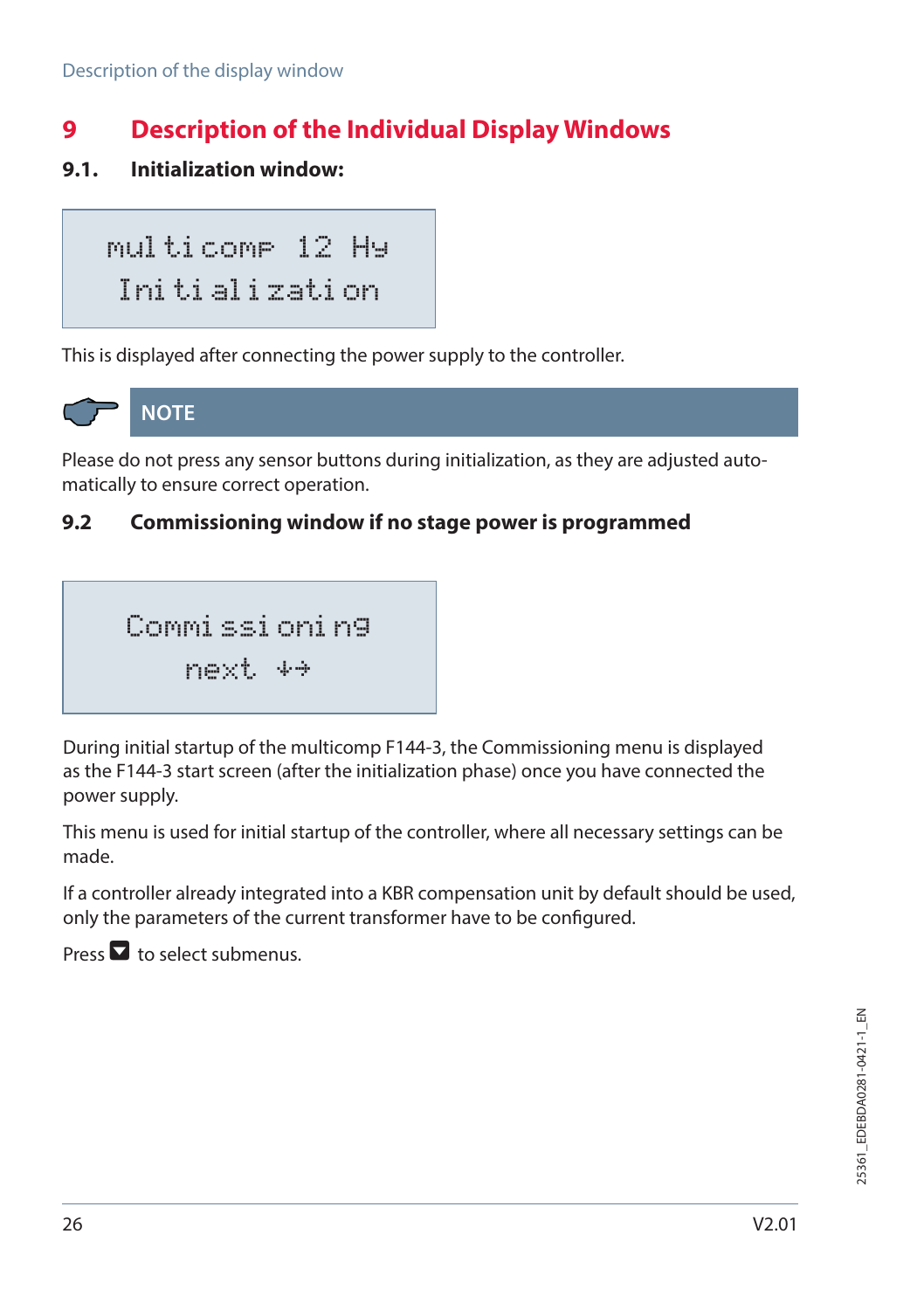## **Password protection (parameter protection):**

A password (a 4-digit numerical code, e.g. 4321) can be used to protect a system against unauthorized access to the configured parameters.

If the password should get lost, the controller can be unlocked with the master password 1976. To unlock a controller completely, enter the password 9999 (no password = 9999, all functions are accessible).

#### **Password protection is not active until a waiting time of 300 seconds has elapsed without pressing any buttons.**

After unlocking a password protected controller, it is possible to press a button for up to 300 seconds. If no buttons are pressed during this time, the controller is then locked again.

The password can be set or changed by pressing  $\Box$  to start entering or to change the entry position,  $\blacksquare$  to change or set the password and  $\blacksquare$  to save the entry.

## **Configuring current transformer values:**

All current transformer parameters need to be configured correctly for the compensation controller to function properly. The primary and secondary current of the transformer need to be set (submenu Iprim. / Isec.). These parameters can be found on the nameplate of the current transformer. In addition, the phase allocation of the transformer needs to be configured correctly. This means that the phase (L1, L2, L3) which the current transformer is integrated in has to be set (submenu Rot. field I) in the controller. If the transformer connections are mixed up (k and l interchanged), this can be corrected with the setting -L1, -L2 and -L3.

## **Setting target cosine:**

You can ask your electricity supplier for the target cos, which should be set up at this point. By default, the target cos is set to 0.95 inductive (see the "Default settings" chapter).

## **Setting the voltage transformer parameters:**

Specify the primary voltage in the U primary submenu, the secondary voltage under U secondary and the phase allocation of the measuring voltage under Rot.field U. These settings apply to a standard network (voltage Ph-Ph: 400 V primary, 400 V secondary). If you use a voltage transformer, configure the parameters indicated on the voltage transformer, e.g. 690V / 100V, as well as the measuring mode, e.g. L12 for measuring voltage connection between phases L1 and L2.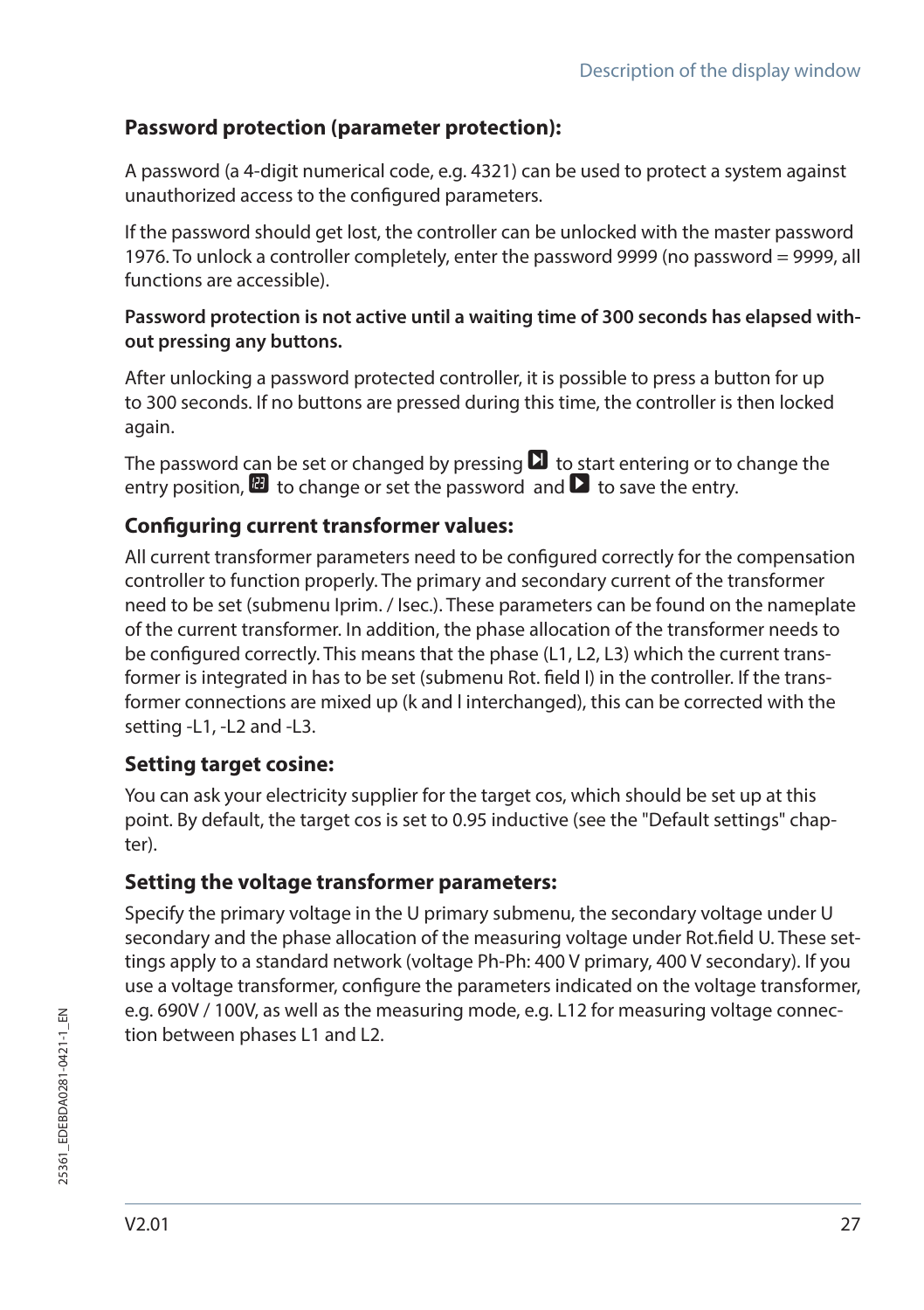

A voltage transformer must be used here with no phase shift between current and voltage, as the device is not able to compensate this.

## **Setting the discharge time:**

Checking or, if necessary, changing the discharge time of the capacitor stages is a very important menu item. Please make sure that the correct value is set, otherwise the system could be damaged!

#### **The discharge times can be set:**

- **for thyristor stages** 20 to 9999 milliseconds
- **for contactor stages** 0 to 900 seconds

The discharge times are automatically predefined, **in the capacitor contactor stage**, for the following programmed stage powers. However, these must be checked and corrected if they differ from the capacitor specifications.

| <b>Capacitor power</b> | Discharge resistance | Discharge time |
|------------------------|----------------------|----------------|
| 0.1 kvar – 9.9 kvar    | 300 kOhm             | 60 seconds     |
| 10 kvar – 19.9 kvar    | 300 kOhm             | 120 seconds    |
| 20 kvar and above      | 300 kOhm             | 180 seconds    |

**In the thyristor stages**, irrespective of the stage power, the discharge time is always entered as 20 milliseconds, both when reprogramming and when changing the stage power. A discharge time changed later on is retained however, as long as the stage power is not changed.

## **Configuring the capacitor stages:**

There are two ways of configuring the capacitor stages. The stages can be configured manually or using the auto configuration mode.



**NOTE**

The Auto configuration mode menu will not appear if the "Learning mode" is deactivated in the "Extras" **menu**

It is important to set the stage power correctly. You can find the stage power on the nameplate of the stage or the circuit diagram and then program it manually. In this case, skip the menu item "Learning mode activate" and enter the power value individually for each stage.

If you want to activate the learning mode, you have to make sure that all previous sub-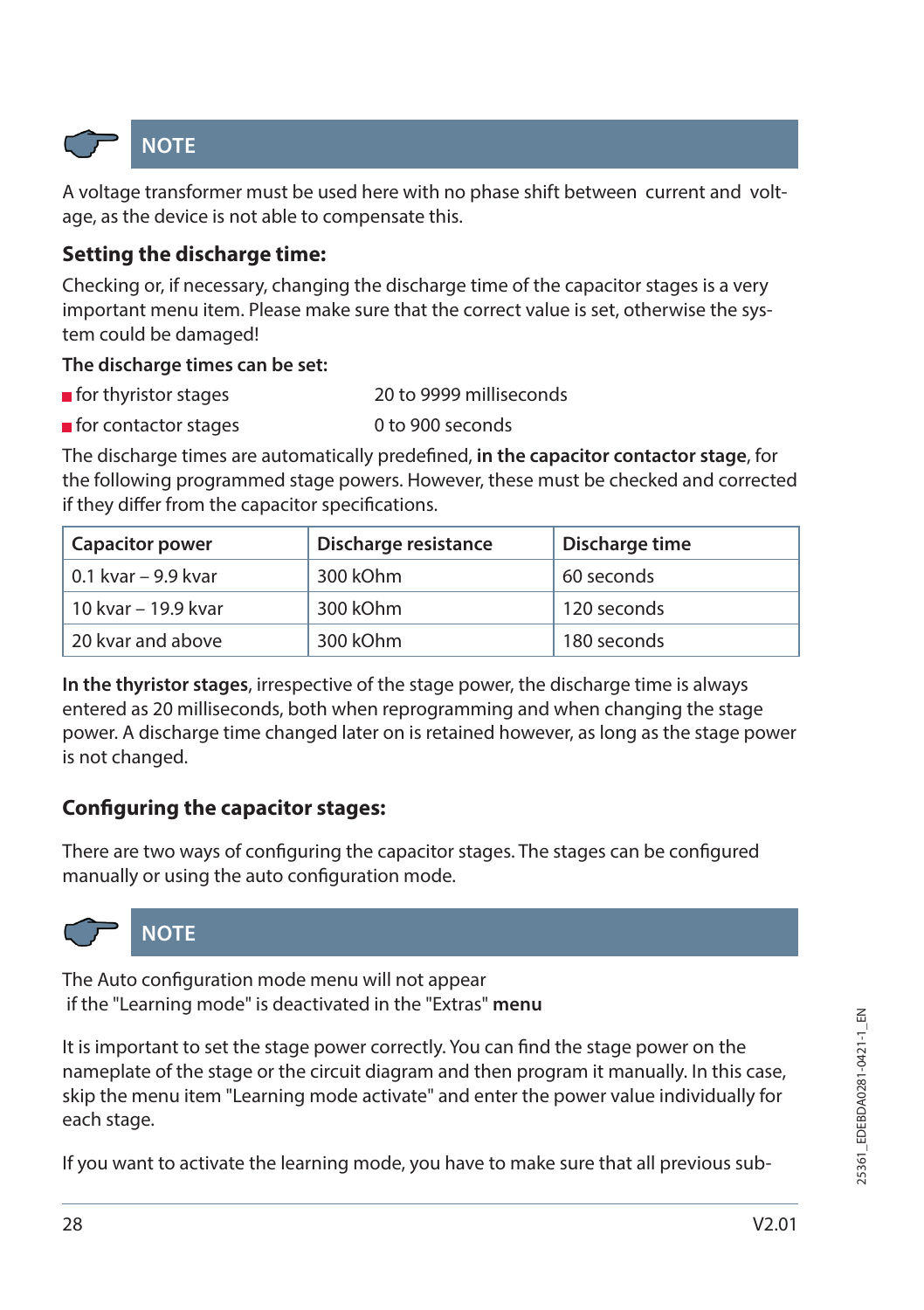menu parameters have been set correctly.

To activate learning mode, press  $\Box$ , change the setting to Yes by pressing  $\Box$ , then press  $\mathbf{\mathsf{D}}$  to confirm.

The auto configuration then automatically sets the stage powers and discharge times, but these values need to be checked once the learning process has been completed to ensure that they are correct.



If an error occurs in auto configuration mode (harmonics exceeding the limit, measuring voltage too high, missing measuring voltage), the process is interrupted and "Auto configuration mode – Error" is displayed. Auto configuration mode can be restarted once the cause of the error has been rectified.

#### **System function test:**

A function test should be performed after all values have been programmed step by step, by disconnecting the controller from the power supply for a few seconds.

The controller should start automatically after it is reconnected to the power supply. If the cosφ voltage is read in the start menu immediately after switching it on, the value for cosφ should be low and inductive. The controller then starts to switch on the individual capacitor stages.

The cosφ, which can be read in the start menu, should have risen in comparison to its previous value, or it should rise when additional stages are switched on. If the compensation system is designed correctly, the controller should compensate to the set target cos phi after a while.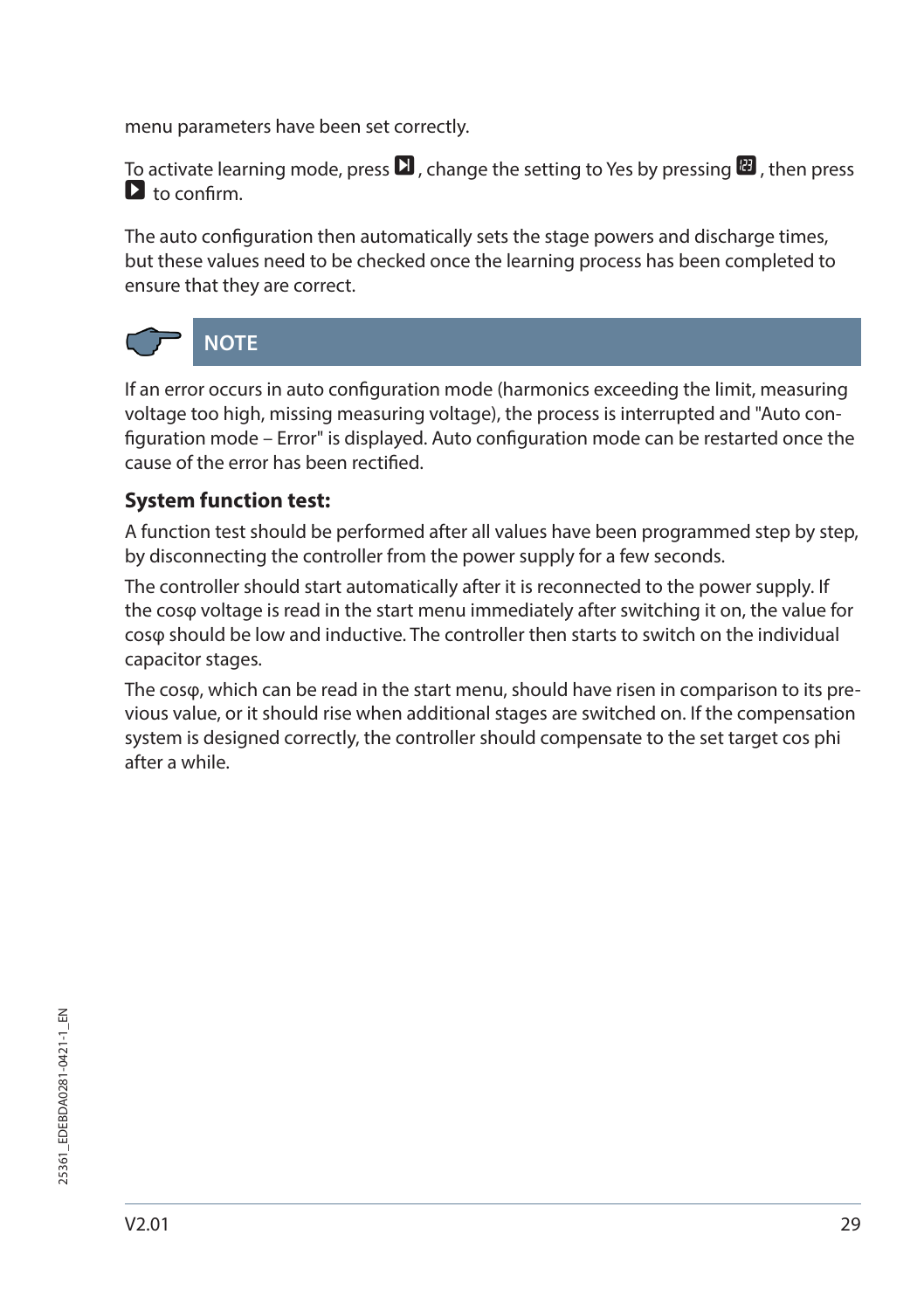## **9.3. Start menu window:**

**Example: F144-3 hybrid** 

```
cos 0.71 IND
\uparrow AAAA
```
This is displayed after the initialization window if the stage power has already been programmed. The current total controller state and the currently measured CosPhi are measured here.

Example:

Line 1: currently measured CosPhi 0.71 inductive

Line 2: the controller switches on stages; stages 1 to 4 are already switched to automatic operation, where:

| T. | stages are switched on as compensation power is required. |
|----|-----------------------------------------------------------|
| ┻  | stages are switched off due to overcompensation.          |
| Α  | the stage has been switched to automatic mode.            |
| a  | the stage has been switched off in automatic mode         |
| М  | the stage has been switched on manually.                  |
| m  | the stage has been switched off manually.                 |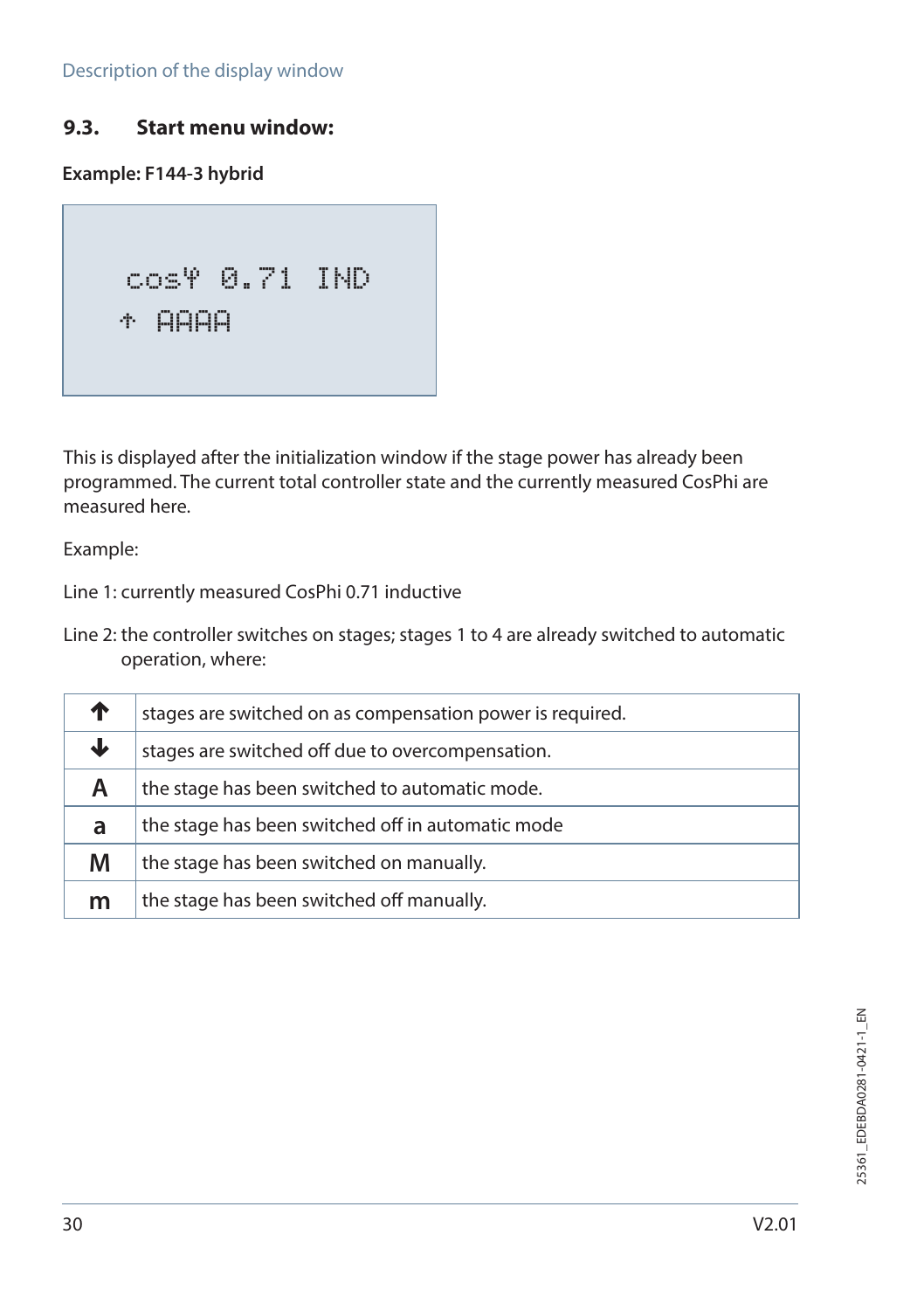

It is similar for the alarm relay or fan relay status display. Explanation:

|   | the error message is active, the relay is open (there is an error)                                                                   |
|---|--------------------------------------------------------------------------------------------------------------------------------------|
| e | the error message is not active, the relay is closed (there is no error)                                                             |
|   | the fan relay is active (the relay is closed, the fan turn-on threshold was or is<br>exceeded or the run-ontime has not elapsed yet) |
|   | the fan relay is not active (the relay is open, the fan turn-on threshold is not<br>exceeded or the run-ontime has elapsed)          |

Press  $\blacksquare$  to select submenus.

#### **The current readings are displayed in the submenus:**

Measuring voltage in Volts, depending on the type of connection chosen (menu Commissioning, Rot.field U submenu) in Ph-N (H) or Ph-Ph  $(A)$ .

Main series transformer apparent current in amps (single-phase value).

Apparent power in kVA, projected as a 3-phase value (provided the network load is symmetrical).

Active power in kW, projected as a 3-phase value (provided the network load is symmetrical).

Reactive power in kvar, projected as a 3-phase value (provided the network load is symmetrical).

Compensation power to achieve the set target cos phi missing.

The missing compensation power is displayed up to a maximum value of 9999.9 kvar. If the value exceeds this limit, 9999.9 kvar is displayed Power frequency in Hz

THD (Harm. U total) in %, decisive for setting the THD limit (Extras menu, THD limit submenu)

Current temperature reading (if temperature measurement is activated; --- °C is displayed if measurement is deactivated)

Number of overtemperature switch-offs (if temperature measurement is activated; --- °C is displayed if measurement is deactivated)

It is important to know the firmware version of the controller, e.g. V 2.00R001 for support requests, as it can be used to deduce possible changes made to the device firmware.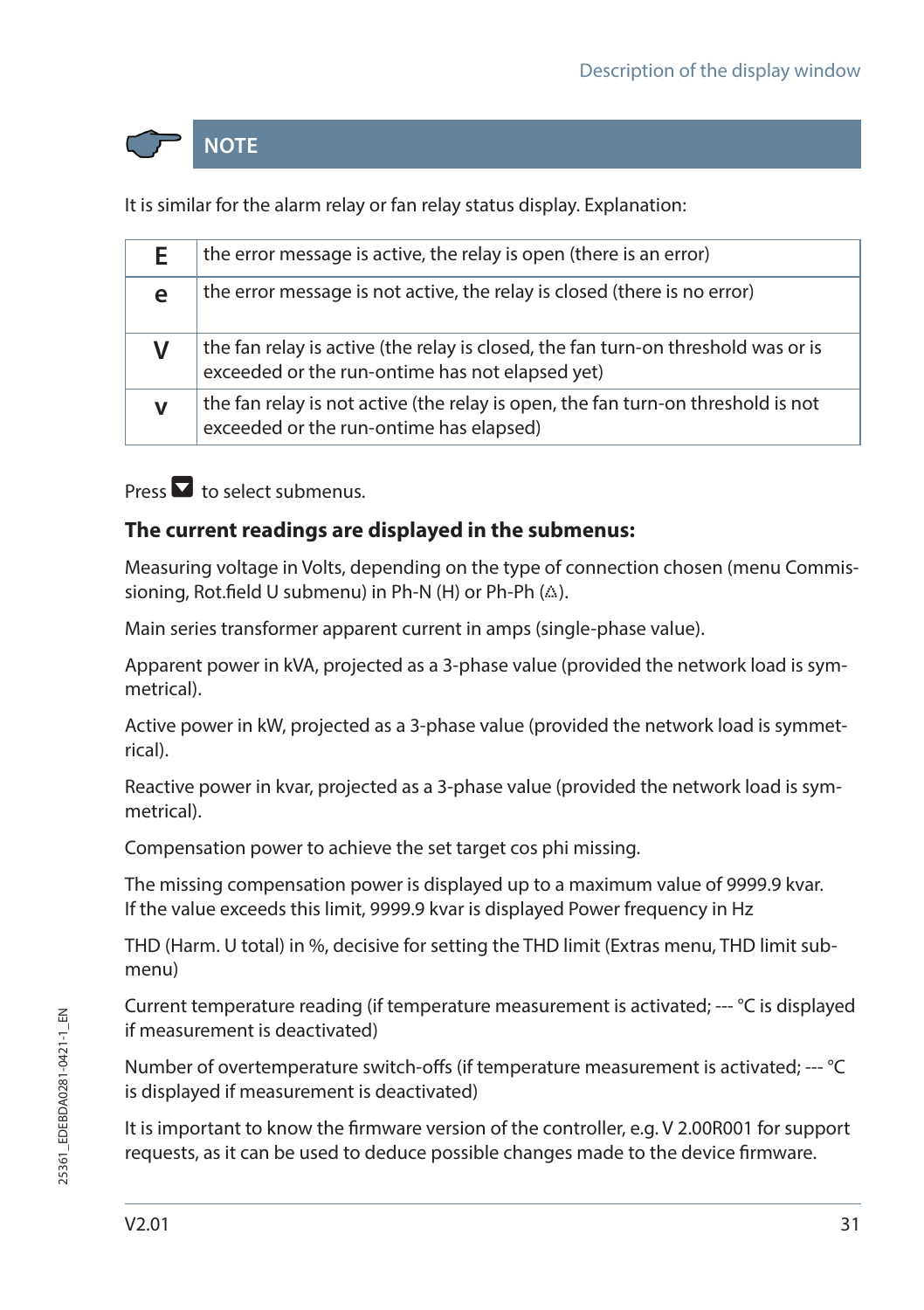## **9.4 Stage state window:**

Stage state next

Press  $\blacksquare$  to select submenus.

The submenus in this window display whether or not the capacitor stages connected are working in automatic mode, or if they are switched on or off permanently. The individual capacitor stages can be selected by pressing  $\blacksquare$ .

You can change the stage state from  $\overline{H}$ uto (Automatic) to  $\overline{H}$ f (switched off permanently) or  $\overline{O}$  (switched on permanently) by pressing  $\overline{O}$  to start entering values,  $\overline{O}$  to make changes or  $\blacksquare$  to save them.



**Capacitor stages that are permanently switched on or off are not available to calculate the optimizing automatic operation**.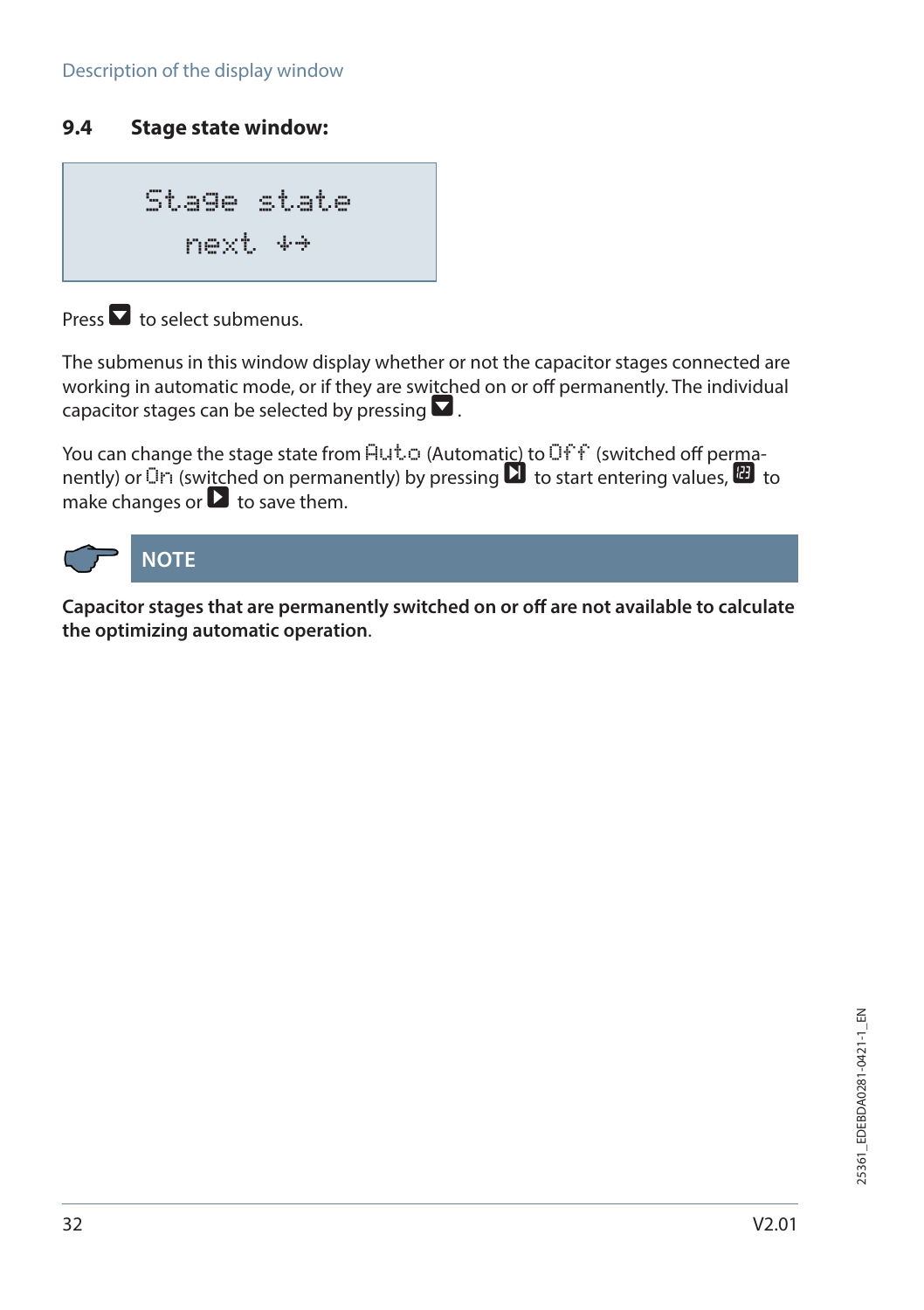## **9.5 Service window:**

Service next

#### Press  $\blacksquare$  to select submenus.

The number of connections of each individual capacitor stage is displayed in the submenus of this window. This value can be erased individually for each level by pressing  $\Box$ and together. You can delete the accumulated operating cycles **for all stages** by selecting "Delete operating cycles". and pressing **D** and **E** simultaneously.

If the number of operating cycles of a contactor stage equals or exceeds the value set in the menu item Extras / Operating cycle limit, a message is displayed, depending on the Operating cycle limit exceeded setting in the Error message menu.

In addition, the value in the menu item Missing comp. power maximum can be deleted by pressing  $\Box$  and  $\Box$  simultaneously, resetting the Facility too small message. If the set target cos phi is not reached, despite all available stages being switched on, this message is displayed after the set alarm delay time has elapsed.

The alarm delay can be set in the Switching performance / Alarm delay menu .

You can also delete the number of overtemperature switch-offs here (this menu item is only displayed if temperature measurement is activated and accumulated switch-offs are displayed).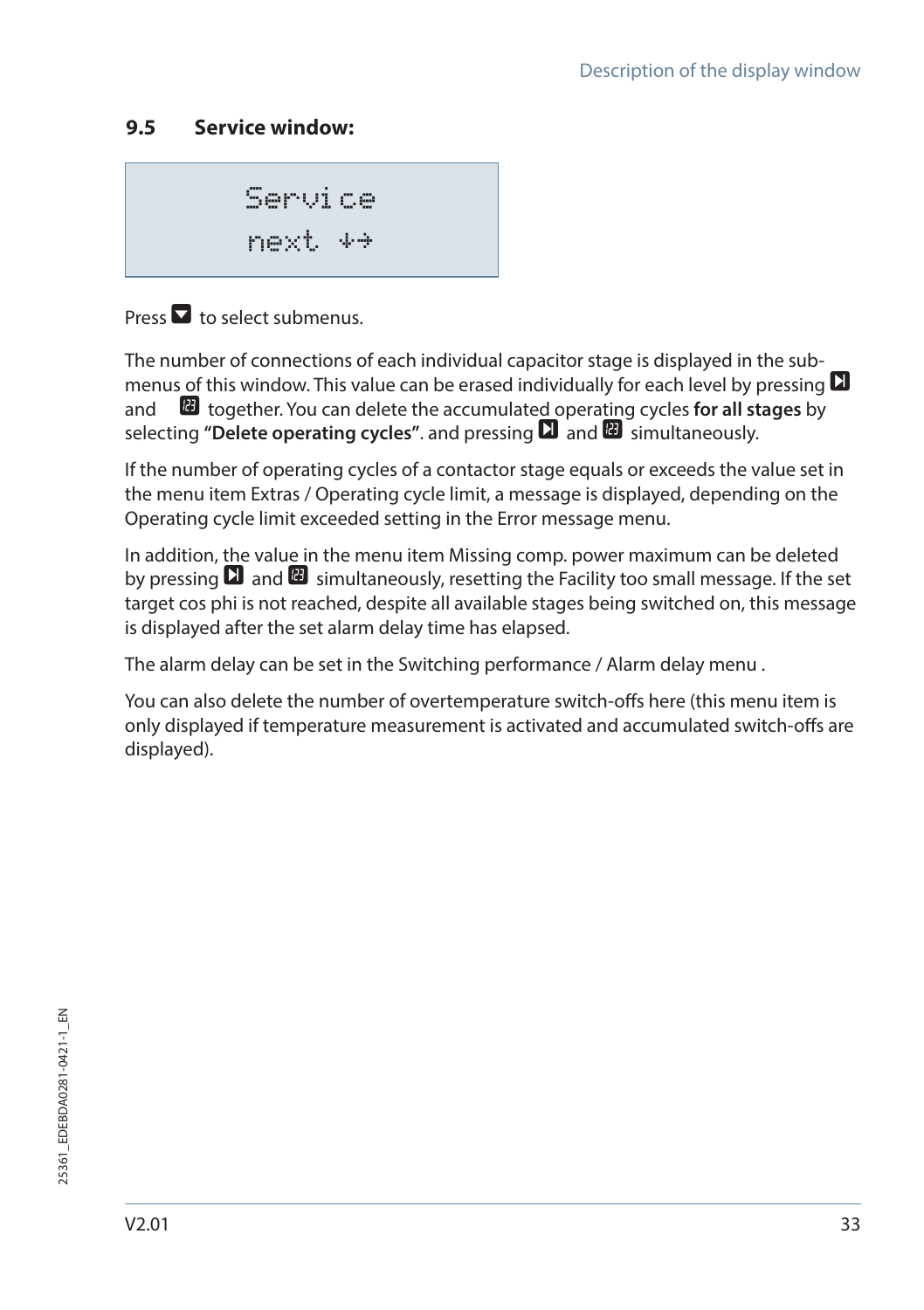#### **9.6 Commissioning window:**

Commissioning next

Press  $\blacksquare$  to select submenus.

A step-by-step description of the setup process is given in the submenus of this window. For systems which are already running, the parameters configured during setup can be read out here.

#### **Password protection**:

A password (a 4-digit numerical code, e.g. 4321) can be used to protect a system against unauthorized access to the configured parameters.

If the password is lost, the controller can be unlocked using the **master password 1976**.

After unlocking a password protected controller, it is possible to press a button for up to 300 seconds. If no buttons are pressed during this time, the controller is then locked again.

The password can be set or changed by pressing  $\Box$  to start entering or to change the entry position,  $\mathbf{w}$  to change or set the password and  $\mathbf{\Sigma}$  to save the entry.

#### **Configuring current transformer values:**

All current transformer parameters need to be configured correctly for the compensation controller to function properly. The primary and secondary current of the transformer have to be set (**submenu Iprim. / Isec**.). These parameters can be found on the nameplate of the current transformer. In addition, the phase allocation of the transformer needs to be configured correctly. In the controller, the phase (L1, L2, L3) in which the current transformer is integrated has to be set **(Rot. field I submenu)**. If the transformer connections are mixed up (k and l interchanged), this can be corrected with the setting -L1, -L2 and -L3.



# **CAUTION**

Changing the main current transformer parameters or voltage transformer values subsequently can directly influence the capacitor stages for which the stage power was determined using the auto configuration mode. This is ensures that the stage power is adequately adjusted in case of a subsequent correction of the transformer parameters.

**Manually configured stages are not taken into account here.**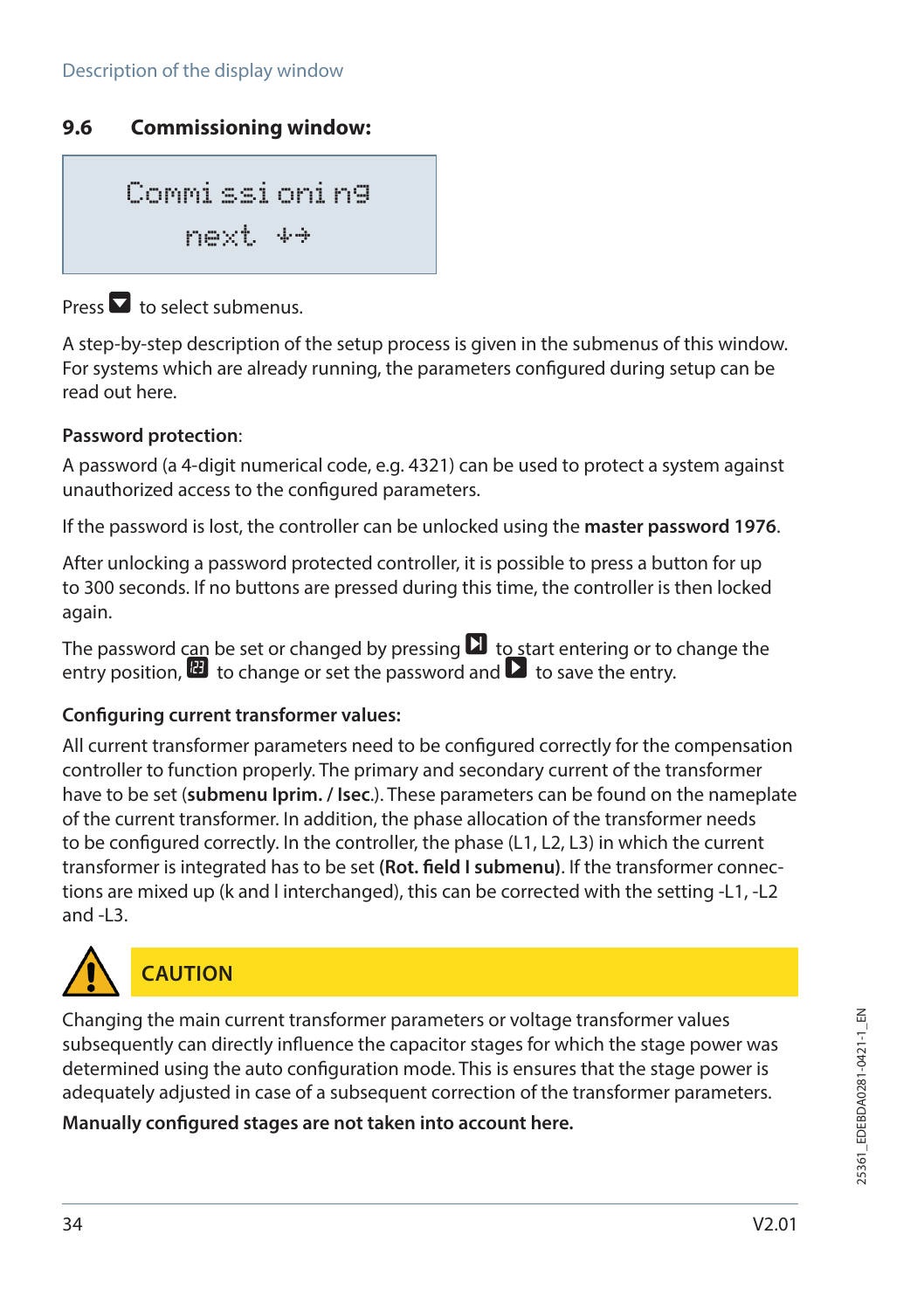## **Setting target cosine:**

You can ask your electricity supplier for the target cos, which should be set up at this point. By default, the target cos is set to 0.95 inductive (see the "Default settings" chapter).

#### **Setting the voltage transformer parameters:**

Specify the primary voltage in the U primary submenu, the secondary voltage under U secondary and the phase allocation of the measuring voltage under Rot.field U. These settings apply to a standard network (voltage Ph-Ph: 400 V primary, 400 V secondary). If you use a voltage transformer, configure the parameters indicated on the voltage transformer, e.g. 690V / 100V, as well as the measuring mode, e.g. L12 for measuring voltage connection between phases L1 and L2.

#### **Setting the discharge time:**

Checking or, if necessary, changing the discharge time of the capacitor stages is a very important menu item. Please make sure that the correct value is set, otherwise the system could be damaged!

#### **Setting the maximum stage power per switching cycle (switching operation):**

To quickly compensate missing compensation power or overcompensation, it is possible to switch identical or different stage powers simultaneously. The number of stages to be switched simultaneously is determined by the value "Max. stage power per switching cycle".

## **Example:**

If there is a missing compensation power of at least 50 kvar and a limit of 50 kvar for this function, the controller simultaneously switches 2x20 kvar and 1x10 kvar, for example.

The same applies for deactivation in case of overcompensation.

If the stage power limit is set lower than the value of the largest existing stage, the controller automatically uses the largest capacitor stage available. If the maximum stage power is set to "0", this function is deactivated and the controller switches each capacitor stage individually.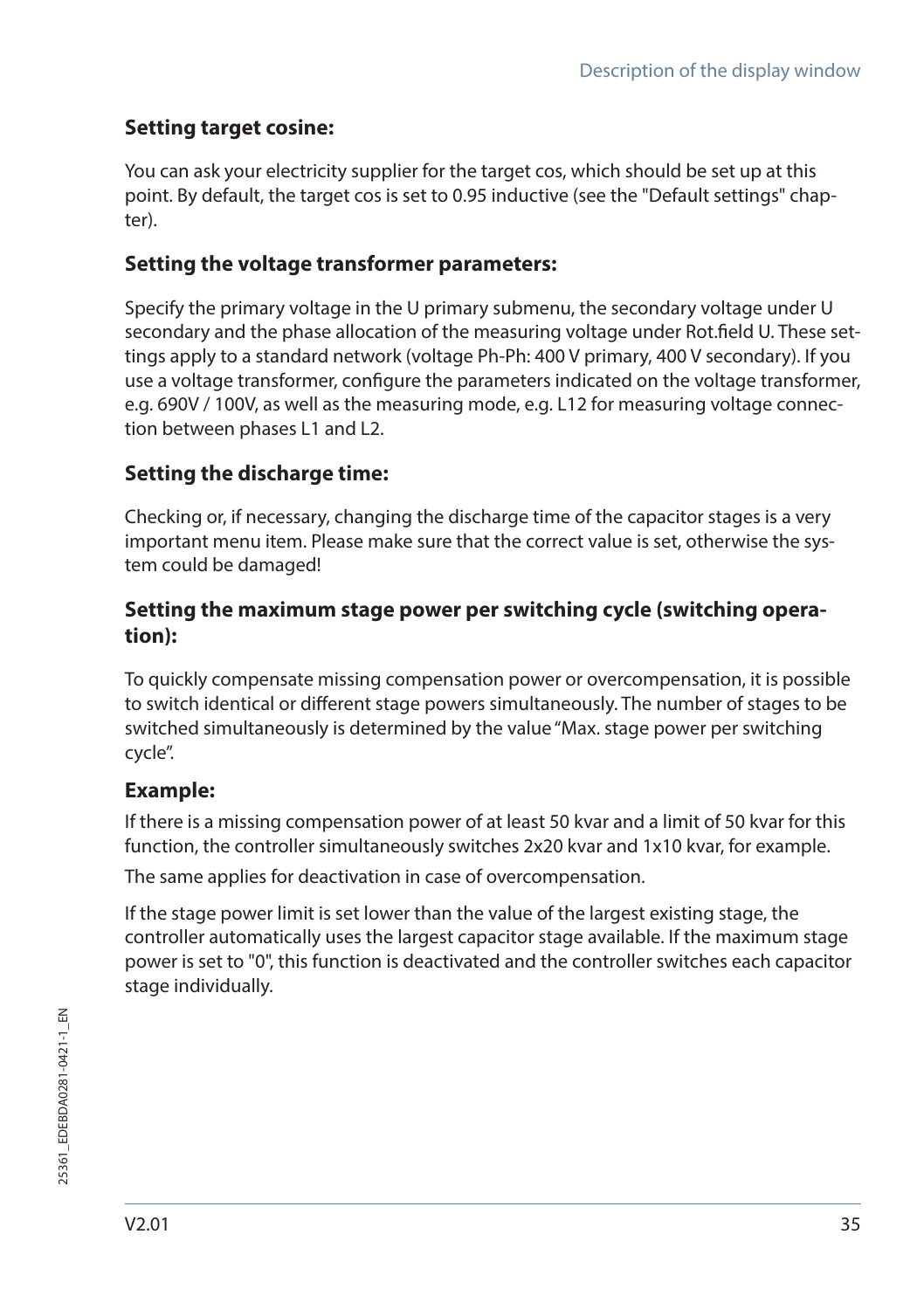#### **Configuring the capacitor stages:**

There are two ways of configuring the capacitor stages. The stages can be configured manually or using the auto configuration mode.

It is important to set the stage power correctly. You can find the stage power on the nameplate of the stage or the circuit diagram and then program it manually. In this case, skip the menu item "Learning mode activate" and enter the power value individually for each stage.



## **NOTE**

If you cannot select the Learning mode menu item, check whether menu "On" is selected for "Learning mode" in the "Extras" menu.

If you want to **activate the learning mode**, make sure that **all previous submenu parameters** have been set correctly.

The learning mode is activated by pressing  $\Box$  Change to  $\forall \in S$  by pressing  $\Box$  and then  $\mathbf{\Sigma}$  to confirm.

After starting the learning mode,  $\exists c.t.$   $\cup \in$  flashes and the remaining time until the end of the learning mode is displayed.

The auto configuration then sets the stage power automatically, However, this value has to be checked each time the learning process is completed.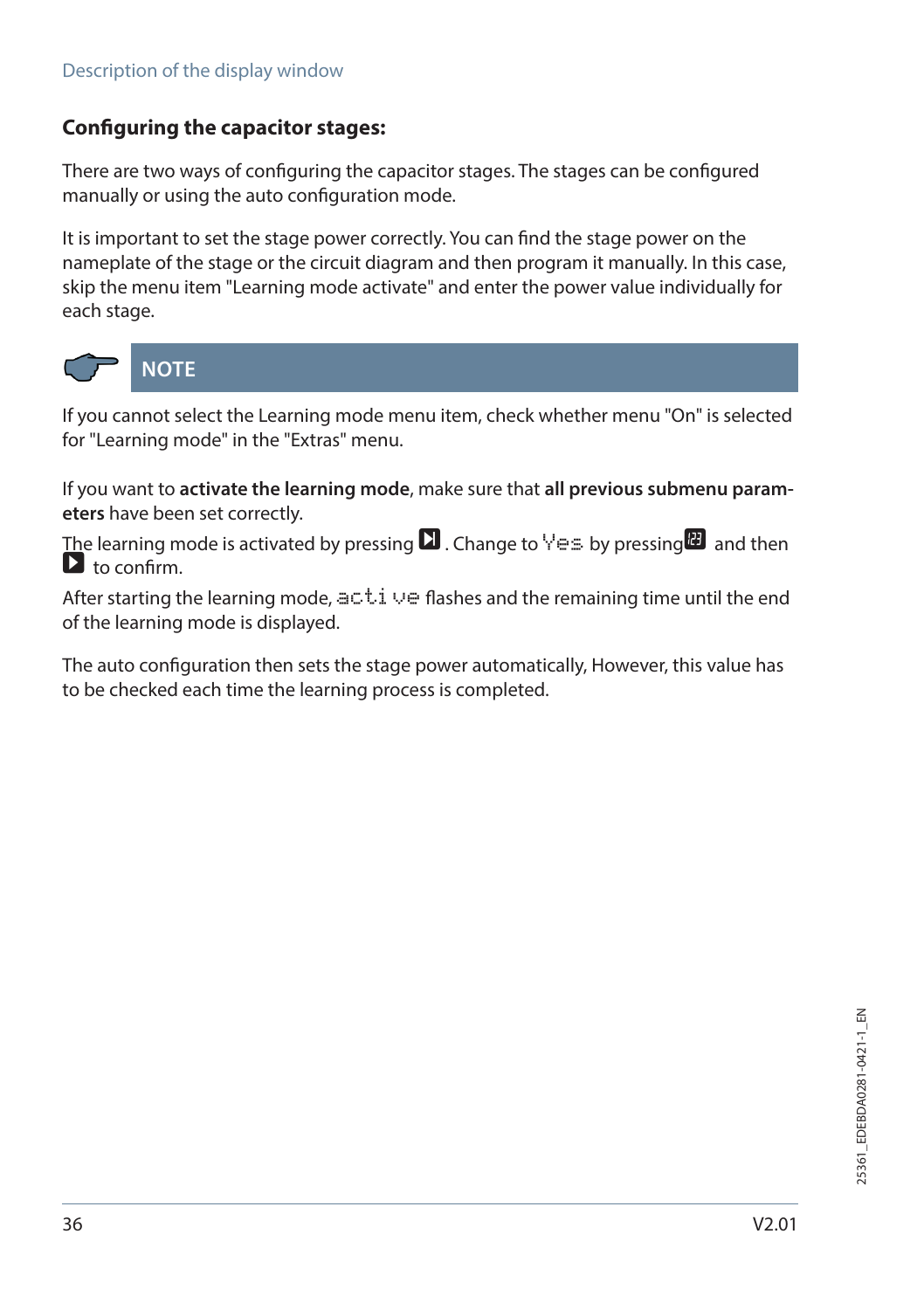## **9.7 Switching performance window:**

$$
\begin{array}{lcl} \text{Swi tchin9} & \text{performance} \\ & \text{next} & \rightarrow \end{array}
$$

## $Procs$  to select submenus.

The default switching performance settings (default settings) are displayed in the submenus of this window. These settings apply to most compensation systems.



Check all parameters to ensure that they do not deviate from the specifications for this system.

#### **The following submenus are available to affect switching performance:**

- Hysteresis connection (default setting 100%, setting range 70 to 150 %): This value defines the controller switch-on criterion. This means the controller would switch on at 100% missing compensation power relative to the smallest capacitor stage of the system.
- Hysteresis switch-off (default setting 100%, setting range 70 to 150 %): This value defines the controller switch-off criterion. This means the controller would switch off at 100% overcompensation power relative to the smallest capacitor stage of the system.
- **Priority allows the switching criteria for the compensation stages to be changed.** This setting indicates that the compensation stages should be used as evenly as possible. It allows the compensation stages to be selected according to the fewest operating hours (turn-on duration) or the fewest switching cycles. With the setting for the fewest operating hours, an exchange of the connected compensation stages with equivalent stages after 24 hours of run-time can also be activated/ deactivated with the parameter  $\frac{1}{2}$  24h  $\frac{5}{3}$ .

**However, this function is only available for the capacitor contactor stages.**

- Alarm delay (default setting 1200 seconds, setting range 0 to 3000 seconds): This value defines the time until the message **Compensation unit too small** is displayed. If the set target cos phi is not reached, despite all available stages being switched on, this message is displayed after the set alarm delay time has elapsed.
- Idle time (default setting for thyristor stages 20 msec, setting range 20 to 9999 msec, for contactor stages 10 sec, setting range 0 to 300 sec): This value defines the time the controller is idle after compensation before another switching operation is performed (connection or disconnection).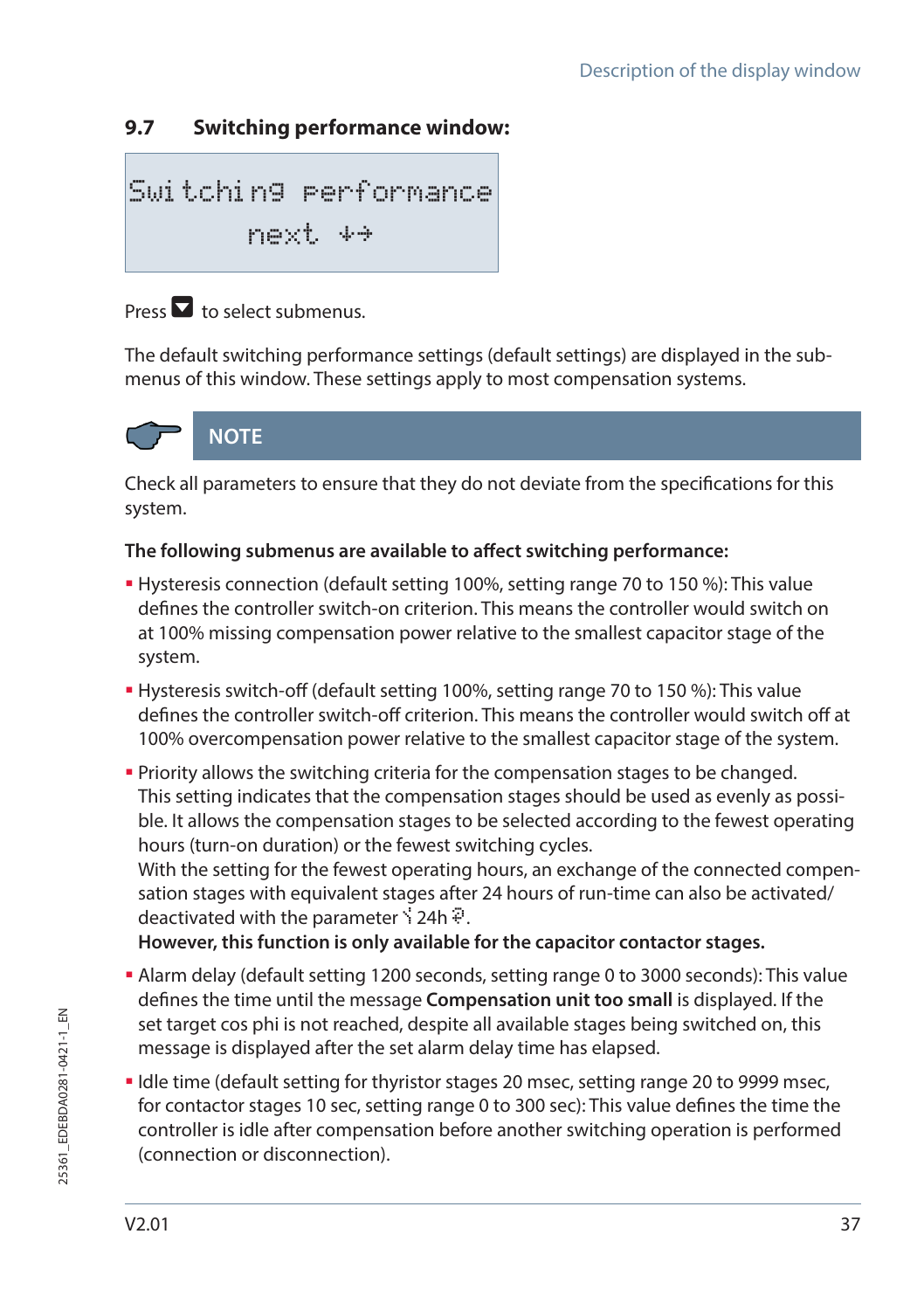#### Description of the display window

- Switching interval (default setting for thyristor stages 50 msec, setting range 50 to 9999 ms, for contactor stages 8 sec, setting range 0 to 10 sec): This value defines the time the controller is idle between two switching operations.
- Alarm cos phi (default setting ind. 0.92, setting range ind. 0.70 to 1.0): This value is connected to the message **PFC too small**. If this value is not reached after the alarm delay has elapsed, despite all stages being switched on, the message **PFC too small** is displayed.
- Attenuation  $Q<sub>misc</sub>$  (default setting 2, setting range 0 to 9): This value defines the attenuation of the display and control behavior to prevent rapid parameter changes if there is no compensation power.
- Attenuation U (default setting 0, setting range 0 to 9): This value defines the display attenuation to prevent rapid parameter changes of the measuring voltage.
- Attenuation I (default setting 2, setting range 0 to 9): This value defines the display attenuation to prevent rapid parameter changes of the measuring current.



**NOTE**

Due to the default settings on the discharge time (20 ms) and switching switched (50 ms) for thyristor stages, an attenuation set later on (default setting 0) does not have any effect. The attenuation value set is only applied if the capacitor discharge time and the switching interval of the stages is greater than 100 ms.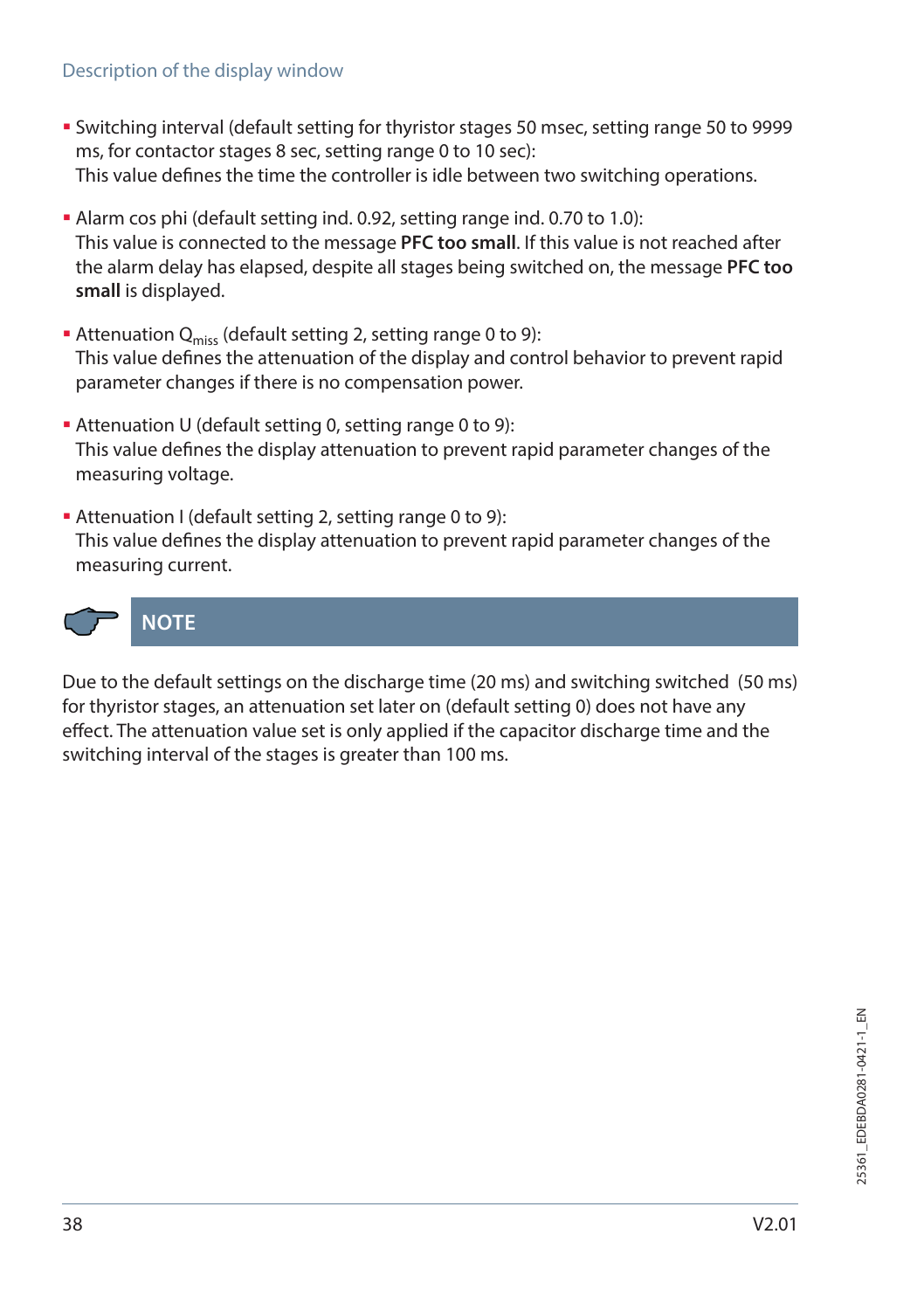## **9.8 Error message window:**

$$
\begin{array}{l} \texttt{Message menu} \\ \texttt{next} \leftrightarrow \end{array}
$$

Press  $\blacksquare$  to select submenus.

The possible messages and the display configuration are displayed in the submenus of this window.

The following error messages can be configured:

| Alarm submenu                                     |   | <b>Possible actions</b> |             |                   |
|---------------------------------------------------|---|-------------------------|-------------|-------------------|
|                                                   | ₹ | Φ<br>Messag             | Alarm relay | Message and relay |
| No measuring voltage                              |   |                         |             |                   |
| No stage power                                    |   |                         |             |                   |
| PFC too small                                     |   |                         |             |                   |
| THD (voltage harmonics) too high                  |   |                         |             |                   |
| Operating cycle limit exceeded (contactor stages) |   |                         |             |                   |
| No measuring current                              |   |                         |             |                   |
| Light load operation                              |   |                         |             |                   |
| Temperature switch-off                            |   |                         |             |                   |

If a submenu is selected (by pressing  $\blacksquare$  ), the error message dialog can be changed by pressing  $\Box$  to start entering values,  $\Box$  to change the settings and  $\Box$  to save them.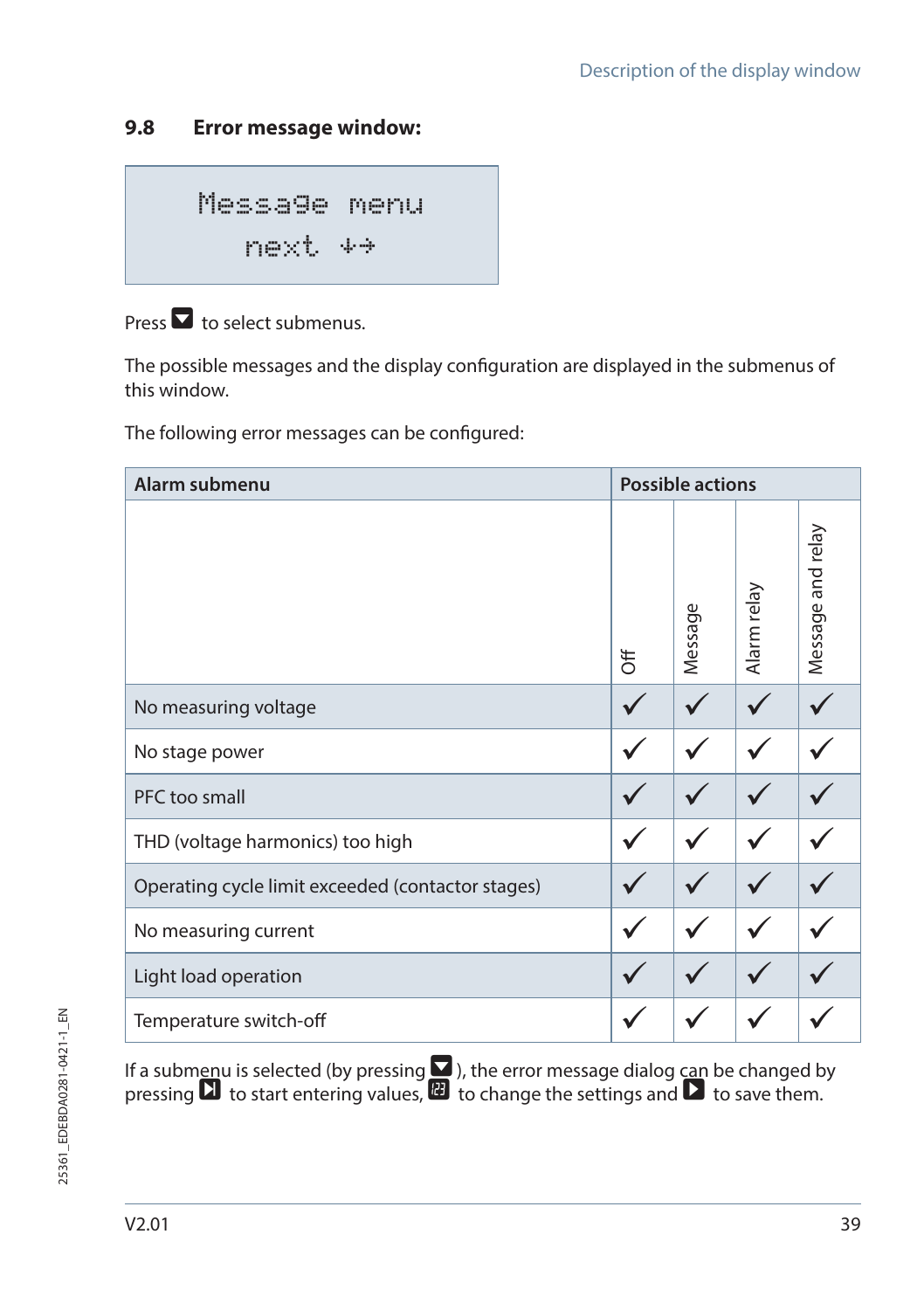#### **9.9 Extras window:**

Extras next

Press  $\blacksquare$  to select submenus.

The additional possible settings are displayed in the submenus of this window,:

If a submenu is selected (by pressing  $\blacksquare$ ), the settings can be changed by pressing  $\blacksquare$  to start entering values,  $\mathbf{E}$  to change the setting and  $\mathbf{\Sigma}$  to save it.

#### **The following submenus are available:**

User language:

In this submenu, you can select the language for the LCD display (German, English, French or Spanish).

 $\blacksquare$  Limit THD:

The harmonic switch-off limit refers to the total of all measuring voltage harmonics (Lim THD). The programming range is between 0 and 10%. The setting can be adjusted in increments of 1 %.

In addition, harmonics monitoring can also be disabled here (limit monitoring is deactivated if the setting is  $Lim = 0\%$ ).

If voltage harmonics exceed the limit, an error message is displayed and a stage switchoff is performed.

Operating cycle limit:

The limit of the capacitor contactor operating cycles is used as an indication to customers that the capacitor contactor could be worn out due to the number of switching operations accumulated. This message in no way influences the function of the compensation system. It is merely used as a "maintenance instruction".

**However, the operating cycles of the thyristor stages are not taken into consideration for this.** 

If the setting is  $Lim = 0\%$ , limit monitoring is deactivated but the operating cycle count is still activated.

**Sampling rate:** 

The power frequency tracing settings are displayed in this submenu. The setting **"Auto"** causes the sampling rate to be traced automatically, within a range of 40 to 70 Hertz. Alternatively, a fixed sampling rate of **50 Hz** or **60 Hz** can be set.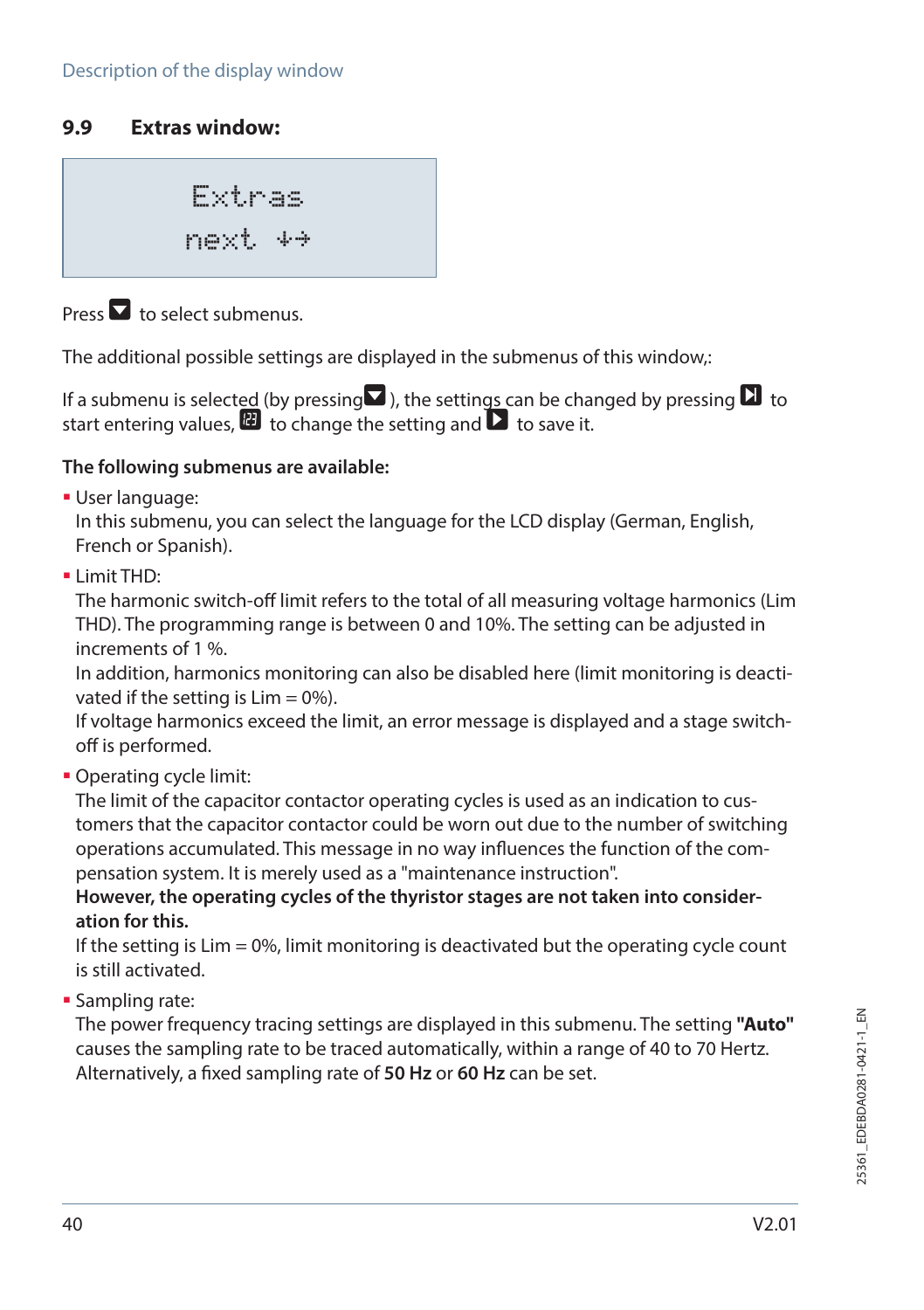Reset:

The Reset menu item offers various methods of resetting the programmed controller parameters. The programmable parameters are reset to the default settings. This has the advantage that all configured parameters are deleted at the same time and the controller restarts with the default settings.

#### Perform reset:

Extras menu, Reset menu item

 $\Pr$ ess  $\Omega$  = Reset flashes

Press  $\sum$  and  $\sum$  simultaneously = **done** is displayed

After about 2 seconds, **Reset** is displayed again



The reset process can be interrupted by pressing  $\blacksquare$ .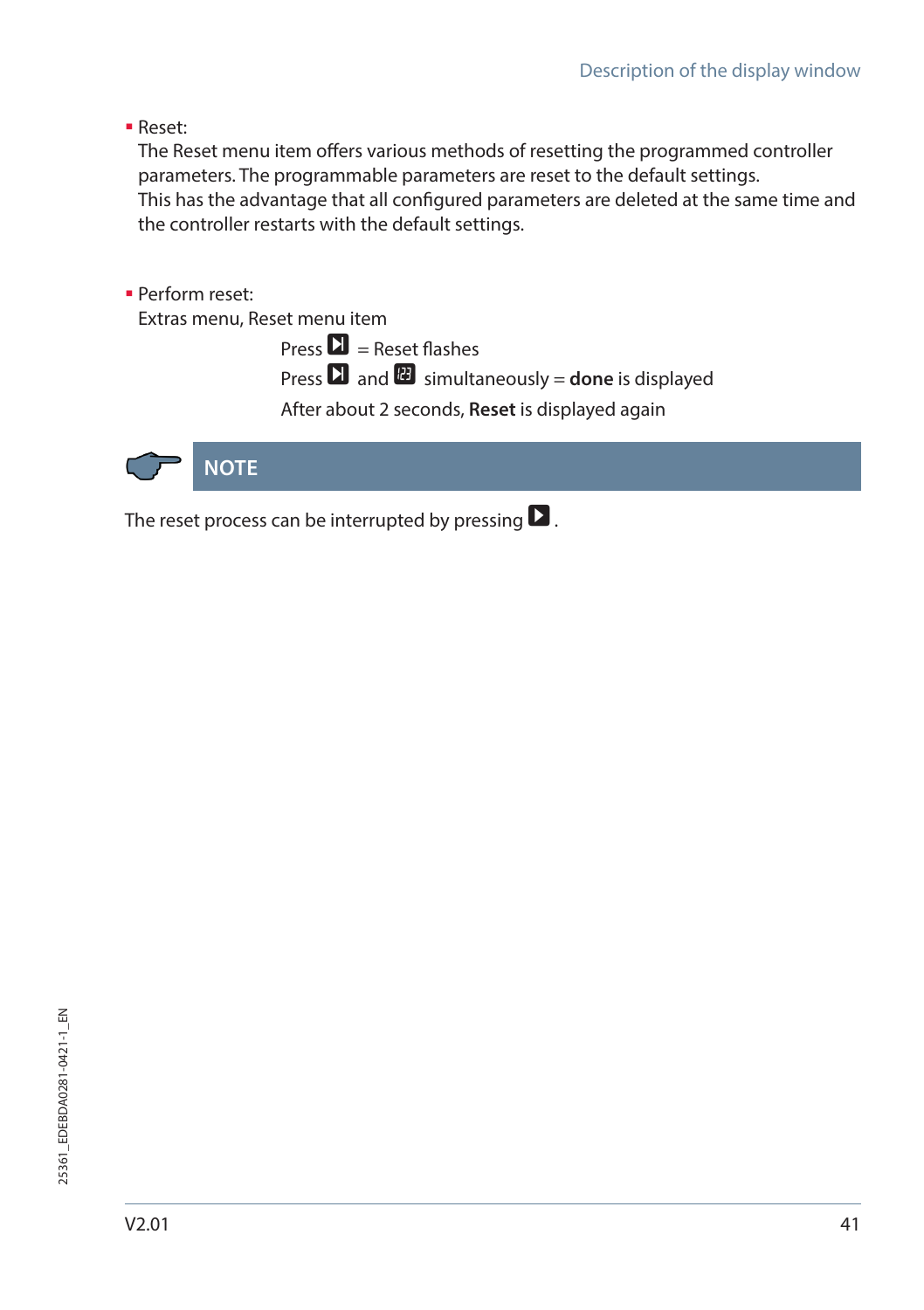#### Description of the display window

Contrast setting:

The contrast settings of the LCD can be changed in this submenu. Setting range: 0 to 10.

- **Brightness setting:** The LCD brightness can be changed in this submenu. Setting range: 0 to 9.
- **Dimmer brightness:**

The LCD dimming can be changed in this submenu. Setting range: 0 to 9. The brightness is reduced after a set time of 15 minutes.

 $\blacksquare$  Low load limit:

In this submenu, the light load detection limit can be changed to either 15 mA or 50 mA.

**-Low load delay:** 

The low-load detection delay time of the stage switch-off can be changed in this submenu. It can be varied between 1 and 60 minutes

- **Temperature measurement:** In this submenu, the temperature measurement can be activated of deactivated.
- **Fan relay:**

In this submenu, the fan relay can set the last stage relay (stage 12) or assign the alarm relay.

Switching threshold fan on:

In this submenu, the switching threshold for switching on the fan relay can be changed to between 0°C and 70 °C.

- **Switching threshold for switching off fan:** In this submenu, the switching threshold for switching the fan relay off can be changed to between 0°C and 70 °C. **To prevent unnecessary fan switching, a run-on time of 30 minutes is set.**
- Switching threshold for system switch-off: In this submenu, the switching threshold for switching off the system can be changed to between 0°C and 70 °C.
- Switching threshold for system switch-on: In this submenu, the switching threshold for switching on the system can be changed to between 0°C and 70 °C.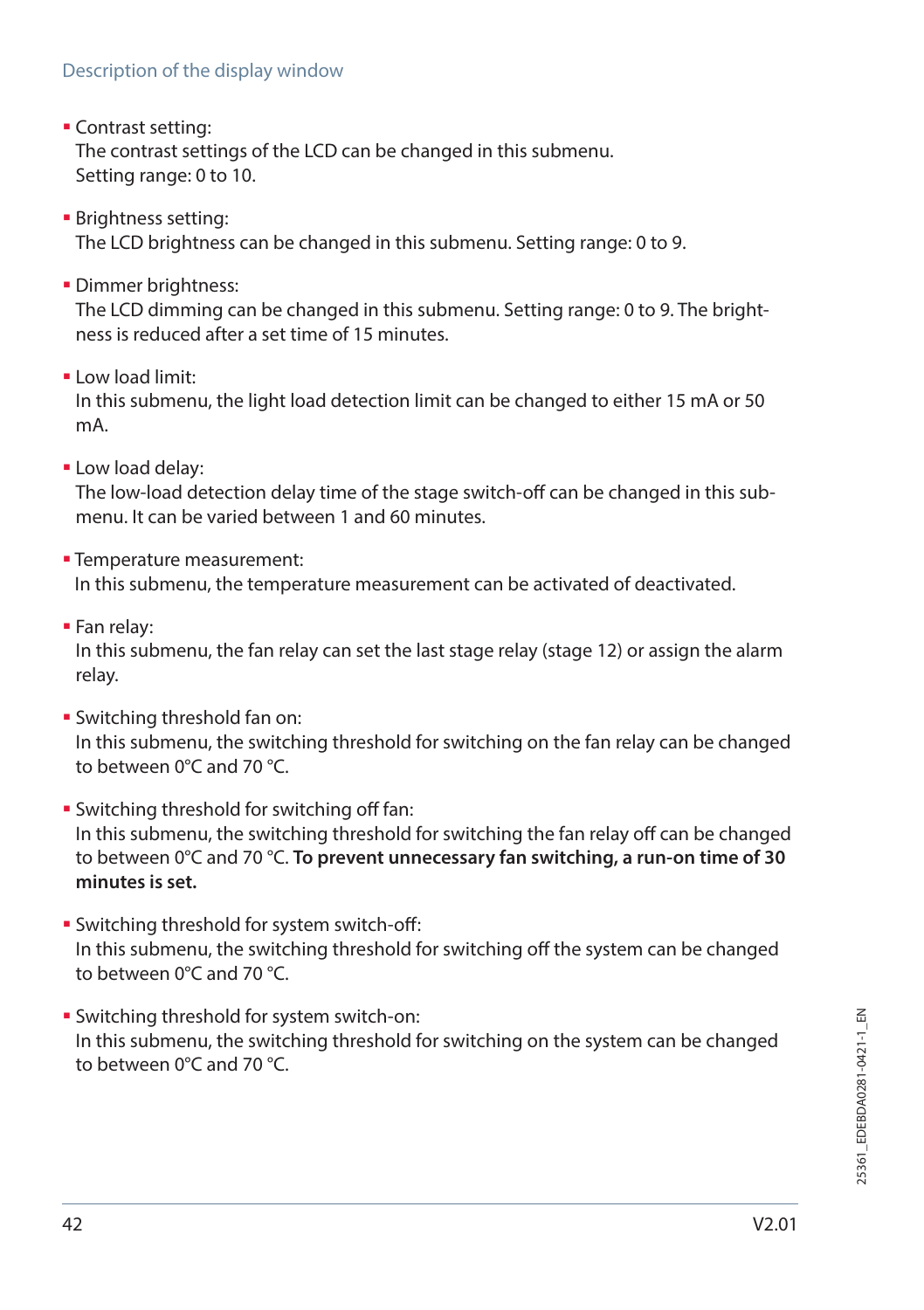Bus mode:

In this submenu, the bus protocol of the device can be set. to KBR eBus or Modbus RTU. If Modbus RTU is selected, you can set the transmission parameters now. The supported transmission parameters are:

 Baud rate (Baud) 4800, 9600, 19200, 38400 Parity even, odd, none Data bits 8 Stop bits 1 for even and odd, 2 for Parity none

The KBR eBus setting is used for testing purposes.

**Learning mode:** 

In this submenu, you can show or hide the submenu item "Activate learning mode" (in the Commissioning menu).

**Key sounds:** 

In this submenu, you can turn the key sounds (which sound if a sensor button is pushed) on or off.

Delete EEP: For production purposes only.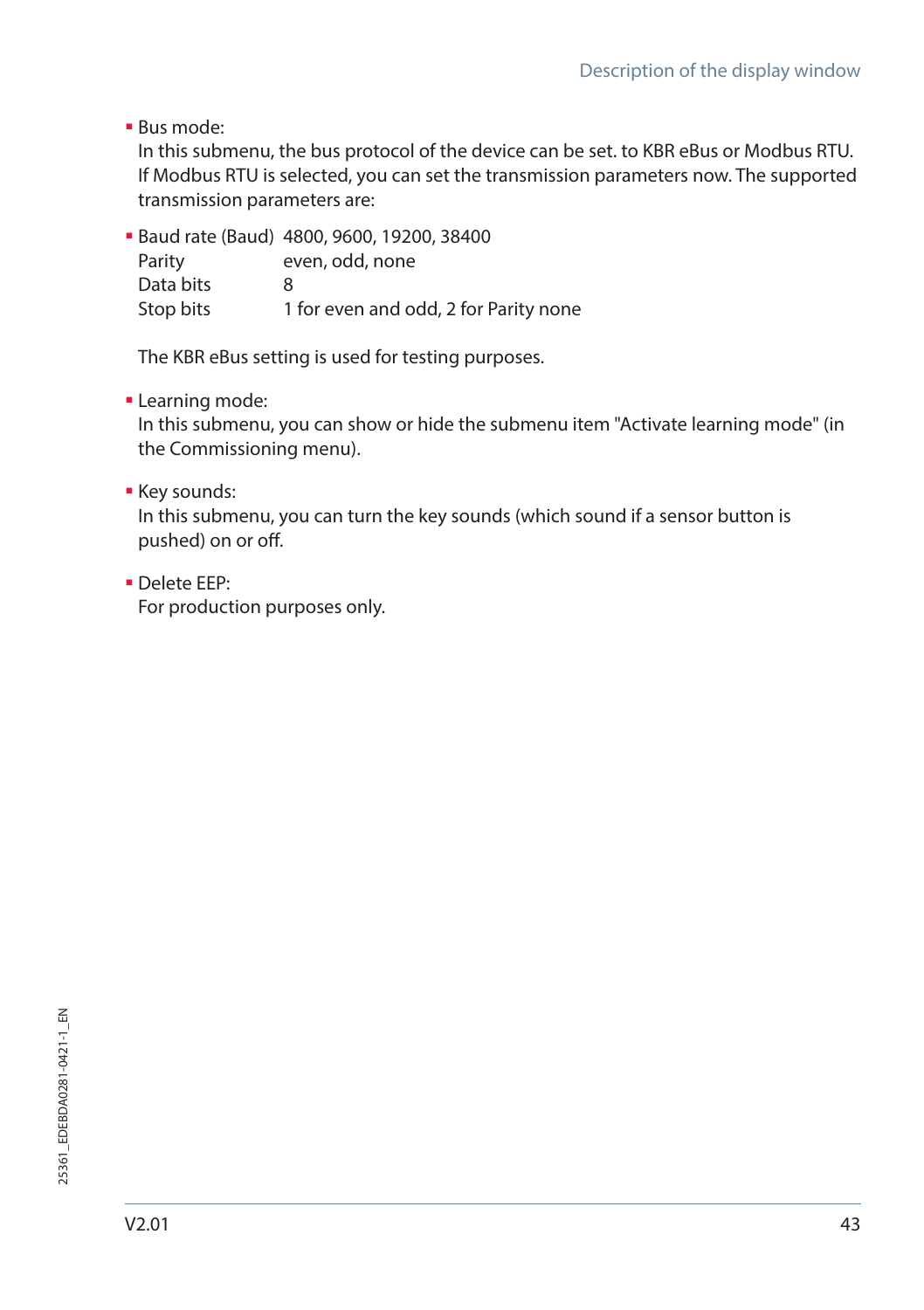# **10 Notes on Troubleshooting**

#### **Undercompensation, not enough stages are switched on:**

Check controller for error messages If the target cos  $\varphi$  is set to 0.8 capacitive, the capacitors need to start being switched on. If the system is not over-dimensioned, almost all stages need to be switched on.

Check the system's main fuse and group fuses. All values can be found in the enclosed documents.

The group fuses must display at least 1.7 times the value of the capacitor power.

If the fuses blow despite being correctly selected, the groups must be checked individually for excessive current input and defective contactors.

#### **Undercompensation, all stages are switched on:**

The existing system is insufficiently dimensioned (e.g. due to new inductive consumers). Please contact your local representative (enlarge your system). The number of the service hotline is given on the cover of these operating instructions.

#### **Overcompensation, too many stages are switched on:**

Check the controller settings (target cos  $\varphi$  capacitive?). Is the transformer installed in the wrong position?

#### **Controller switches too often, in particular during light load times (at the weekend, at night):**

Check the transformer ratio configuration. If necessary, (manually) switch a small stage on permanently.



Please call your local representative if you are unable to find the cause of the error.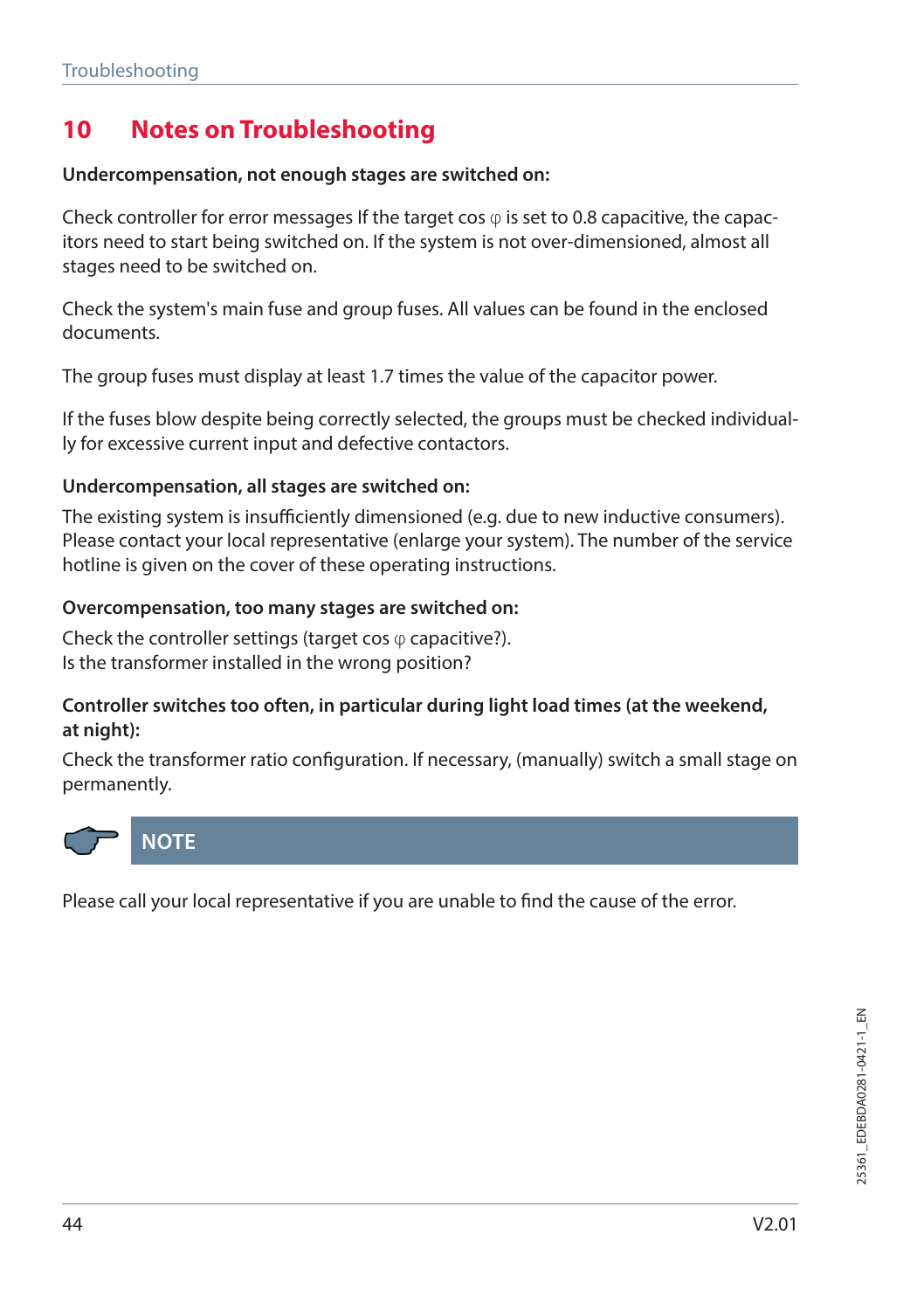# **11 System and Safety Device Maintenance**

**In order to ensure that your system functions properly and has a long service life, perform the following checks after commissioning and then on an annual basis.**

- Check and re-tighten all connections. Screw connections may become loose at the beginning due to thermal stress.
- **Check fuses, safety devices and switching equipment.**
- **-** Check the control performance in automatic mode.
- Check the cooling air setting (fans, temperature monitoring function):
- **Check that the controller temperature relay switches the fans on at 28 °C.**
- Check that the temperature monitoring switches the system off via controller at 48 °C.
- **Clean the filter mats if necessary, depending on how dirty they are.**
- **Perform a visual inspection of the capacitors.**
- Examine the current input and capacitor terminal voltage once every three months.
- **Check the reactive energy consumption on the basis of the electricity bill.**



The current consumption and the temperature of these systems must be checked regularly so that overloading of the capacitors can be detected at an early stage. Excessive current consumption can be caused by an increasing proportion of harmonics or by faulty capacitors.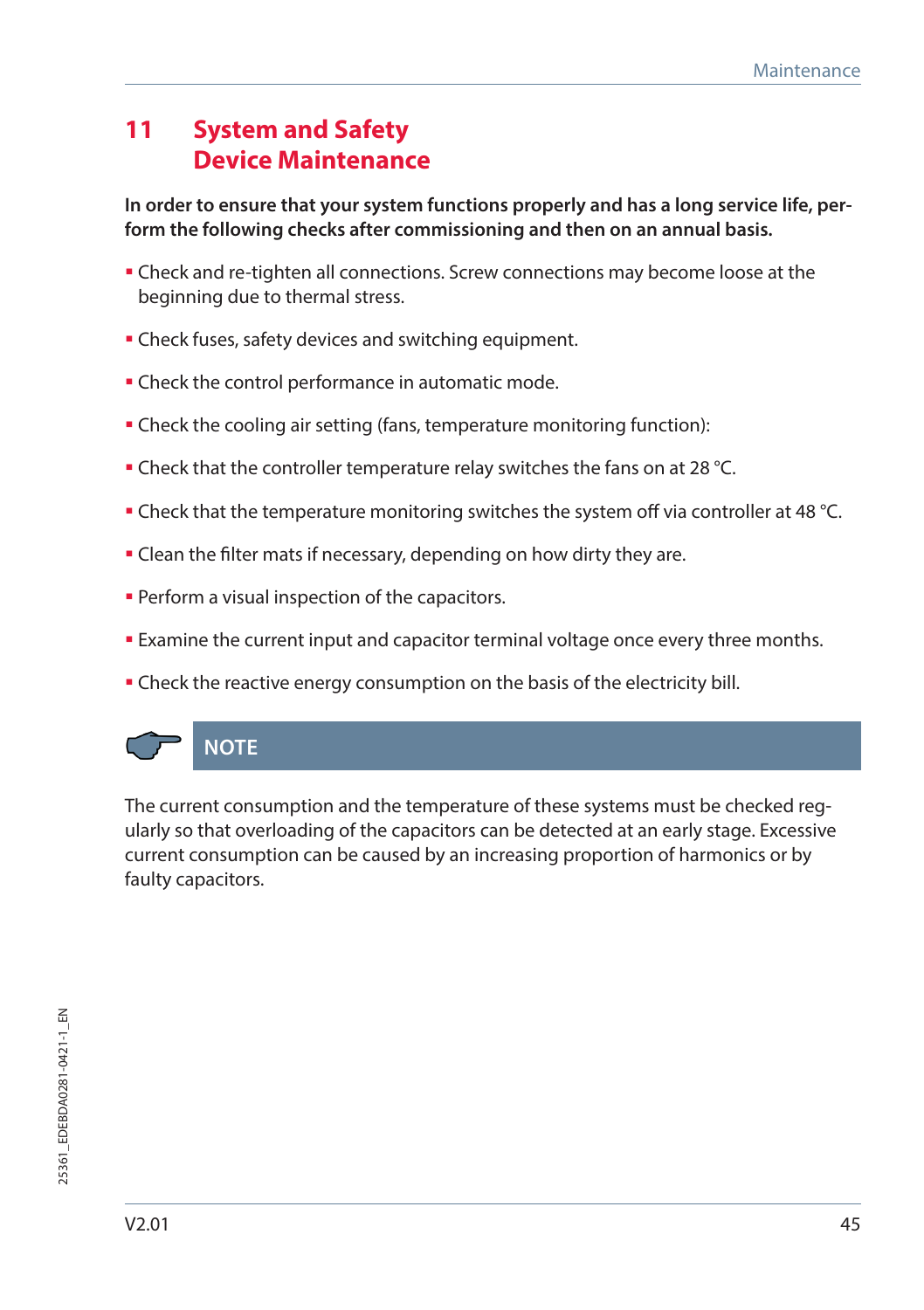# **12 Technical Data**

## **12.1 Measuring and display values**

| Voltage                       | RMS value of a<br>measuring interval           | Phase - 0 or phase - phase, depending on<br>configuration              |
|-------------------------------|------------------------------------------------|------------------------------------------------------------------------|
|                               | Units                                          | V, kV;] display switches automatically                                 |
|                               | Display range                                  | 0.00 kV to 99.9 kV                                                     |
|                               | Measuring range                                | 30 - 690 VAC (max. permissible value: 790<br>VAC)                      |
| Current<br>(apparent current) | RMS value of a<br>measuring interval           | Instantaneous value of the measuring<br>phase                          |
|                               | Units                                          | [A; kA] display is switched automatically                              |
|                               | Display range                                  | 0.00 A to 999 kA                                                       |
|                               | Measuring range                                | 0.015 - 5 A (max. permissible value: 6 A)                              |
| Frequency                     | Network frequency<br>measurement               | f <sub>Network</sub>                                                   |
|                               | Units                                          | [Hz]                                                                   |
|                               | Measuring range                                | 41 - 70 Hz                                                             |
| Apparent power                | Calculation                                    | S <sub>tot</sub> , 3-phase                                             |
|                               | Units                                          | kVA                                                                    |
|                               | Display range                                  | 0.0 VA to 9999.9 kVA                                                   |
| Active power                  | Calculation                                    | $P_{total}$ ; 3-phase                                                  |
|                               | Units                                          | kW                                                                     |
|                               | Display range                                  | 0.0 W to 9999.9 kW                                                     |
| Reactive power                | Calculation $\Longrightarrow$ ind.<br>and cap. | Q <sub>total</sub> ; Q <sub>miss</sub> ; distinction between ind./cap. |
|                               | Units                                          | kvar                                                                   |
|                               | Display range                                  | 0.0 var to 9999.9 kvar                                                 |
| Power factor                  | Calculation $\Longrightarrow$ ind.<br>and cap. | CosPhi; distinction between ind./cap.<br>CosPhi in display             |
|                               | Display range                                  | CosPhi 0.10 ind. <- 1 -> 0.10 cap.                                     |
| Temperature                   | Measuring range                                | -10 $^{\circ}$ C to +60 $^{\circ}$ C                                   |
| <b>Harmonics</b>              | Distortion factor<br>(THD) for voltage         | Voltage: THD-U                                                         |
|                               | Partial distortion                             | 3rd; 5th; 7th; 9th; 11th; 13th;                                        |
|                               | factors                                        | voltage harmonic                                                       |
|                               | Units                                          | [%]                                                                    |
|                               | Measuring range                                | 0.00% to 100%                                                          |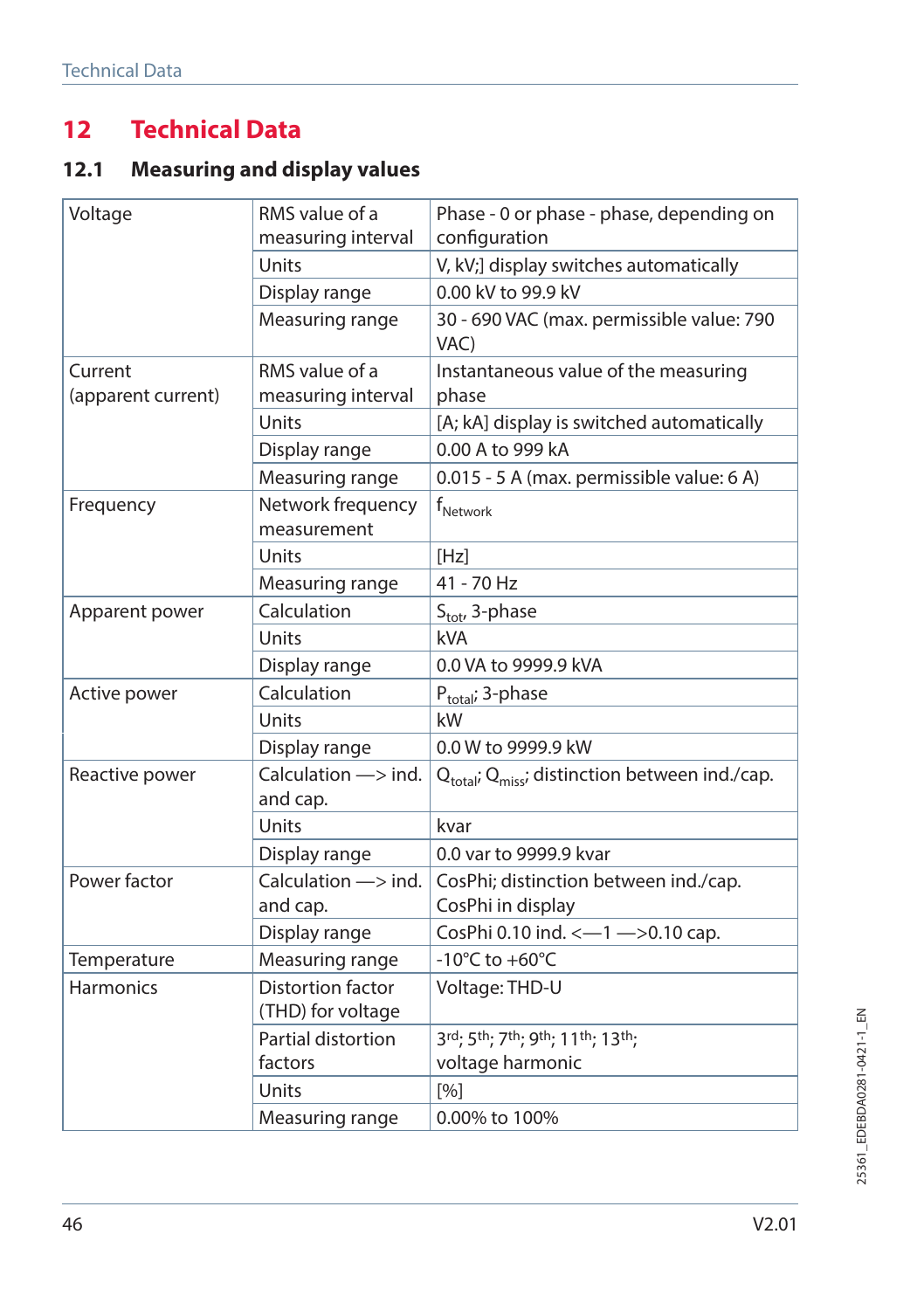## **12.2 Measuring accuracy**

| Current      | $\pm$ 0.5% / $\pm$ 1 digit (for 0.1 to 5 A) |
|--------------|---------------------------------------------|
| Voltage      | $\pm$ 0.5% / $\pm$ 1 digit                  |
| Power        | $\pm$ 1% / $\pm$ 1 digit                    |
| Power factor | $\pm$ 1% / $\pm$ 1 digit                    |
| Frequency    | $\pm$ 0.1% / $\pm$ 1 digit                  |
| Temperature  | $\pm$ 2 °C / $\pm$ 1 digit                  |

## **12.3 Measuring principle**

| Sampling                                   | 128 readings per period                                        |
|--------------------------------------------|----------------------------------------------------------------|
| A/D converter                              | 12 bit                                                         |
| Measurement of U and I                     | Simultaneous recording of U and I read-<br>ings;               |
| Update speed<br>(complete measuring cycle) | $20 \text{ ms}$                                                |
| Harmonics calculation                      | FFT with 128 points over one period                            |
| Frequency measurement                      | Consumption: Voltage measurement<br>between phase Lx - N / Ly) |
| Temperature sensor                         | Analog measurement with PT 1000                                |

## **12.4 Device memory**

| Memory                       | 16 kB RAM (volatile)                   |
|------------------------------|----------------------------------------|
| Program and parameter memory | 128 kB flash                           |
| Extreme values (max.)        | No compensation power Q <sub>max</sub> |
| Operating cycles             | Memory cycles every 15 minutes         |
| Temperature                  | max. measured value                    |

## **12.5 Limits:**

| Limit violations:        |                                                           |  |
|--------------------------|-----------------------------------------------------------|--|
| <b>Harmonics</b>         | Acquisition time approx. 100 ms                           |  |
| Overvoltage switch-off:  | Acquisition time approx. 40 ms                            |  |
| Zero-voltage switch-off: | Acquisition time approx. 40 ms<br>(for measuring voltage) |  |

## **12.6 Power supply**

| Power supply | 100V - 240V +/-10% DC/50/60 Hz 12VA, |
|--------------|--------------------------------------|
|              | 6W                                   |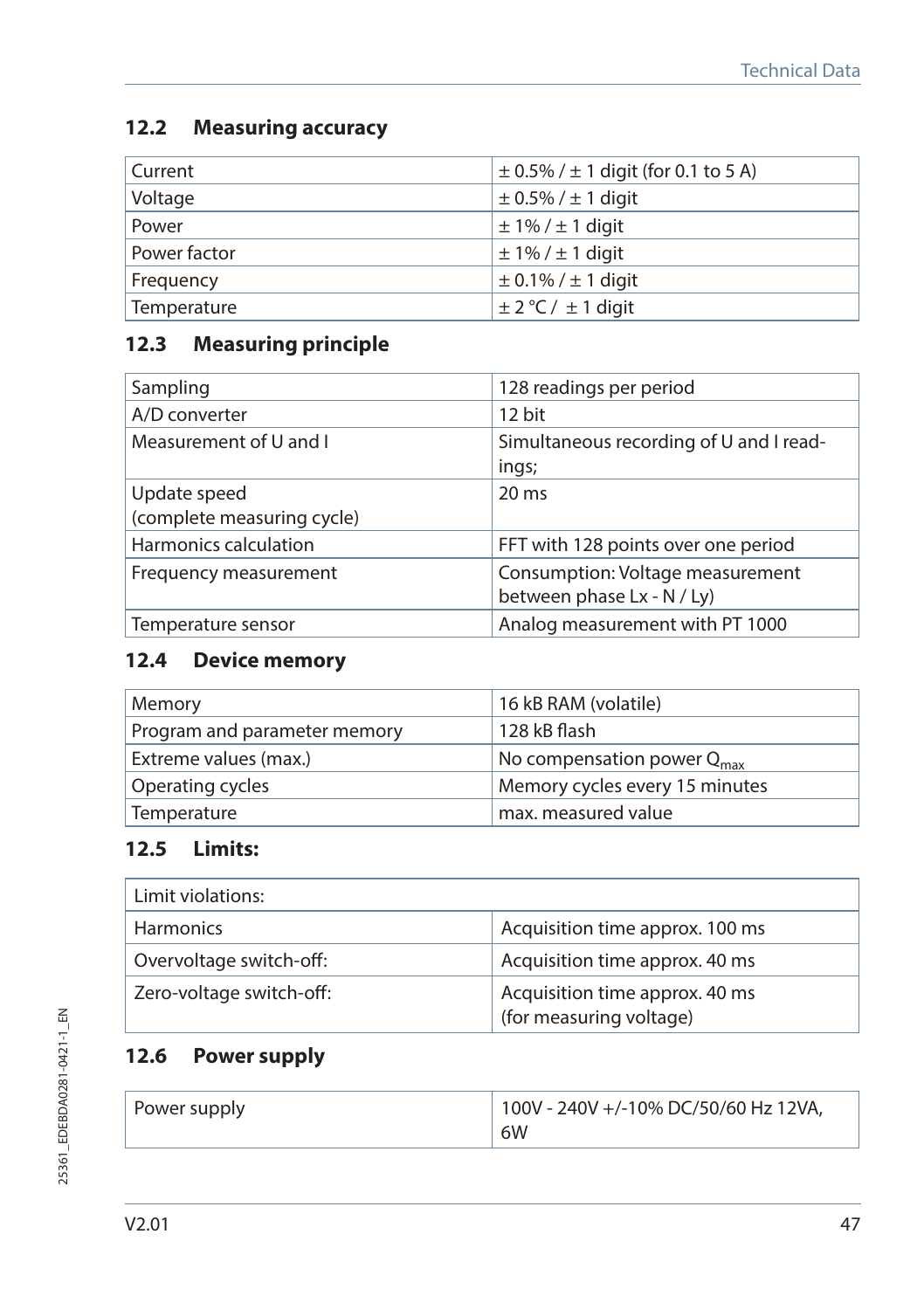## **12.7 Hardware inputs and outputs**

# **12.7.1 Hardware inputs**

| Voltage<br>measuring | $U_{\rm PH-N}$ or $U_{\rm PH-PH}$ | 30 - 690 VAC (max. permissible value: 790<br>VAC)                                   |
|----------------------|-----------------------------------|-------------------------------------------------------------------------------------|
| input                | Input impedance                   | 1500 kOhm                                                                           |
|                      | Measuring range                   | 1 measuring range,<br>measuring voltage transformer can be<br>programmed            |
| Current              | $I_{11}$ or IL2 or $I_{12}$       | 0.015 - 5 A (max. permissible value: 6 A)                                           |
| measuring            | Power consumption                 | 0.3 VA at 6 A, 0.05 VA at 1.2 A                                                     |
| input                | Measuring range                   | 1 measuring range,<br>current transformer can be programmed                         |
| Analog input         | PT 1000 measurement<br>sensor     | Temperature measurement -10 °C to 60 °C,<br>$+/-$ 2 °C max. cable length < 3 meters |

## **12.7.2 Hardware outputs**

| Alarm relay                                 | Switching capacity  | 250 V (AC) / 2 A floating                                                  |
|---------------------------------------------|---------------------|----------------------------------------------------------------------------|
| Optocoupler<br>Stages 1 to 6                | Switching capacity  | approx. 5 to 30 VDC, max. 35 mA,<br>external supply                        |
| Capacitor<br>stages relay<br>stages 7 to 12 | Switching capacity  | 250V (AC) / 2A floating                                                    |
| Serial interface                            | <b>BUS</b>          | RS485 for connection to the Modbus                                         |
|                                             | Protocol, baud rate | Modbus RTU,<br>bud rate 4800, 9600, 19200, 38400<br>Parity none, even, odd |
|                                             | Address assignment  | Modbus:<br>manual setting on the device, address 1 to<br>247               |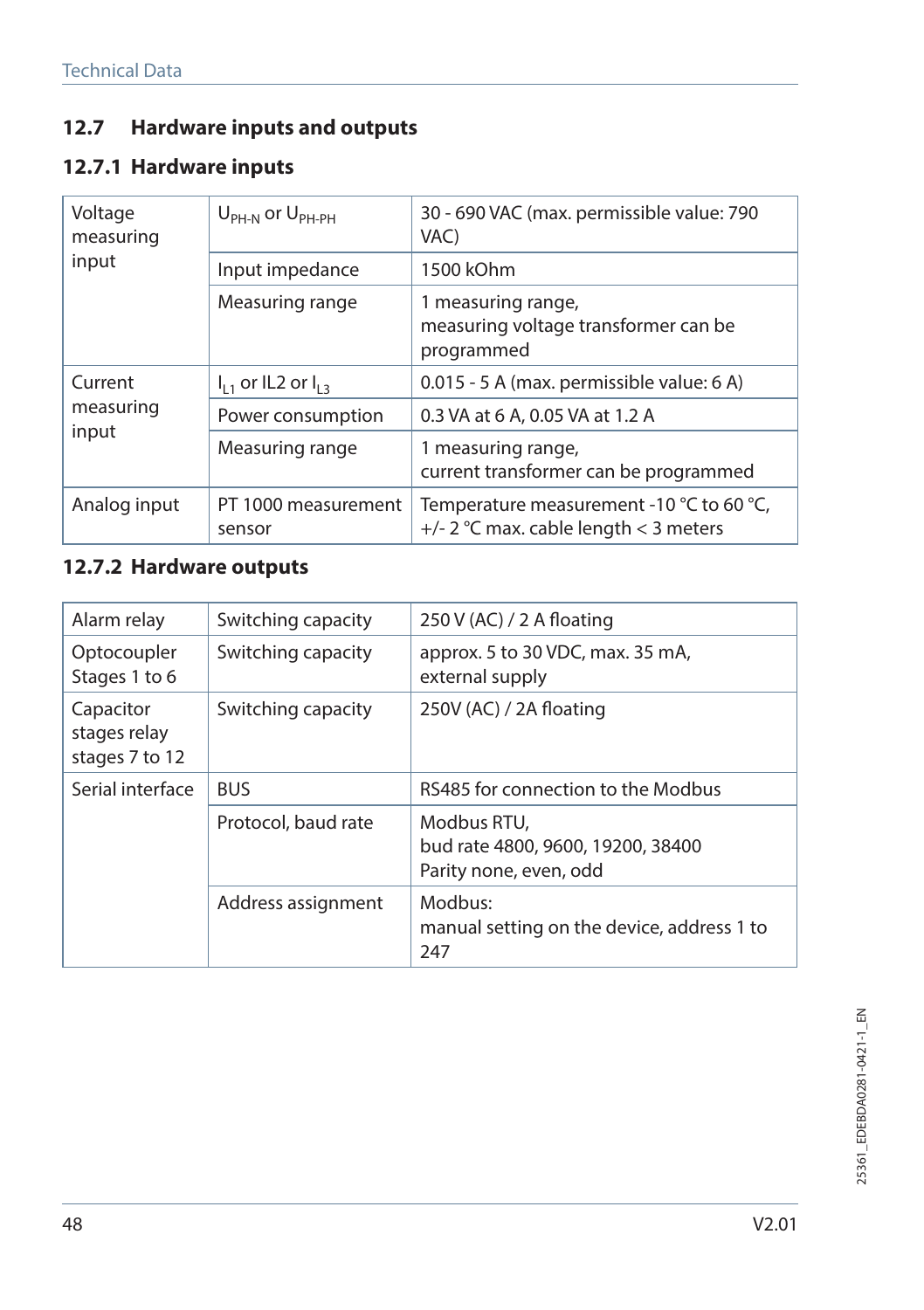## **12.8 Electrical connection**

| Connection elements                                  |                                       | Plug-in terminals                                                                                      |
|------------------------------------------------------|---------------------------------------|--------------------------------------------------------------------------------------------------------|
| Permissible cross-section<br>of the connection lines |                                       | $2.5$ mm <sup>2</sup>                                                                                  |
| Measurement<br>voltage inputs                        | Fuse                                  | max. 1 A slow blow or max. C2 - automatic<br>in addition isolating switch UL/IEC-approved              |
| Measuring<br>current input                           | Fuse                                  | NONE!!! Always short-circuit current trans-<br>former terminals k and I before opening the<br>circuit! |
| Input control<br>voltage                             | Fuse                                  | max. 1 A slow blow or max. C2 - automatic<br>in addition isolating switch UL/IEC-approved              |
| <b>BUS</b><br>connection                             | Connection material                   | To ensure proper operation, only use<br>shielded twisted-pair cables; e.g. I-Y(St)Y EIB<br>2x2x0.8     |
| Relay output                                         | Fuse                                  | max 2 A medium time-lag                                                                                |
| Transformer<br>connection                            | Connections                           | See connection diagram                                                                                 |
| Interface con-<br>nection                            | Pins for BUS<br>connection via RS-485 | Terminal 90<br>$\overline{1}$<br>Terminal 91<br>A<br>Terminal 92<br>B                                  |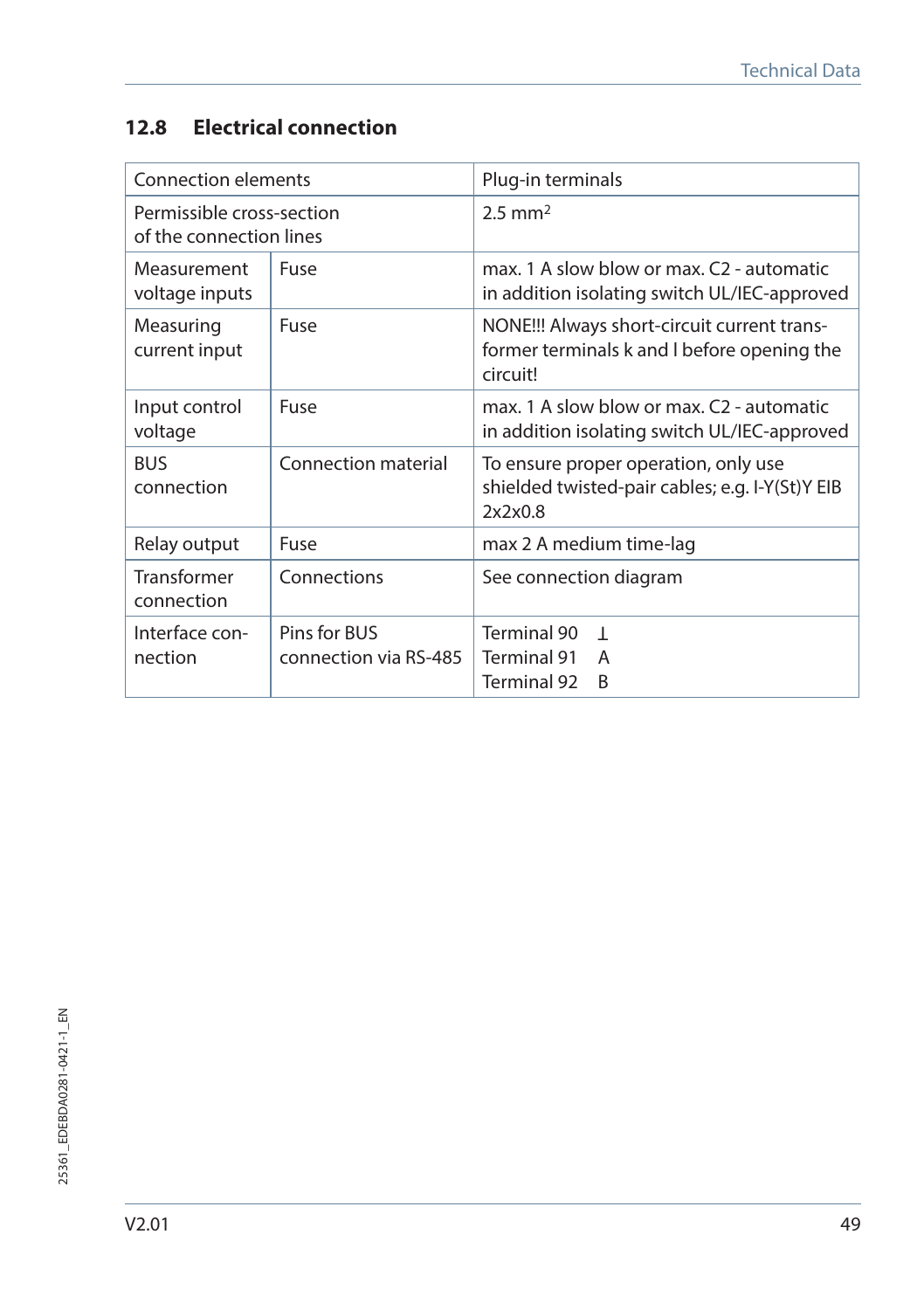# **12.9 Mechanical data**

| Switchboard  | Housing dimensions   | $144 \times 144 \times 60$ mm (H x W x D), |
|--------------|----------------------|--------------------------------------------|
| installation | Installation cut-out | 138 x 138 mm                               |
|              | Weight               | Approx. 650q                               |

## **11.10 Standards and miscellaneous**

| Ambient con-<br>ditions | <b>Standards</b>                                   | DIN EN 60721-3-3:1995-09 +<br>DIN EN 60721-3-3/A2:1997-07;<br>3K5+3Z11:<br>(IEC721-3-3;3K5+3Z11)       |
|-------------------------|----------------------------------------------------|--------------------------------------------------------------------------------------------------------|
|                         | Operating tempera-<br>ture                         | $K55/-5 °C$ , +55°C                                                                                    |
|                         | Air humidity                                       | K55 / 5%  95% non-condensing                                                                           |
|                         | Storage temperature                                | $-25^{\circ}$ C  +70 $^{\circ}$ C                                                                      |
|                         | Operating height                                   | up to max. 2000 m above sea level                                                                      |
| Electrical safety       | <b>Standards</b>                                   | DIN EN 61010-1:2011-07;<br>DIN EN 61010-2-030:2011-07                                                  |
|                         | Protection class                                   | ı                                                                                                      |
|                         | Overvoltage category,<br>measurement cate-<br>gory | voltage measurement CAT III: 400 V<br>current measurement CAT III: 300V<br>power supply CAT III: 300V  |
| Protection type         | <b>Standards</b>                                   | DIN EN 60529:2014-09                                                                                   |
|                         | Front                                              | IP 51 (with optional front door max. IP 54)                                                            |
|                         | <b>Terminals</b>                                   | <b>IP 20</b>                                                                                           |
| <b>EMC</b>              | <b>Standards</b>                                   | DIN EN 61000-6-2:2006-03 +<br>amendment 1:2011-06<br>DIN EN 61000-6-3:2011-09 +<br>amendment 1:2012-11 |
|                         | Rated surge voltage                                | 4 kV                                                                                                   |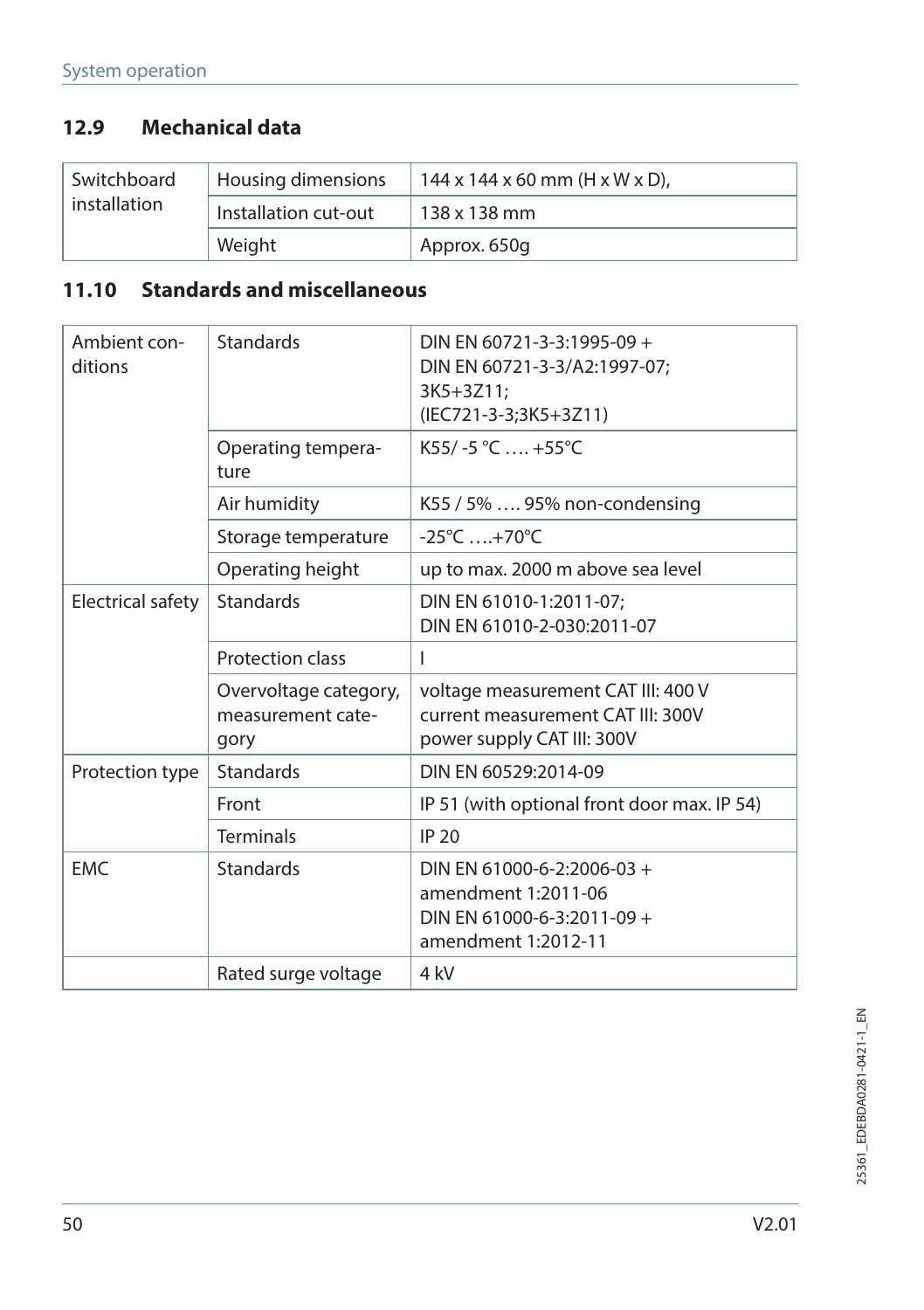# **12 Selection of Cables and Fuses**

| C power (400 V) Q<br>(kvar) | Current consump-<br>tion<br>I (A) per phase | Supply cable<br>Cu (mm <sup>2</sup> ) | Fuse (slow-blow)<br>$3 \times 1(A)$ |
|-----------------------------|---------------------------------------------|---------------------------------------|-------------------------------------|
| 0.5                         | 0.72                                        | 1.5<br>4x                             | 10                                  |
| 1                           | 1.44                                        | 4x<br>1.5                             | 10                                  |
| 1.5                         | 2.16                                        | 1.5<br>4 x                            | 10                                  |
| $\overline{2}$              | 2.88                                        | 1.5<br>4x                             | $10$                                |
| 2.5                         | 3.60                                        | 1.5<br>4x                             | 10                                  |
| 3                           | 4.32                                        | 1.5<br>4 x                            | $10$                                |
| $\overline{4}$              | 5.76                                        | 1.5<br>4 x                            | $10$                                |
| 5                           | 7.20                                        | 2.5<br>4x                             | 16                                  |
| 6                           | 8.64                                        | 2.5<br>4x                             | 16                                  |
| 7.5                         | 10.80                                       | 2.5<br>4x                             | 16                                  |
| 10                          | 14.40                                       | 2.5<br>4 x                            | 25                                  |
| 12.5                        | 18.00                                       | 6<br>4x                               | 35                                  |
| 15                          | 21.60                                       | 4 x<br>10                             | 35                                  |
| 16.7                        | 24.00                                       | 10<br>4x                              | 35                                  |
| 20                          | 28.80                                       | 10<br>4 x                             | 50                                  |
| 25                          | 36.00                                       | 4x<br>16                              | 63                                  |
| 30                          | 43.20                                       | 4x<br>16                              | 80                                  |
| 33.3                        | 48.00                                       | 16<br>4 x                             | 80                                  |
| 35                          | 50.40                                       | $4x$ 25                               | 80                                  |
| 40                          | 57.60                                       | $4x$ 25                               | 100                                 |
| 45                          | 64.80                                       | 3 x 35/16                             | 100                                 |
| 50                          | 72.00                                       | 3 x 50/25                             | 125                                 |
| 60                          | 86.40                                       | $3 \times 50/25$                      | 125                                 |
| 70                          | 100.80                                      | 3 x 70/35                             | 160                                 |
| 75                          | 108.00                                      | 3 x 70/35                             | 160                                 |
| 80                          | 115.10                                      | 3 x 95/50                             | 200                                 |
| 90                          | 129.60                                      | 3 x 95/50                             | 200                                 |
| 100                         | 144.00                                      | 3 x 95/50                             | 250                                 |
| 120                         | 172.80                                      | 3 x 120/70                            | 250                                 |
| 125                         | 180.00                                      | 3 x 120/70                            | 250                                 |
| 150                         | 216.00                                      | 3 x 150/70                            | 315                                 |
| 180                         | 259.20                                      | 3 x 240/120                           | 400                                 |
| 200                         | 288.00                                      | 3 x 240/120                           | 400                                 |
| 250                         | 360.00                                      | 2 x 3 x 150/70                        | 500                                 |
| 300                         | 432.00                                      | 2 x 3 x 185/95                        | 630                                 |
| 350                         | 504.00                                      | 2 x 3 x 240/120                       | $2 \times 400$                      |
| 400                         | 576.00                                      | 2 x 3 x 240/120                       | $2 \times 400$                      |
| 450                         | 648.00                                      | 4 x 3 x 120/70                        | $2 \times 500$                      |
| 500                         | 720.00                                      | 4 x 3 x 150/70                        | $2 \times 500$                      |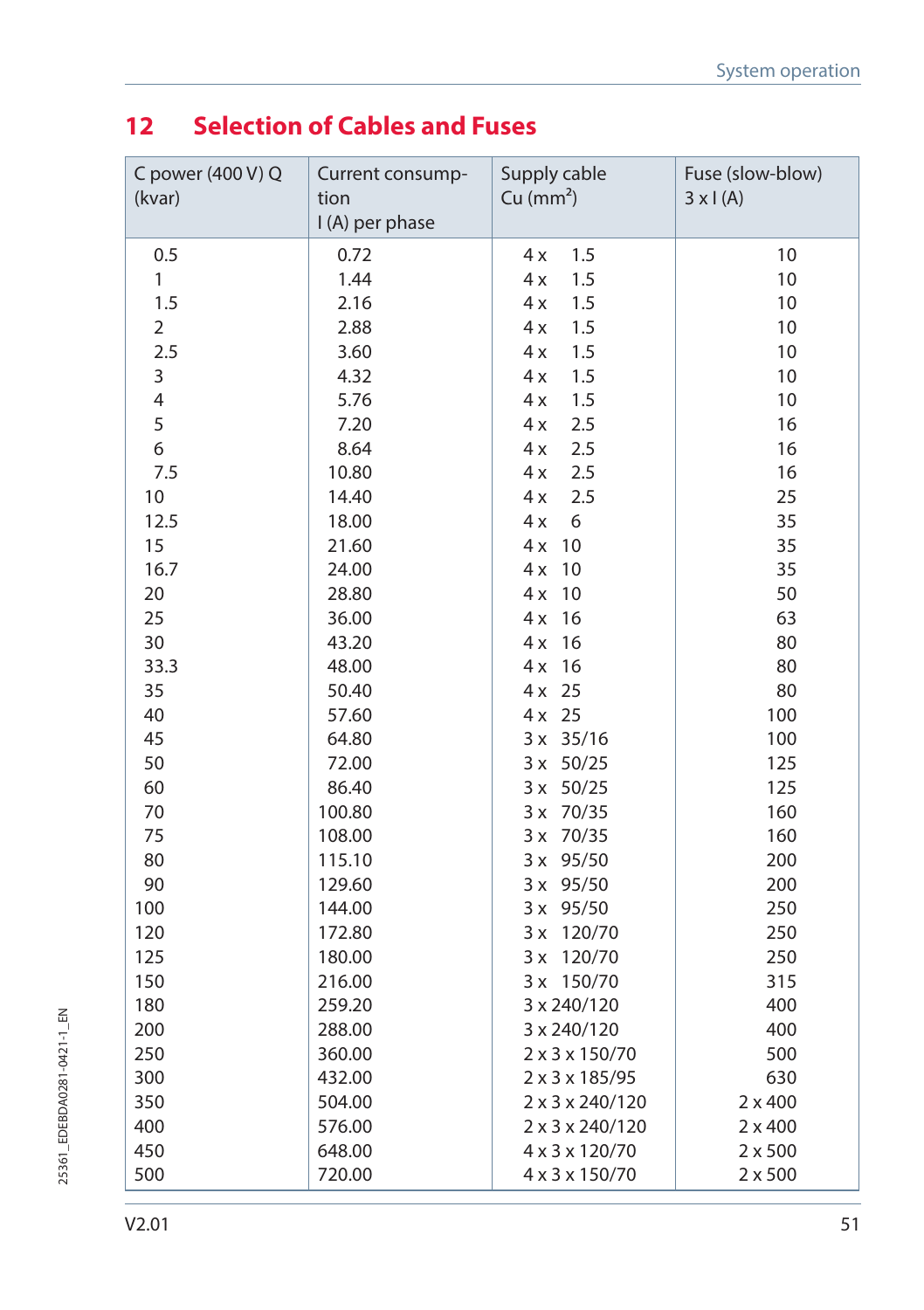# **14 Data point description for the Modbus protocol**

#### **multicomp F144-3-1Ph**

- 14.1 Modbus commands supported
- 14.2 Data formats
- 14.3 Interface parameters
- 14.4 Device settings
- 14.5 Data points
- 14.6 Device information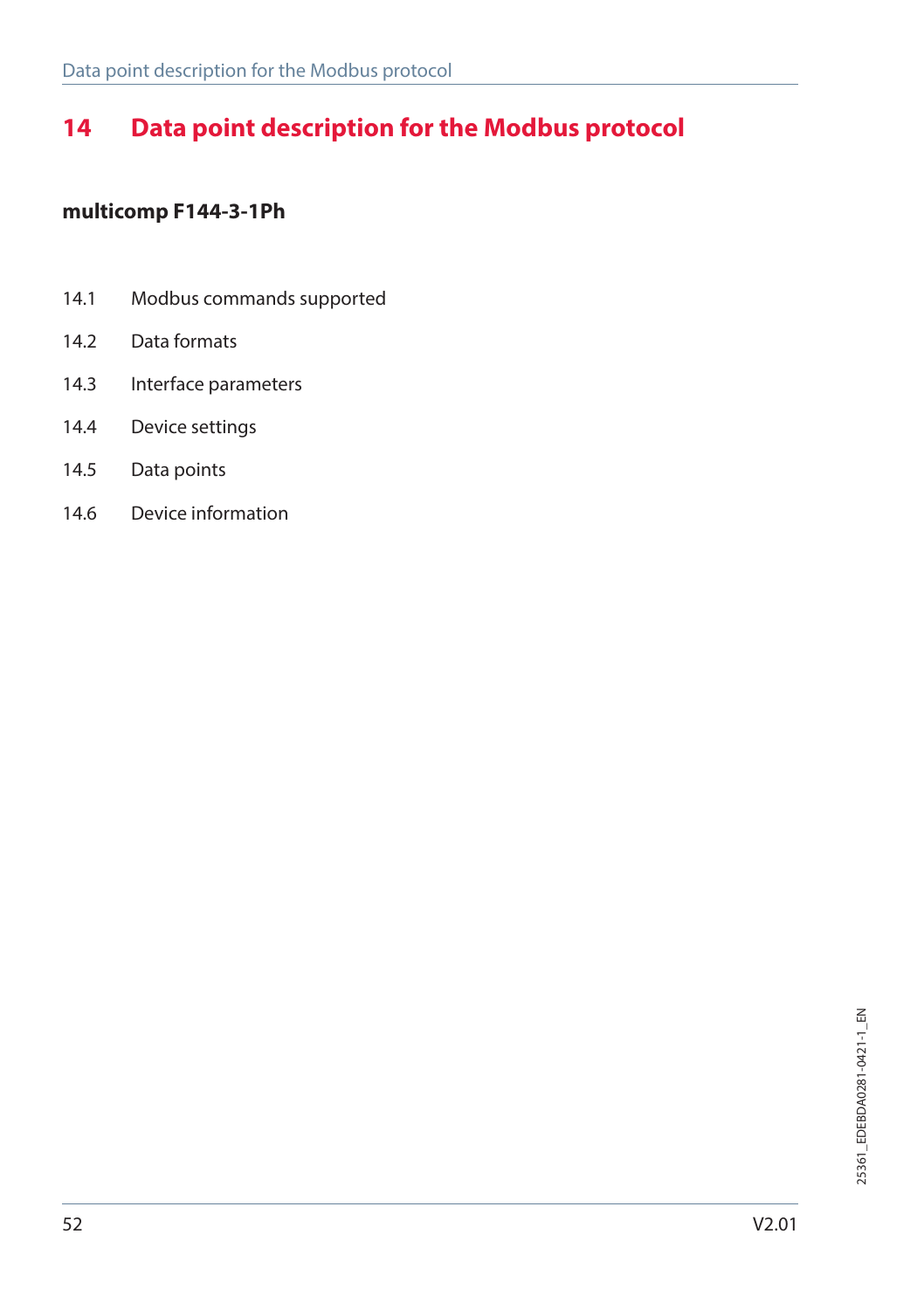## **14.1 Modbus commands supported**

| 0x04 | Read Input Registers                    |
|------|-----------------------------------------|
| 0x2B | <sup>1</sup> Read Device Identification |

The multicomp F144-3 does not support broadcast commands. All Modbus commands described are device-specific commands.

## **14.2 Data formats**

(unsigned) short: 0x1234

| Address  |                             | ÷    |  |
|----------|-----------------------------|------|--|
| Contents | 0 <sub>v</sub> 12<br>UA I Z | 0x34 |  |

Rule for byte sequence: MSB before LSB

(unsigned) long: 0x12345678

| Address  | $+U$            | -    | -    | -    |
|----------|-----------------|------|------|------|
| Contents | ∩∨1 ว<br>UA I Z | 0x34 | 0x56 | 0x78 |

Rule for byte sequence: MSB before LSB

float:

| Format         | Complies with the IEEE 754 standard                                                                                                                                                                                                         |  |
|----------------|---------------------------------------------------------------------------------------------------------------------------------------------------------------------------------------------------------------------------------------------|--|
| Representation | 4 bytes                                                                                                                                                                                                                                     |  |
| Accuracy       | 24 bits ( $\triangleright$ represent >7 decimal points)                                                                                                                                                                                     |  |
| Composition    | 24-bit mantissa; 8-bit exponent                                                                                                                                                                                                             |  |
| Mantissa       | 24 bits $(M) + 1$ bit $(S)$                                                                                                                                                                                                                 |  |
| Exponent       | The MSB of the mantissa is always $1 \Rightarrow$ it is not saved separate-<br>ly! S = sign of the mantissa: $S = 1$ > negative number; $S = 0$ ><br>positive number                                                                        |  |
| Exponent       | 8 bits (0-255); is saved relative to 127, i.e. the current value of<br>the exponent is calculated by subtracting the number 127 from<br>the saved value.<br>Curr. exp. $=$ saved exp value. $-127$<br>$\Rightarrow$ range from 128 to -127! |  |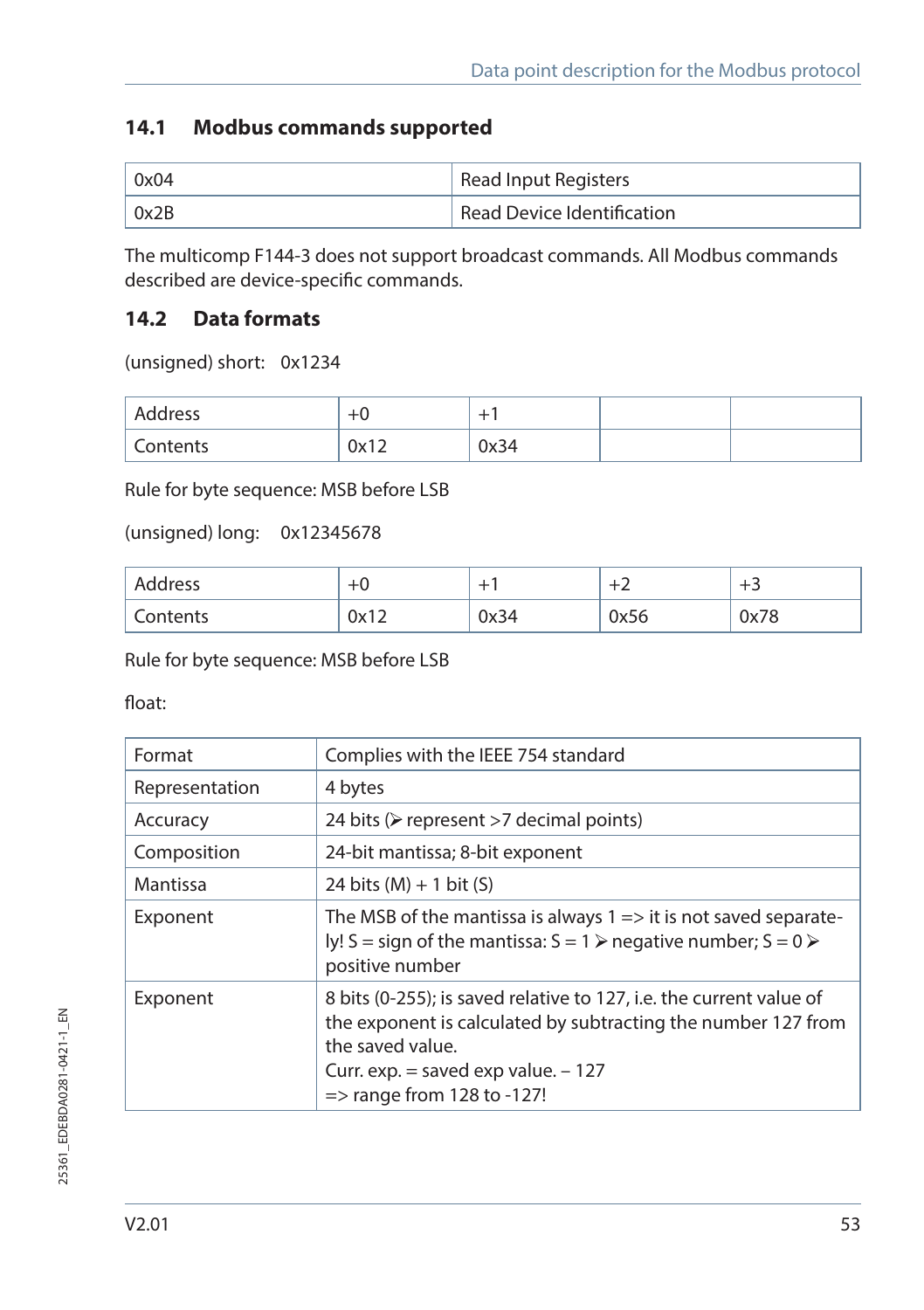#### **Example 1:** -12.5 decimal = 0xC1480000 hex

M: 24 bit-mantissa

E: Exponent with offset of 127

S: Sign for mantissa (S=1 neg.; S=0 pos.)

| Address | $+0$             | $+1$     | $+2$              | $+3$     |
|---------|------------------|----------|-------------------|----------|
| Format  | <b>SFFFFFFFF</b> | EMMMMMMM | MMMMMMMM MMMMMMMM |          |
| Binary  | 11000001         | 01001000 | 00000000          | 00000000 |
| Hex     |                  | 48       | 00                | 00       |

#### **The byte sequence is defined as follows:**

The byte with the "S sign bit" is transmitted over the bus as the first byte.

The sequence of the float bytes of the bus can be reversed, if necessary, using the device parameter 0xD02C (see table 1).

The register value 0xD02C in this case means:

- with 1 -> sign bit S in 1<sup>st</sup> byte (sequence as defined)
- with 0 -> sign bit S in 4<sup>th</sup> byte (sequence reversed)

The following information can be derived from this:

The sign bit is  $1 \Rightarrow$  negative mantissa

The value of the exponent amounts to 10000010 bin or 130 dec.

This results in an exponent value of:  $130 - 127 = 3$ 

The mantissa has the following value: 10010000000000000000000

The decimal point can be found at the left end of the mantissa, preceded by a 1. This position does not appear in the hexadecimal numeric notation. If you add 1 and set the decimal point at the beginning of the mantissa, the following value is obtained:

1.10010000000000000000000

Now, the mantissa needs to be adjusted to the exponent. A negative exponent shifts the decimal point to the left, a positive exponent shifts it to the right. Since the exponent is 3, this is represented as: 1100.10000000000000000000

The number obtained corresponds to the binary floating-point number.

Binary digits to the left of the decimal point result in values > 1. In this example, 1100 bin results in the number 12 dec. {(1x23)+ (1x22)+ (0x21)+ (0x20)}

Binary digits to the right of the decimal point result in values < 1. In this example, .100....... bin results in the number 0.5 dec. {(1x2-1)+ (0x2-2)+ (0x2-3)+ (0x2-4)}

By adding the individual values, 12.5 is obtained. As the sign bit was set, it is a negative value, -12.5. The hexadecimal number 0xC1480000 thus corresponds to -12.5.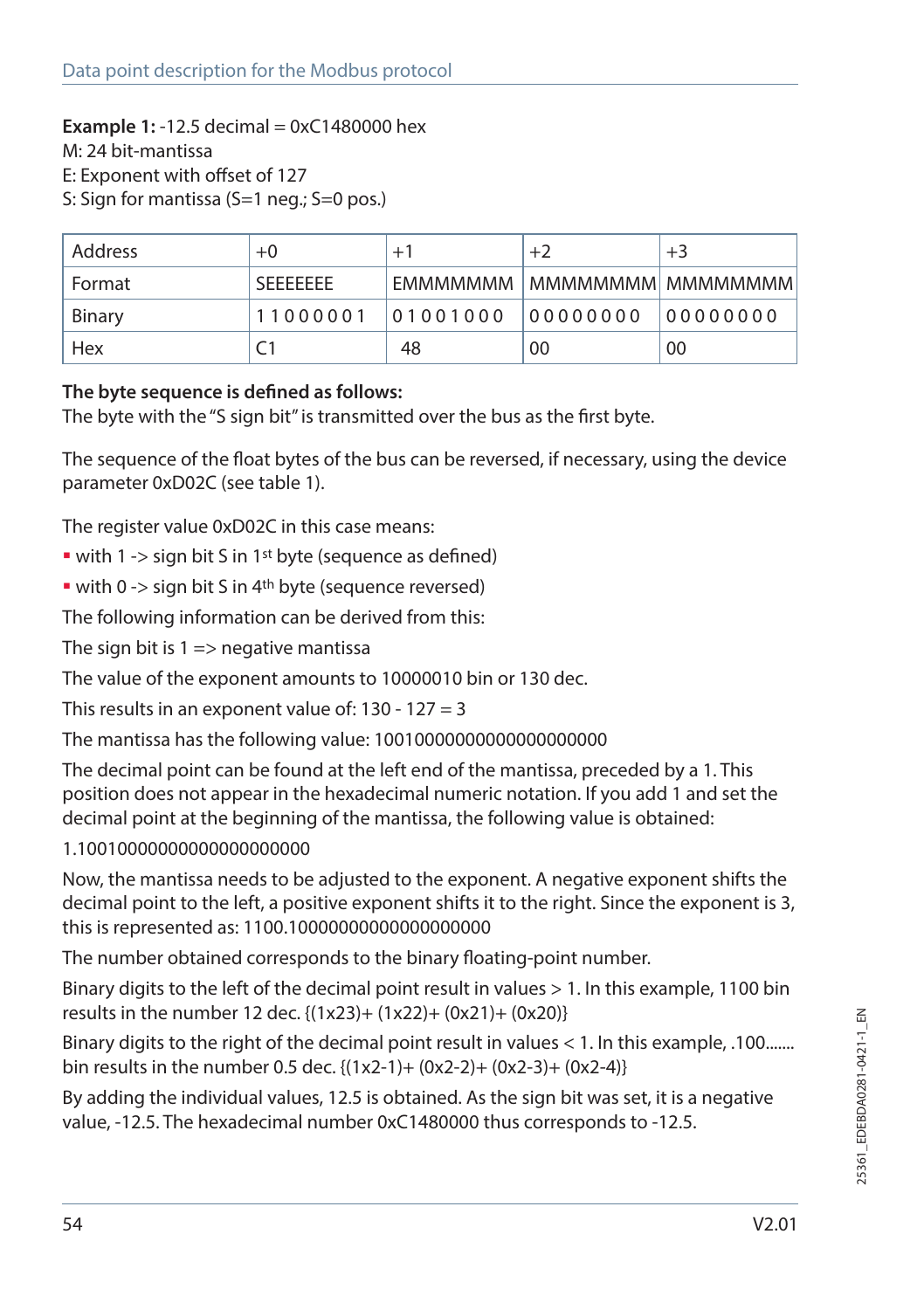| Address | $+0$             | $+1$              | $+2$                            | $+3$     |
|---------|------------------|-------------------|---------------------------------|----------|
| Format  | <b>SFFFFFFFF</b> |                   | EMMMMMMM   MMMMMMMMM   MMMMMMMM |          |
| Binary  | 11000001         | 01001000 11010011 |                                 | 00100101 |
| Hex     |                  | 48                | D <sub>3</sub>                  | 25       |

**Example 3:** 45.354 decimal = 0x42356A7F hex

| Address | $+0$             | $+1$              | $+2$ | $+3$               |
|---------|------------------|-------------------|------|--------------------|
| Format  | <b>SFFFFFFFF</b> | <b>FMMMMMMM</b>   |      | MMMMMMMM  MMMMMMMM |
| Binary  | 01000010         | 00110101 01101010 |      | 101111111          |
| Hex     | 42               | 35                | 6A   | 7F                 |

Exponent: 10000100 bin = 132 dec.

$$
\triangleright \text{Exp} = 132 - 127 = 5
$$

Mantissa:  $S=0$ 

 $\triangleright$  Sign=positive

011010101101010011111111 bin

Decimal point added to the first position of the mantissa

 $\geq 011010101110101001111111$ 

Leading 1 in front of the decimal point

 $\geq 1.01101010110101001111111$ 

Taking the exponent into account  $(=5)$ 

101101. 010110101001111111

to the left of the decimal point:  $101101 \text{ bin} = 25 + 23 + 22 + 20 =$ 

45 dec.

To the right of the decimal point:  $010110101001111111$  bin =

 $2-2 + 2-4 + 2-5 + 2-7 + 2-9 + 2-12 + 2-13 + 2-14 + 2-15 + 2-16 + 2-17 +$  $2 - 18 = 0.3540001$  dec

**Final result: +45.03540001 dec.**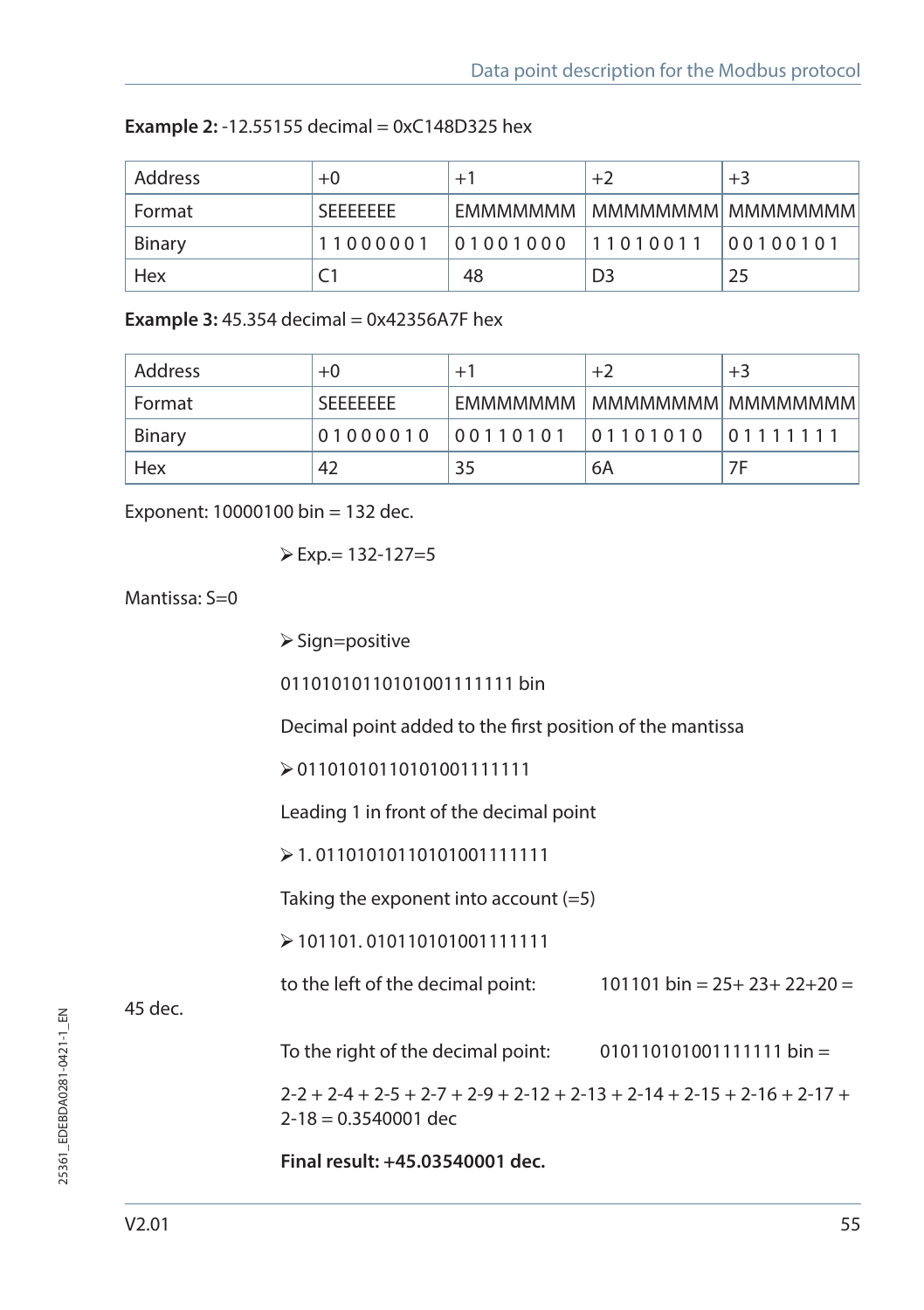#### **14.3 Interface parameters**

| Baud rate (baud)                          | Parity | Data bits | Stop bits                        |
|-------------------------------------------|--------|-----------|----------------------------------|
| 4800,9600,19200, even, odd, none<br>38400 |        |           | 2 for parity none<br>otherwise 1 |

The maximum data length of a Modbus transmission is 256 bytes. This results in a user data length of 253 bytes.

The number of data bits and stop bits is defined in the Modbus definition. Baud rates of less than 4800 baud are possible by definition, but not implemented at present. The interface parameters can only be configured on the device (not via bus).

#### **14.4 Device settings**

The settings are read with the 0x04 command (read input registers) as shown in Table 1. Writing is not possible at present.

| <b>Address</b> | <b>Words</b>   | <b>Description</b>                                           | Value                                                               | Format           |
|----------------|----------------|--------------------------------------------------------------|---------------------------------------------------------------------|------------------|
| 0xD002         | 2              | Primary transformer measuring voltage                        | 0 - 999999 V                                                        | float            |
| 0xD004         | $\overline{2}$ | Secondary transformer measuring<br>voltage                   | $0 - 999V$                                                          | float            |
| 0xD006         | $\overline{2}$ | Primary transformer measuring current                        | 0 - 999999 A                                                        | float            |
| 0xD008         | $\overline{2}$ | Secondary transformer measuring<br>current                   | 1 A / 5 A                                                           | float            |
| 0xD00A         | $\mathcal{P}$  | Target CosPhi 1                                              | $-1.0 - +1.0$                                                       | float            |
| 0xD00C         | $\overline{2}$ |                                                              |                                                                     | float            |
| 0xD00E         | $\overline{2}$ | Target CosPhi for energy recovery<br>(fixed setting)         | $-1.0 - +1.0$                                                       | float            |
| 0xD010         | $\overline{2}$ | Target CosPhi for message "Compensa-<br>tion unit too small" | $-1.0 - +1.0$                                                       | float            |
| 0xD012         | $\overline{2}$ | Connected phase voltage measurement                          | $0=$ L1N // 1=L2N<br>// 2=L3N // 4=L12 long<br>// 5=L23 // 6=L31    | unsigned         |
| 0xD014         | $\mathfrak{D}$ | Connected phase current measurement                          | $0=$ L1 // 1=L2 //<br>$2=$ L3 // 3=-L1 //<br>$4 = -12$ // $5 = -13$ | unsigned<br>long |
| 0xD016         | $\overline{2}$ |                                                              |                                                                     |                  |
| 0xD018         | $\overline{2}$ |                                                              |                                                                     |                  |
| 0xD01a         | $\overline{2}$ |                                                              |                                                                     |                  |
| 0xD01c         | $\overline{2}$ |                                                              |                                                                     |                  |
|                |                | General                                                      |                                                                     |                  |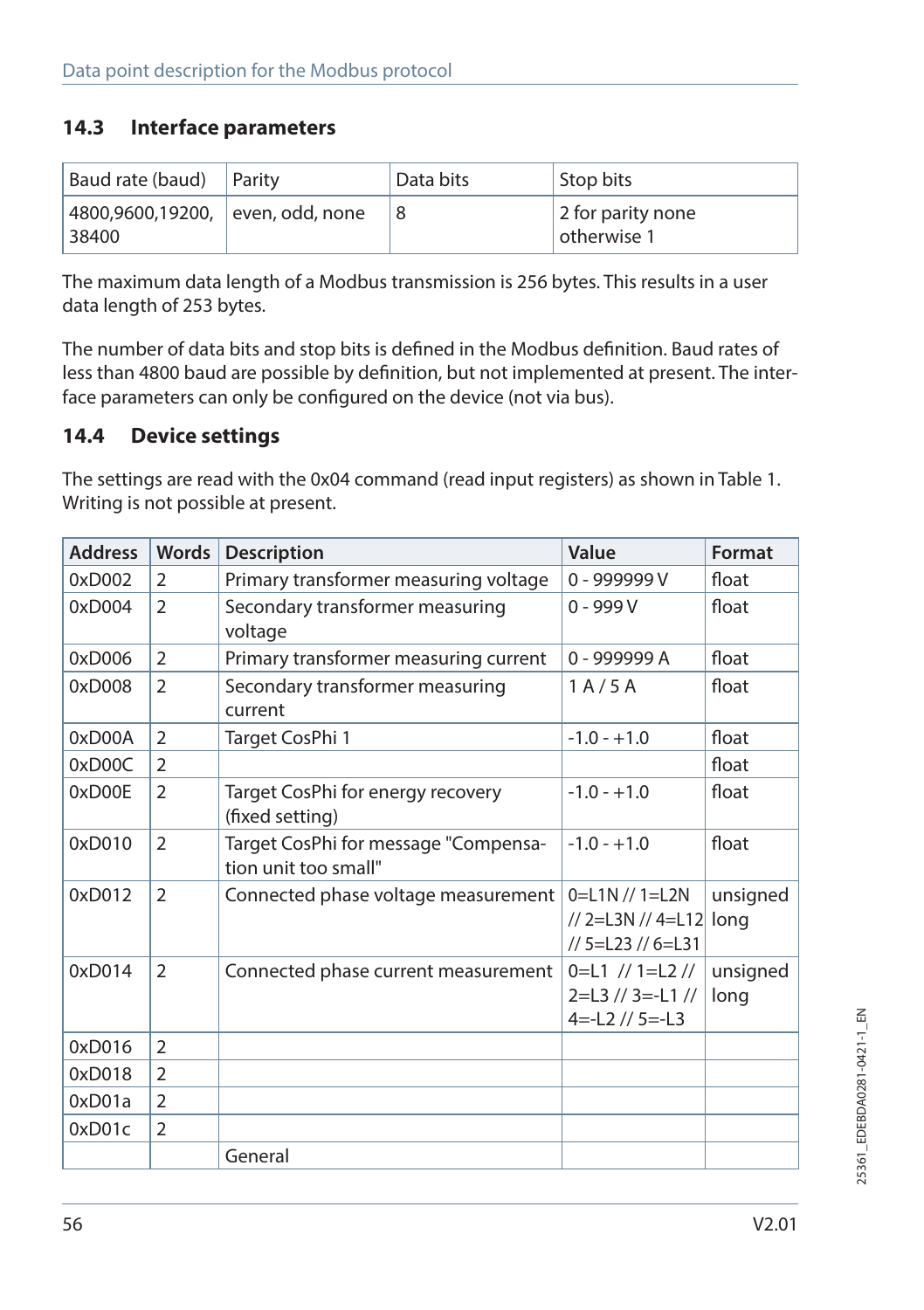| <b>Address</b> | <b>Words</b>   | <b>Description</b>                                                                                    | Value     | Format           |
|----------------|----------------|-------------------------------------------------------------------------------------------------------|-----------|------------------|
| 0xD020         | 2              | Byte sequence for float on the Modbus<br>(1=as defined // 0=reversed)                                 | $0 - 1$   | unsigned<br>long |
| 0xD022         | $\overline{2}$ | Frequency correction (0=Auto // 1=50<br>$Hz$ // 2=60 Hz)                                              | $0 - 2$   | unsigned<br>long |
| 0xD024         | $\overline{2}$ | Stage monitoring (0=No, 1=Yes)                                                                        | 0/1       | unsigned<br>long |
| 0xD026         | 2              | Temperature measurement (1=Yes //<br>$0 = No$ )                                                       | 0/1       | unsigned<br>long |
| 0xD028         | $\overline{2}$ | Fan relay<br>(1=available // 0=not available)                                                         | 0/1       | unsigned<br>long |
| 0xD02a         | 2              | Temperature [0.1 °C] that triggers the<br>fan when the threshold is exceeded                          | $0 - 700$ | unsigned<br>long |
| 0xD02c         | $\overline{2}$ | Temperature [0.1 °C] that causes the fan<br>to switch off when the value falls below<br>the threshold | $0 - 700$ | unsigned<br>long |
| 0xD02e         | $\overline{2}$ | Temperature [0.1 °C] that triggers the<br>stages when the value falls below the<br>threshold          | $0 - 700$ | unsigned<br>long |
| 0xD030         | $\overline{2}$ | Temperature [0.1 °C] that causes the<br>stages to switch off when the threshold<br>is exceeded        | $0 - 700$ | unsigned<br>long |
| 0xD032         | $\overline{2}$ |                                                                                                       |           |                  |
| 0xD034         | 2              |                                                                                                       |           |                  |
| 0xD036         | 2              |                                                                                                       |           |                  |
| 0xD038         | $\overline{2}$ |                                                                                                       |           |                  |
| 0xD03A         | $\overline{2}$ |                                                                                                       |           |                  |
| 0xD03C         | $\overline{2}$ |                                                                                                       |           |                  |
| 0xD03E         | $\overline{2}$ |                                                                                                       |           |                  |
|                |                | Switching performance                                                                                 |           |                  |
| 0xD042         | 2              | Percentage of smallest available stage<br>before activation                                           | 70-150    | unsigned<br>long |
| 0xD044         | $\overline{2}$ | Percentage of smallest available stage<br>before stages can be switched off                           | 70-150    | unsigned<br>long |
| 0xD046         | 2              | Time before message "Compensation<br>unit too small" is displayed [s]                                 | 3-3000    | unsigned<br>long |
| 0xD048         | $\overline{2}$ | Idle time after compensation [sec.]                                                                   | $0 - 30$  | unsigned<br>long |
| 0xD04A         | $\overline{2}$ | Thyristor idle time after compensation<br>[ms]                                                        | 20-9999   | unsigned<br>long |
| 0xD04C         | $\overline{2}$ | Contactor switching interval [sec.]                                                                   | $0 - 10$  | unsigned<br>long |
|                |                |                                                                                                       |           |                  |

V2.01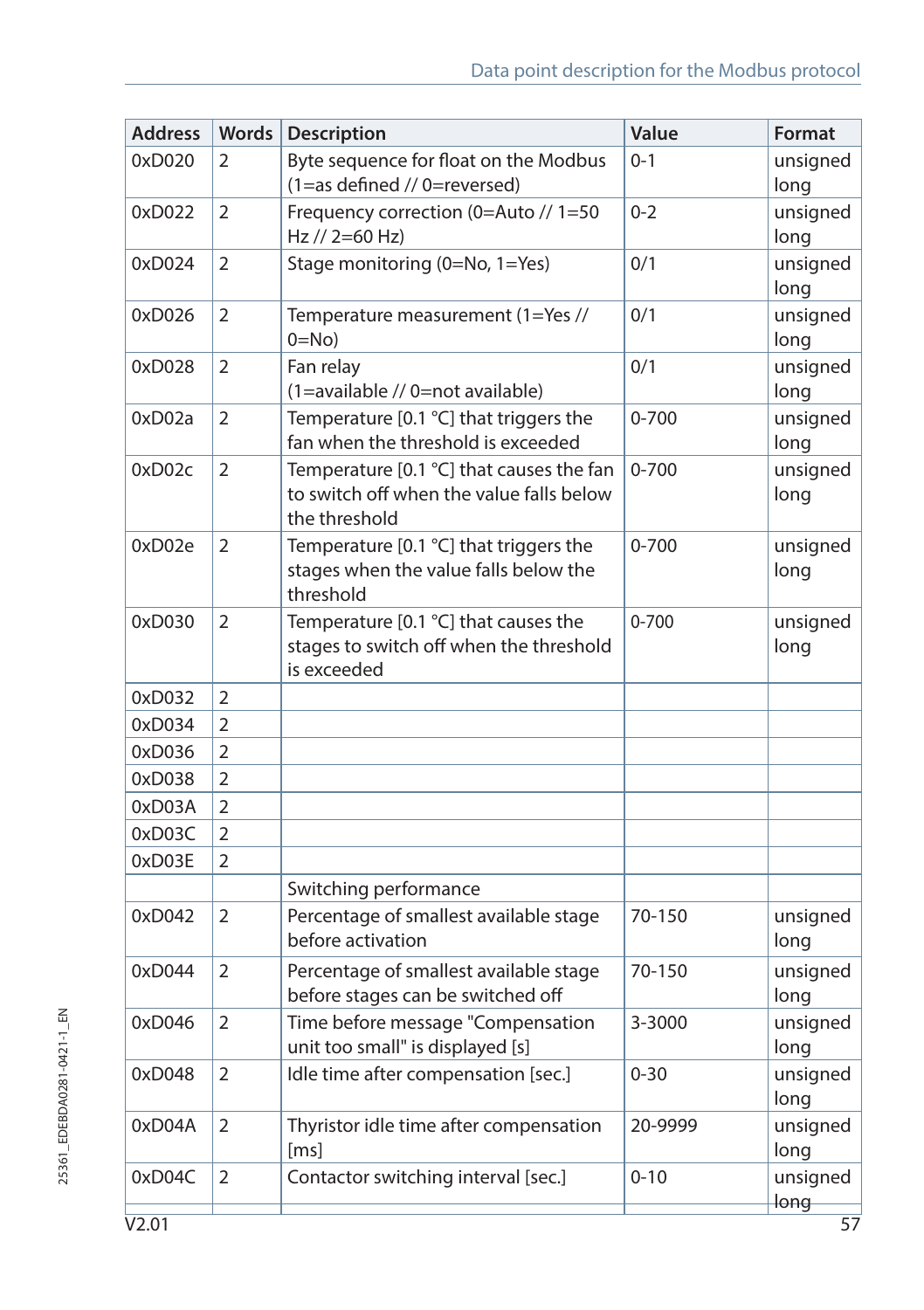| <b>Address</b> | <b>Words</b>   | <b>Description</b>                                                                                                                                                       | Value         | Format           |
|----------------|----------------|--------------------------------------------------------------------------------------------------------------------------------------------------------------------------|---------------|------------------|
| 0xD04E         | 2              | Thyristor switching interval [ms]                                                                                                                                        | 50-9999       | unsigned<br>long |
| 0xD050         | $\overline{2}$ | max. switching capacity per pulse(kvar)                                                                                                                                  | 0-9999        | unsigned<br>long |
| 0xD052         | $\overline{2}$ | Attenuation coefficient for voltage                                                                                                                                      | $0 - 9$       | unsigned<br>long |
| 0xD054         | 2              | Attenuation coefficient for current                                                                                                                                      | $0 - 9$       | unsigned<br>long |
| 0xD056         | $\overline{2}$ | Attenuation coefficient Q <sub>miss</sub>                                                                                                                                | $0 - 9$       | unsigned<br>long |
| 0xD058         | 2              |                                                                                                                                                                          |               |                  |
| 0xd05A         | $\overline{2}$ |                                                                                                                                                                          |               |                  |
| 0xD05C         | $\overline{2}$ |                                                                                                                                                                          |               |                  |
| 0xD05E         | $\overline{2}$ |                                                                                                                                                                          |               |                  |
|                |                | <b>Extras</b>                                                                                                                                                            |               |                  |
| 0xD062         | $\overline{2}$ | Limit for operating cycle message                                                                                                                                        | 0-999999      | unsigned<br>long |
| 0xD064         | $\overline{2}$ | Low load limit [A]                                                                                                                                                       | 0.015 or 0.05 | float            |
| 0xD066         | $\overline{2}$ | Time until light load switch-off in<br>minutes                                                                                                                           | $1 - 60$      | unsigned<br>long |
| 0xD068         | $\overline{2}$ |                                                                                                                                                                          |               | unsigned<br>long |
| 0xD06A         | $\overline{2}$ | Voltage harmonic limit [%]                                                                                                                                               | $0 - 10$      | unsigned<br>long |
| 0xD06C         | 2              |                                                                                                                                                                          |               | unsigned<br>long |
| 0xD06E         | $\overline{2}$ | Modbus address                                                                                                                                                           | $1 - 247$     | unsigned<br>long |
| 0xD070         | 2              | Modbus parameters<br>(0=e4800 // 1=o4800 // 2=n4800 //<br>3=e9600 // 4=o9600 // 5=n9600 //<br>6=e19200 // 7=o19200 // 8=n19200 //<br>9=e38400 // 10=o38400 // 11=n38400) | $0 - 11$      | unsigned<br>long |
| 0xD072         | $\overline{2}$ |                                                                                                                                                                          |               |                  |
| 0xD074         | $\overline{2}$ |                                                                                                                                                                          |               |                  |
| 0xD076         | $\overline{2}$ |                                                                                                                                                                          |               |                  |
| 0xD078         | 2              |                                                                                                                                                                          |               |                  |
| 0xD07A         | $\overline{2}$ |                                                                                                                                                                          |               |                  |
| 0xD07C         | $\overline{2}$ |                                                                                                                                                                          |               |                  |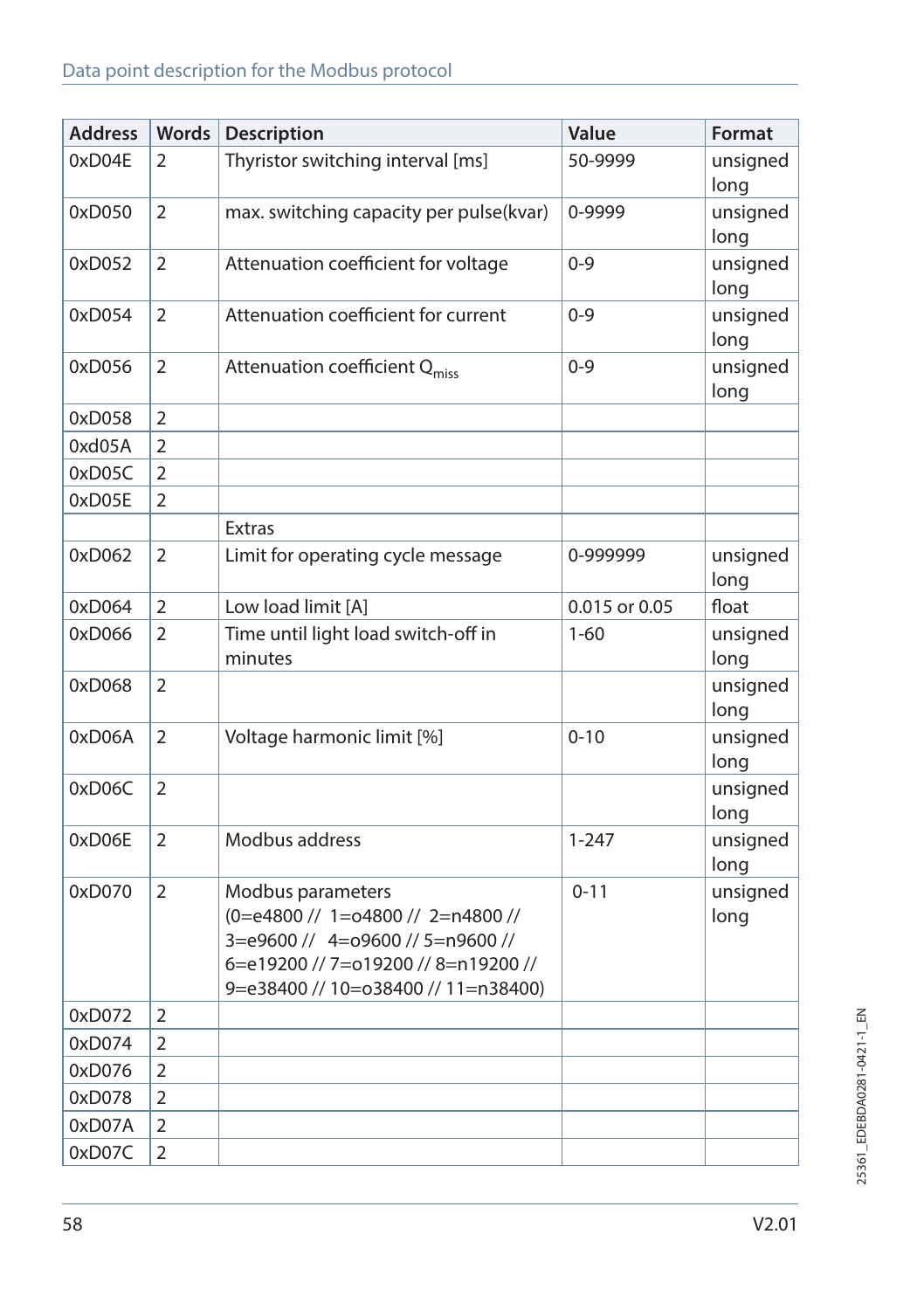| <b>Address</b> | Words          | <b>Description</b>                                                               | Value                                  | Format           |
|----------------|----------------|----------------------------------------------------------------------------------|----------------------------------------|------------------|
|                |                | Stage parameters                                                                 |                                        |                  |
| 0xD080         | 2              | Base index for the following stage<br>parameters<br>(addresses 0xD080 to 0xD08E) | $0$ (= stage 1)                        | unsigned<br>long |
| 0xD082         | $\overline{2}$ | Mode                                                                             | $0 = \frac{Off}{1} =$<br>Auto $2 = On$ | unsigned<br>long |
| 0xD084         | 2              | Stage power [0.1 kvar]                                                           | 0-9999                                 | unsigned<br>long |
| 0xD086         | 2              | Relay stage discharge time [s]<br>Thyristor stage discharge time [ms]            | 0-999<br>20-9999                       | unsigned<br>long |
| 0xD088         | 2              | Operating cycles                                                                 | 0-999999                               | unsigned<br>long |
| 0xD08A         | 2              |                                                                                  | 0                                      | unsigned<br>long |
| 0xD08C         | 2              |                                                                                  | $\Omega$                               | unsigned<br>long |
| 0xD08E         | $\overline{2}$ |                                                                                  | 0                                      | unsigned<br>long |
| 0xD090         | 2              | Base index for the following stage pa-<br>rameters (addresses 0xD090 to 0xD09E)  | $1 (= stage 2)$                        | unsigned<br>long |
| 0xD09E         | 2              |                                                                                  | 0                                      | unsigned<br>long |
|                |                |                                                                                  |                                        |                  |
| 0xD0A0         | 2              | Base index for the following stage<br>parameters<br>(addresses 0xD0A0 to 0xD0AE) | $2 (= stage 3)$                        | unsigned<br>long |
|                |                |                                                                                  |                                        |                  |
| 0xD0AE         | 2              |                                                                                  | 0                                      | unsigned<br>long |
|                |                |                                                                                  |                                        |                  |
| 0xD0B0         | $\overline{2}$ | Base index for the following stage<br>parameters<br>(addresses 0xD0B0 to 0xD0BE) | $3 (= stage 4)$                        | unsigned<br>long |
|                |                |                                                                                  |                                        |                  |
| 0xD0BE         | 2              |                                                                                  | 0                                      | unsigned<br>long |
|                |                |                                                                                  |                                        |                  |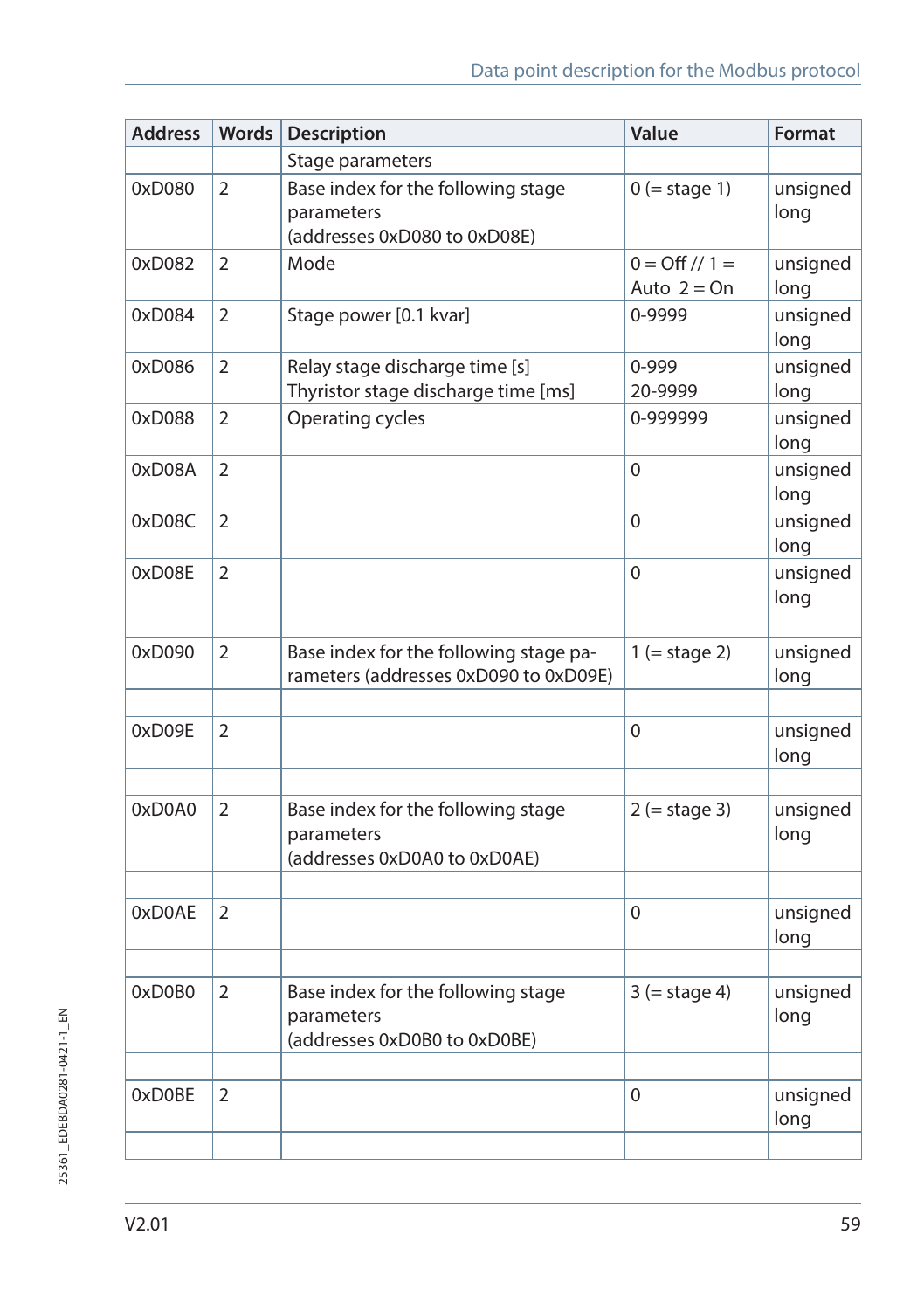## Data point description for the Modbus protocol

| <b>Address</b> | <b>Words</b>   | Description                                                                      | Value            | Format           |
|----------------|----------------|----------------------------------------------------------------------------------|------------------|------------------|
|                |                |                                                                                  |                  |                  |
| 0xD0C0         | 2              | Base index for the following stage<br>parameters<br>(addresses 0xD0C0 to 0xD0CE) | $4$ (= stage 5)  | unsigned<br>long |
|                |                |                                                                                  |                  |                  |
| 0xD0CE         | 2              |                                                                                  | $\mathbf{0}$     | unsigned<br>long |
|                |                |                                                                                  |                  |                  |
| 0xD0D0         | 2              | Base index for the following stage<br>parameters<br>(addresses 0xD0D0 to 0xD0DE) | $5 (= stage 6)$  | unsigned<br>long |
|                |                |                                                                                  |                  |                  |
| 0xD0DE         | $\overline{2}$ |                                                                                  | $\mathbf{0}$     | unsigned<br>long |
|                |                |                                                                                  |                  |                  |
| 0xD0E0         | 2              | Base index for the following stage<br>parameters<br>(addresses 0xD0E0 to 0xD0EE) | $6$ (= stage 7)  | unsigned<br>long |
|                |                |                                                                                  |                  |                  |
| 0xD0EE         | 2              |                                                                                  | $\mathbf{0}$     | unsigned<br>long |
|                |                |                                                                                  |                  |                  |
| 0xD0F0         | $\overline{2}$ | Base index for the following stage<br>parameters<br>(addresses 0xD0F0 to 0xD0FE) | $7$ (= stage 8)  | unsigned<br>long |
|                |                |                                                                                  |                  |                  |
| 0xD0FE         | 2              |                                                                                  | $\Omega$         | unsigned<br>long |
| 0xD100         | 2              | Base index for the following stage<br>parameters<br>(addresses 0xD100 to 0xD10E) | $8$ (= stage 9)  | unsigned<br>long |
|                |                |                                                                                  |                  |                  |
| 0xD10E         | 2              |                                                                                  | 0                | unsigned<br>long |
|                |                |                                                                                  |                  |                  |
| 0xD110         | $\overline{2}$ | Base index for the following stage<br>parameters<br>(addresses 0xD110 to 0xD11E) | $9$ (= stage 10) | unsigned<br>long |
|                |                |                                                                                  |                  |                  |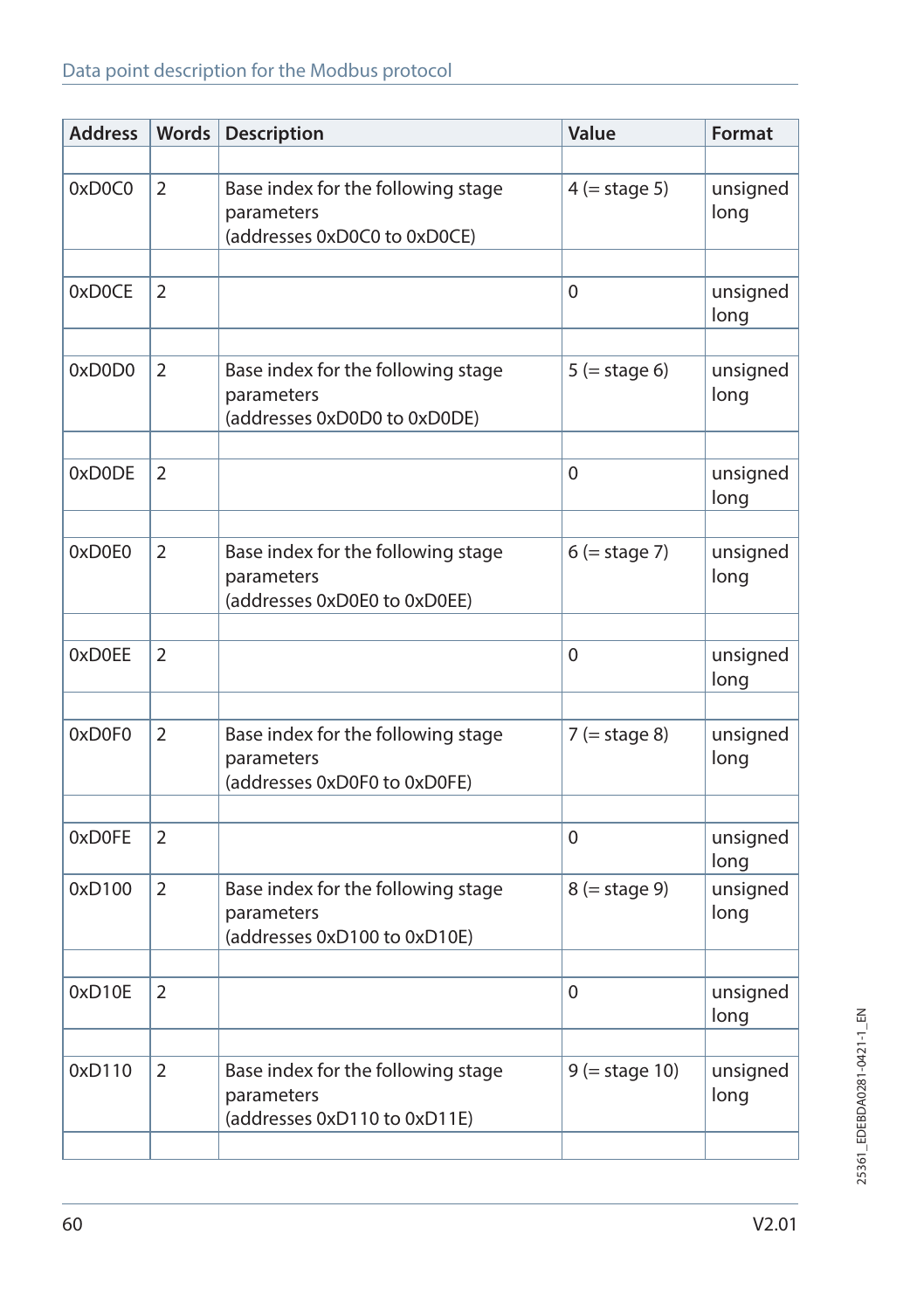| <b>Address</b> | Words          | <b>Description</b>                                                               | Value             | Format           |
|----------------|----------------|----------------------------------------------------------------------------------|-------------------|------------------|
| 0xD11E         | $\overline{2}$ |                                                                                  | $\Omega$          | unsigned<br>long |
|                |                |                                                                                  |                   |                  |
| 0xD120         | 2              | Base index for the following stage<br>parameters<br>(addresses 0xD120 to 0xD12E) | $10 (= stage 11)$ | unsigned<br>long |
|                |                |                                                                                  |                   |                  |
| 0xD12E         | $\overline{2}$ |                                                                                  | $\Omega$          | unsigned<br>long |
|                |                |                                                                                  |                   |                  |
| 0xD130         | $\overline{2}$ | Base index for the following stage<br>parameters<br>(addresses 0xD130 to 0xD13E) | 11 (= stage 12)   | unsigned<br>long |
|                |                |                                                                                  |                   |                  |
| 0xD13E         | $\overline{2}$ |                                                                                  | $\Omega$          | unsigned<br>long |
|                |                |                                                                                  |                   |                  |

#### **Example Modbus RTU**

Request: 01 04 D0 01 00 02 18 CB in which

| 01                | Device address                                                                                                                                                                  |
|-------------------|---------------------------------------------------------------------------------------------------------------------------------------------------------------------------------|
| 04                | Command                                                                                                                                                                         |
| D <sub>0</sub> 01 | Read from register 0xD002 "Measuring voltage primary transformer"<br>(in accordance with the Modbus definition, the required address<br>must be set to -1 in the request telex) |
| 00 02             | Read 2 registers, i.e. read 1 data point                                                                                                                                        |
| 18 CB             | CRC code                                                                                                                                                                        |

Response: 01 04 04 44 54 80 00 CF 64 in which

| 01          | Device address                        |      |
|-------------|---------------------------------------|------|
| 04          | Command                               |      |
| 04          | 4 data bytes                          |      |
| 44 54 80 00 | Primary transformer measuring voltage | 850V |
| CF 64       | CRC code                              |      |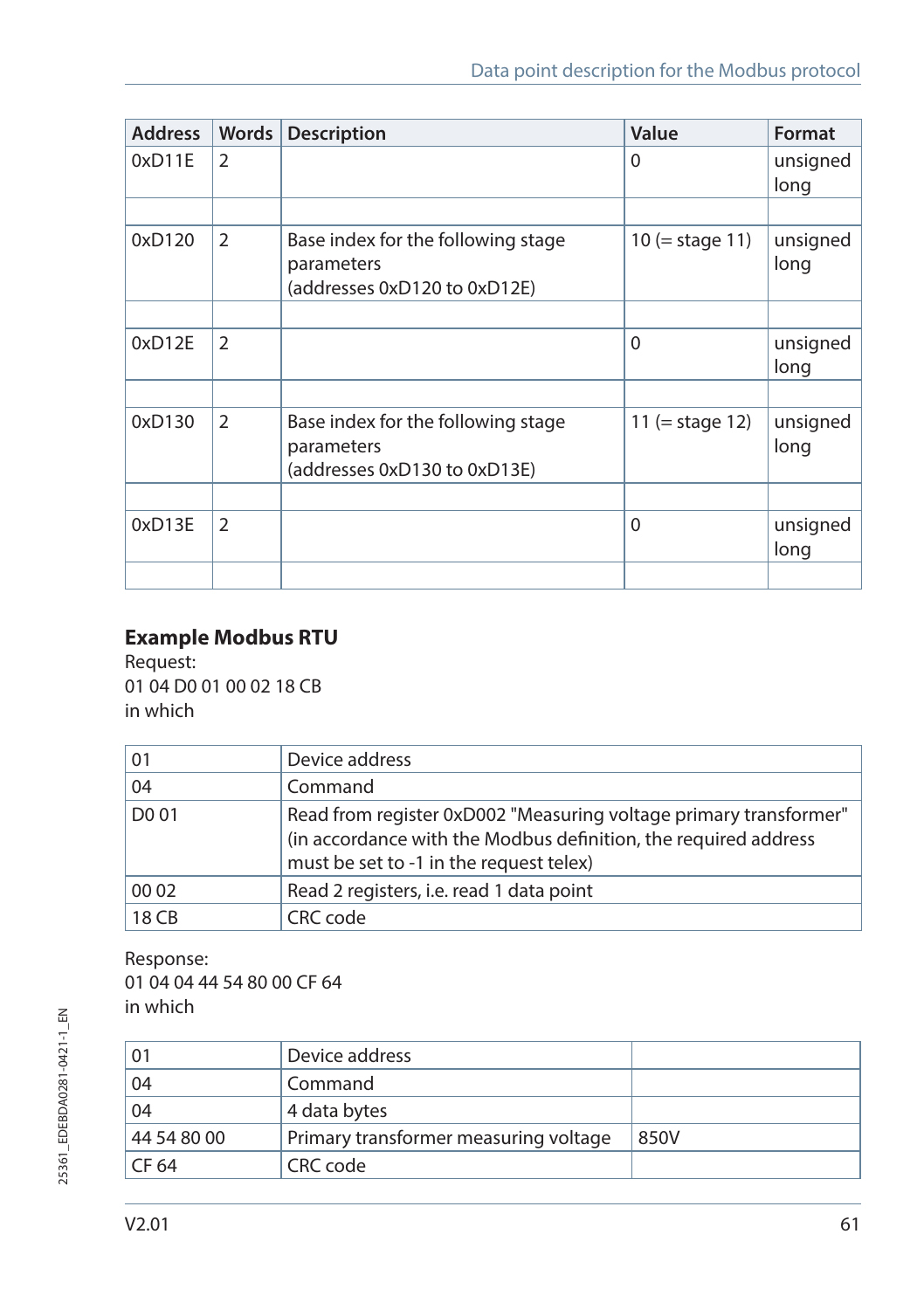## **14.5 Data points**

Data points can be read via the command 0x04 (read input registers) in accordance with table 1.

| <b>Address</b> | Words          | <b>Description</b>                            | Unit          | Format   |
|----------------|----------------|-----------------------------------------------|---------------|----------|
| 0x0002         | $\overline{2}$ | Voltage                                       | $\vee$        | float    |
| 0x0004         | $\mathfrak{D}$ | Current                                       | A             | float    |
| 0x0006         | $\overline{2}$ | Network frequency                             | Hz            | float    |
| 0x0008         | $\overline{2}$ | <b>Current CosPhi</b>                         |               | float    |
| 0x000a         | $\overline{2}$ | Active power                                  | W             | float    |
| 0x000c         | $\overline{2}$ | Fundamental reactive power                    | var           | float    |
| 0x000e         | $\overline{2}$ | No compensation power                         | var           | float    |
| 0x0010         | $\overline{2}$ | Apparent power                                | VA            | float    |
| 0x0012         | $\overline{2}$ | <b>THD</b>                                    | $\%$          | float    |
| 0x0014         | $\overline{2}$ | Temperature                                   | $\mathrm{C}$  | float    |
| 0x0016         | $\overline{2}$ | Overtemperature switch-off                    |               | float    |
| 0x0018         | $\overline{2}$ | Voltage 3rd harmonic                          | $\%$          | float    |
| 0x001a         | $\overline{2}$ | Voltage 5 <sup>th</sup> harmonic              | $\frac{0}{0}$ | float    |
| 0x001c         | $\overline{2}$ | Voltage 7 <sup>rd</sup> harmonic              | $\%$          | float    |
| 0x001e         | 2              | Voltage 9rd harmonic                          | $\frac{0}{0}$ | float    |
| 0x0020         | 2              | Voltage 11 <sup>rd</sup> harmonic             | $\%$          | float    |
| 0x0022         | $\overline{2}$ | Voltage 13rd harmonic                         | $\%$          | float    |
| 0x0024         | $\overline{2}$ | Maximum missing compensation power            | var           | float    |
| 0x0026         | $\overline{2}$ | Relay states (12 bit: bit $0 =$ stage 1 - bit | bitwise       | unsigned |
|                |                | $11 =$ stage 12 // bit 13 = error message)    |               | long     |
| 0x0028         | $\overline{2}$ | Messages (bit coded)                          |               | unsigned |
|                |                |                                               |               | long     |
| 0x002a         | 2              | Error messages (bit coded)                    |               | unsigned |
|                |                |                                               |               | long     |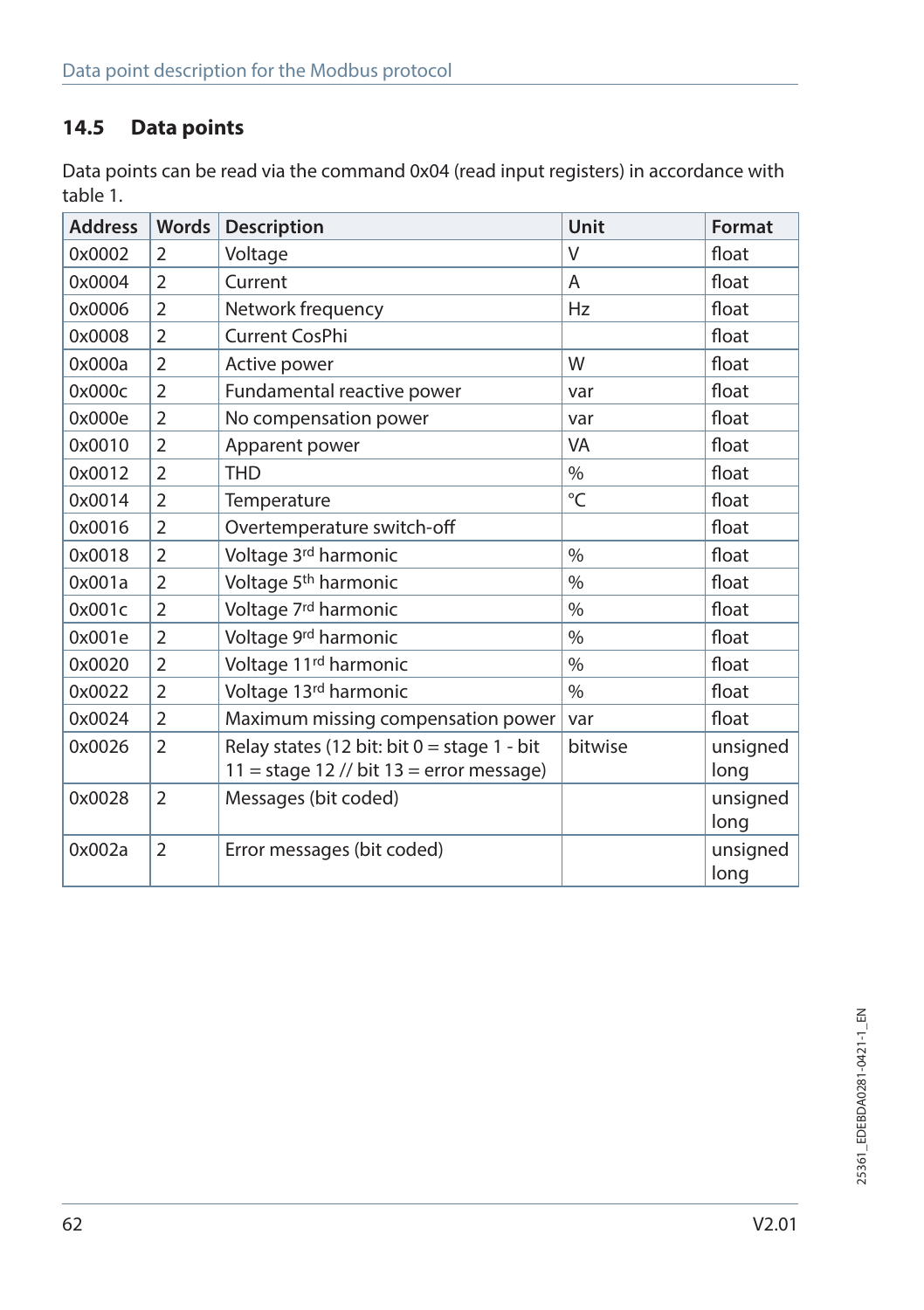| Messages:       | Bit 00 set: | No stage power                  |
|-----------------|-------------|---------------------------------|
| (display)       | Bit 01 set: | System temperature switch-off   |
|                 | Bit 02 set: | No measuring current            |
|                 | Bit 03 set: | No measuring voltage            |
|                 | Bit 04 set: | Light load operation            |
|                 | Bit 05 set: | Voltage harmonics limit reached |
|                 | Bit 06 set: | Operating cycle limit reached   |
|                 | Bit 07 set: | PFC too small                   |
|                 |             |                                 |
|                 |             |                                 |
| Error messages: | Bit 00 set: | No stage power                  |
| (relay set)     | Bit 01 set: | System temperature switch-off   |
|                 | Bit 02 set: | No measuring current            |
|                 | Bit 03 set: | No measuring voltage            |
|                 | Bit 04 set: | Light load operation            |
|                 | Bit 05 set: | Voltage harmonics limit reached |
|                 | Bit 06 set: | Operating cycle limit reached   |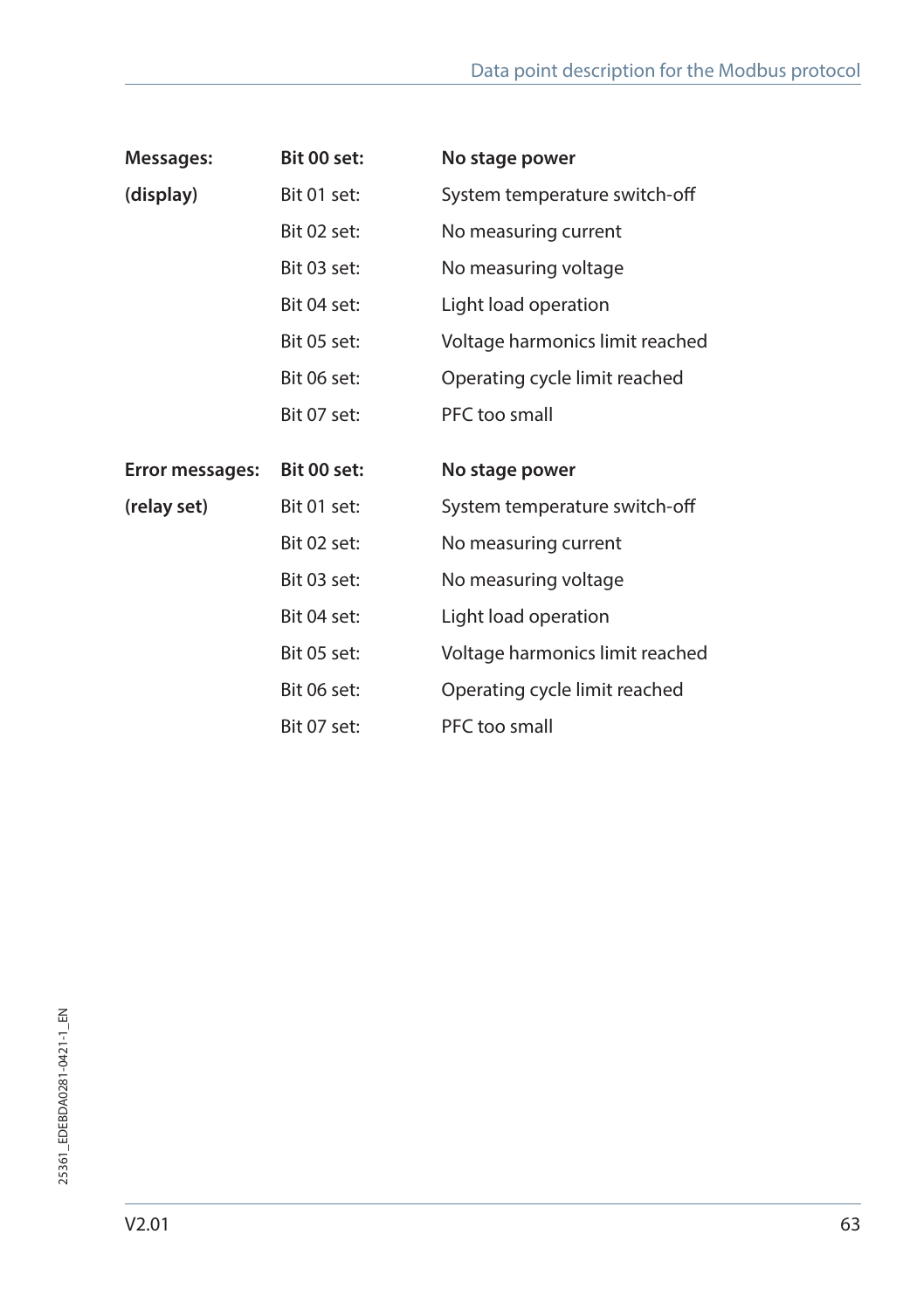#### **Example Modbus RTU**

Request: 01 04 00 01 00 06 21 C8 in which

| 01    | Device address                                                                                                                           |
|-------|------------------------------------------------------------------------------------------------------------------------------------------|
| 04    | Command                                                                                                                                  |
| 00 01 | Read voltage from register 0x0002 (in accordance with Modbus definition,<br>the required address must be set to -1 in the request telex) |
| 00 06 | Read 6 registers, i.e. read 3 data points                                                                                                |
| 21 C8 | CRC code                                                                                                                                 |

#### **Response:**

01 04 0C 43 6B 5A B4 42 DC 67 20 42 48 0C 63 AF 7C

in which

| 01               | Device address    |           |
|------------------|-------------------|-----------|
| 04               | Command           |           |
| 0C               | 12 data bytes     |           |
|                  |                   |           |
| 43 6B 5A B4      | Voltage           | 235.35 V  |
| 42 DC 67 20      | Current           | 110.20 A  |
| 42 48 0C 63      | Network frequency | 50.012 Hz |
| AF <sub>7C</sub> | CRC code          |           |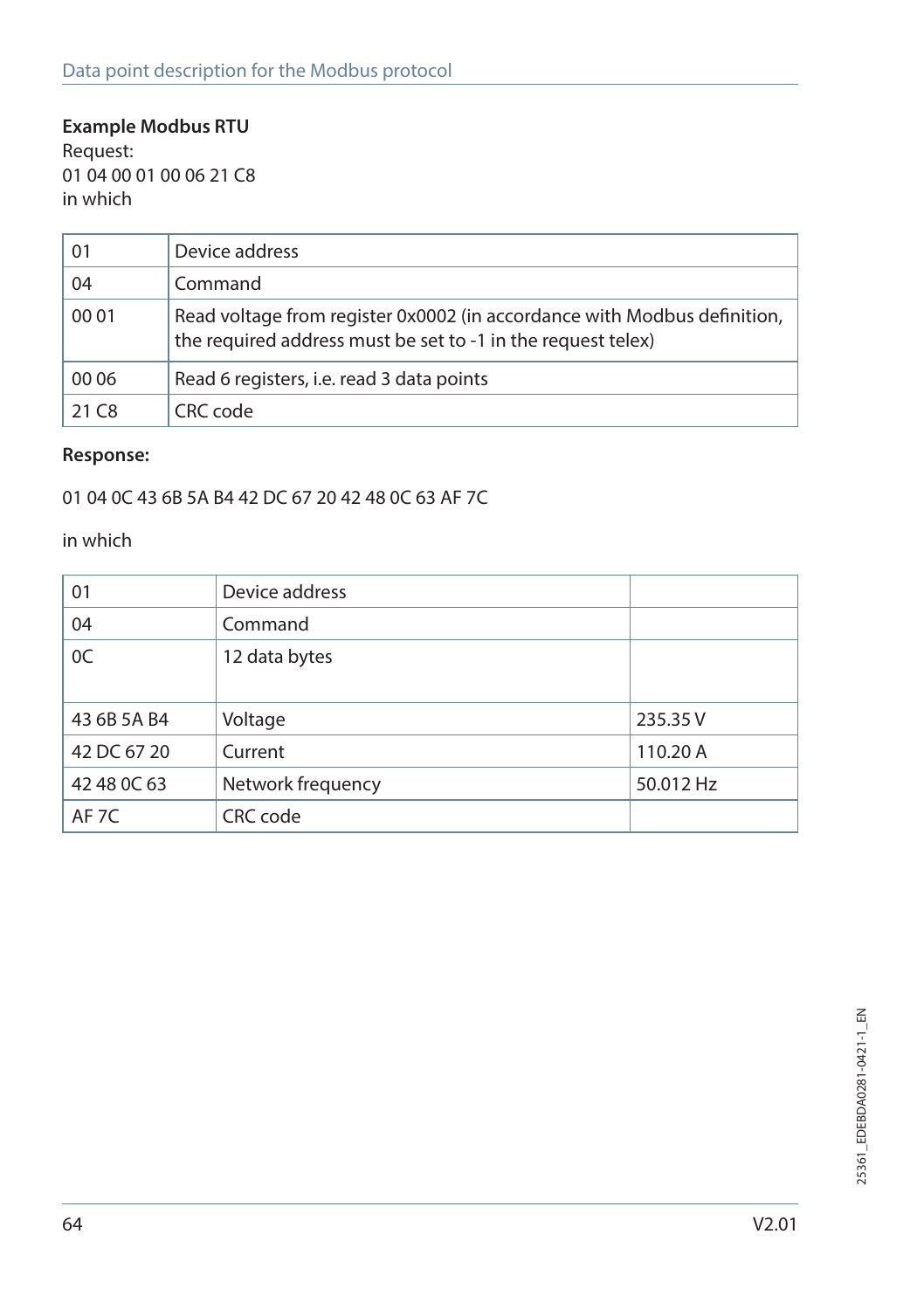## **15 Device information**

The device information is read via the command 0x2B (Read device identification).

Information about the manufacturer, device code and device version is read in the process.

The device supplies the "Basic Device Identification".

"Regular" and "Extended Device Identification" are optional according to the Modbus definition.

#### **Example Modbus RTU**

Request: 01 2B 0E 01 00 70 77 in which

| 01    | Device address                                                           |
|-------|--------------------------------------------------------------------------|
| 2B    | Command                                                                  |
| 0E    | MEI type according to the Modbus definition always 0x0E                  |
| 01    | Device ID code for "Basic Device Identification" (see Modbus definition) |
| 00    | Object ID -> in our example manufacturer name, product name and version  |
| 70 77 | CRC code                                                                 |

#### **Response:**

01 2B 0E 01 01 00 00 03 00 08 4B 42 52 20 47 6D 62 48 01 12 6D 75 6C 74 69 63 6F 6D 70 20 46 31 34 34

2D 33 20 20 02 09 20 32 2E 30 30 72 30 31 36 CD DB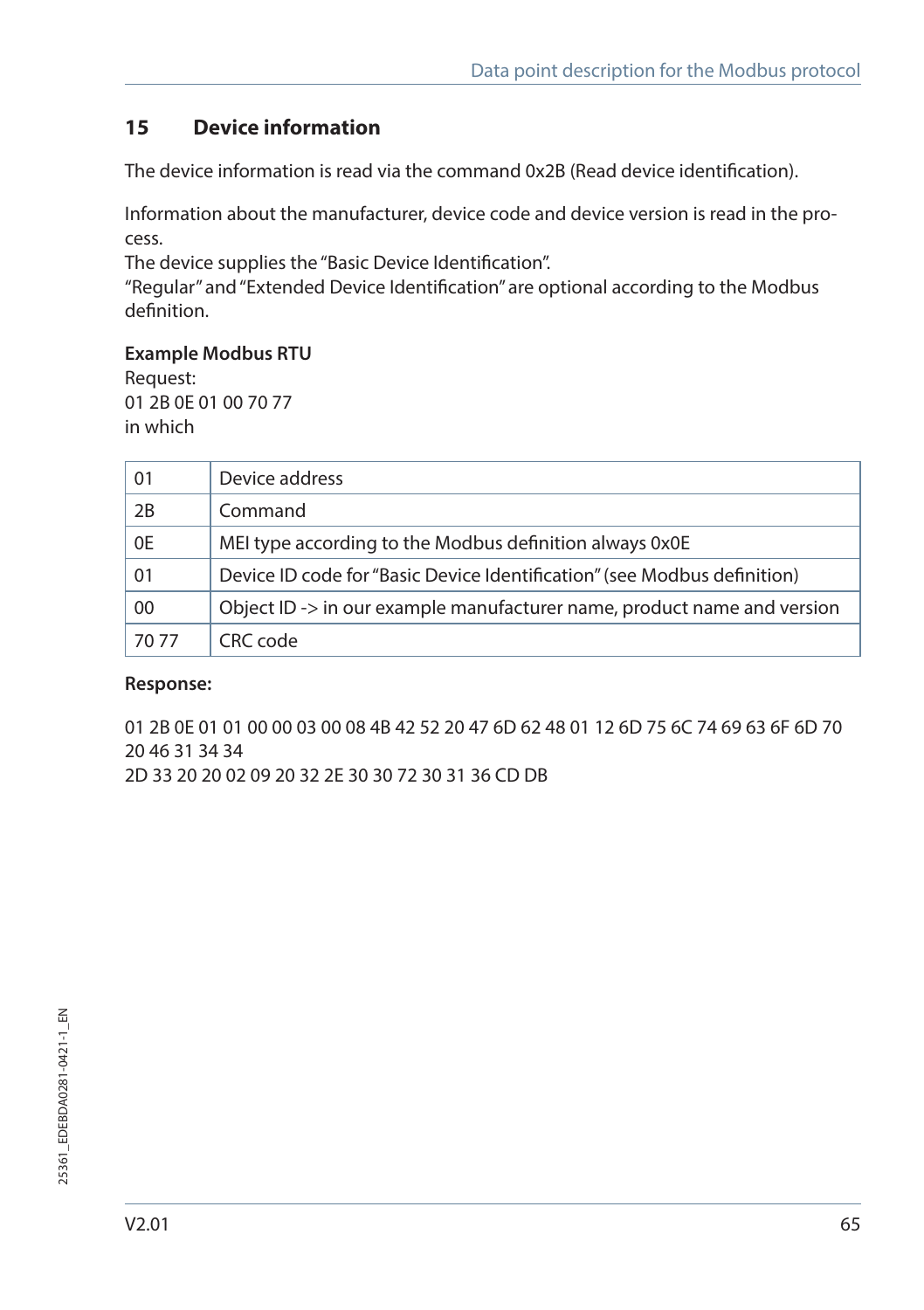| 01                                                          | Device address                                                |
|-------------------------------------------------------------|---------------------------------------------------------------|
| 2B                                                          | Command                                                       |
| 0E                                                          | MEI type (see Modbus definition)                              |
| 01                                                          | "Basic identification" (see Modbus definition)                |
| 01                                                          | "Conformity level" (see Modbus definition)                    |
| 00                                                          | No further information follows (no additional telex required) |
| 00                                                          | Next object ID                                                |
| 03                                                          | Number of objects                                             |
| 00                                                          | Object ID 00                                                  |
| 08                                                          | Text length of ID 00                                          |
| 4B 42 52 20 47 6D 62 48                                     | "KBR GmbH"                                                    |
| 01                                                          | Object ID 01                                                  |
| 12                                                          | Text length of ID 01                                          |
| 6D 75 6C 74 69 63 6F<br>6D 70 20 46 31 34 34<br>1D 33 20 20 | "multicomp F144-3"                                            |
| 02                                                          | Object ID 02                                                  |
| 09                                                          | Text length of ID 02                                          |
| 20 32 2E 30 30 72 30<br>31 36                               | "2.00r016"                                                    |
| CD DB                                                       | CRC code                                                      |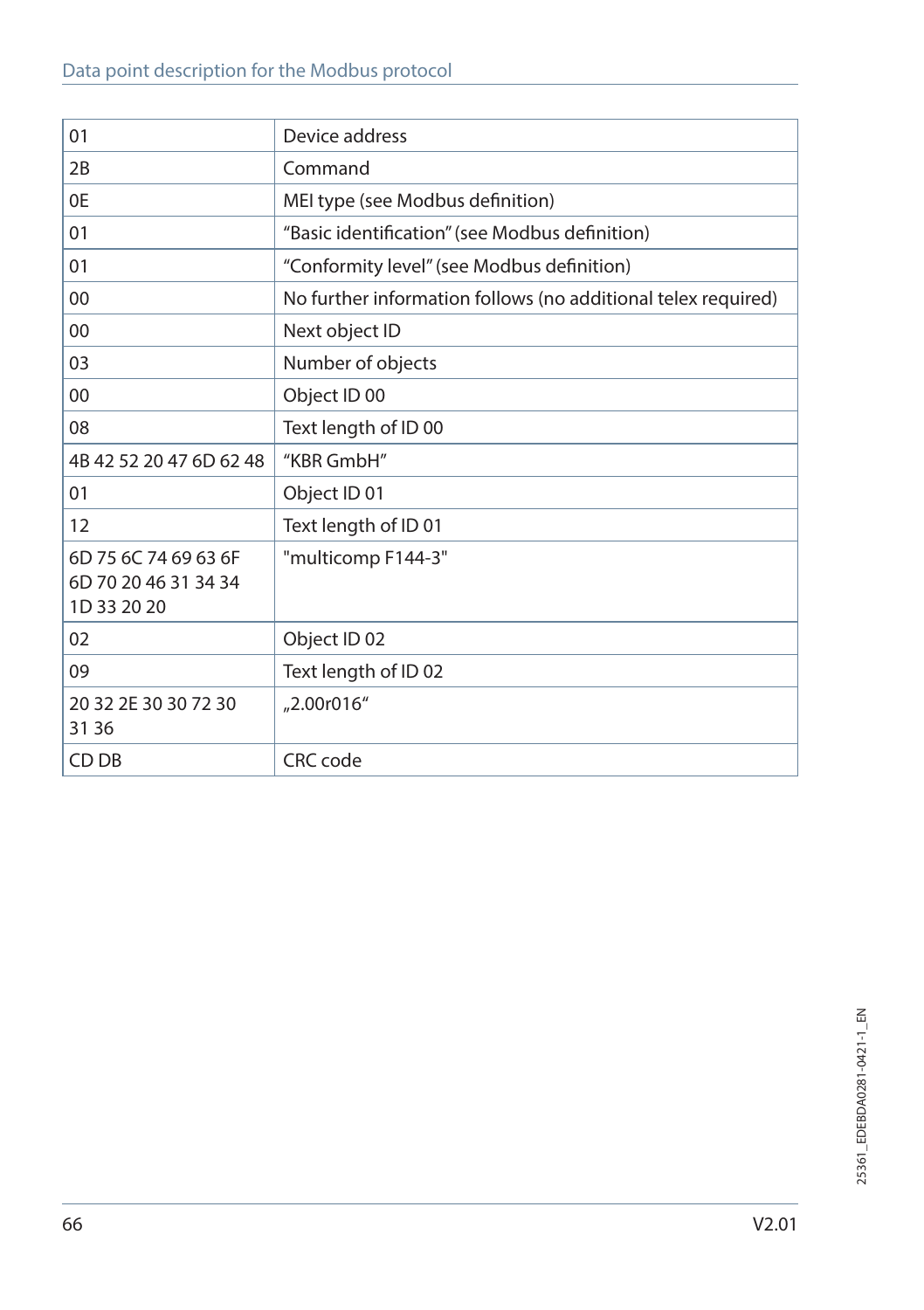